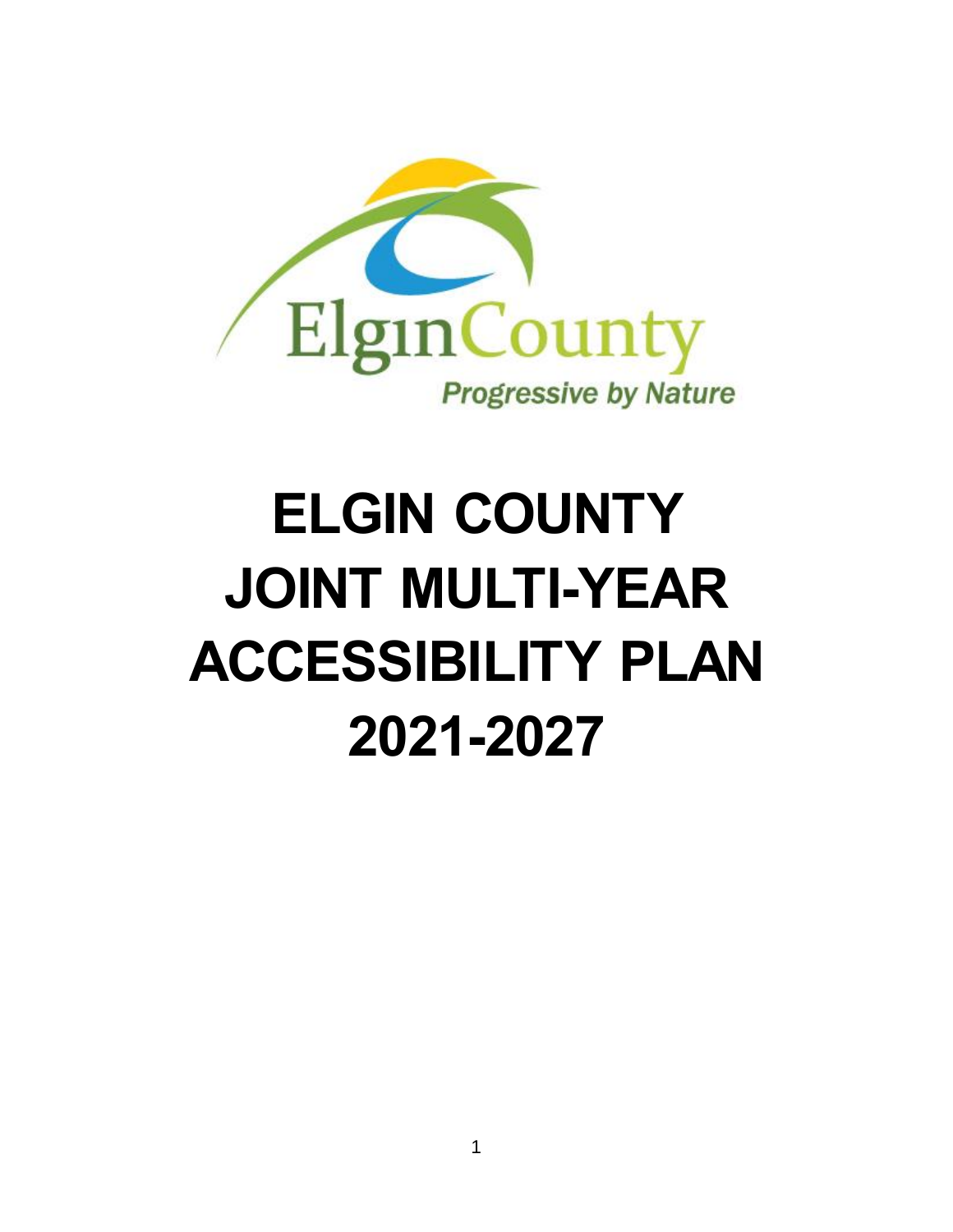# **Table of Contents**

| Part IV.1 - Design of Public Spaces (Accessible Built Environment)  11 |  |
|------------------------------------------------------------------------|--|
|                                                                        |  |
|                                                                        |  |
|                                                                        |  |
|                                                                        |  |
|                                                                        |  |
|                                                                        |  |
|                                                                        |  |
|                                                                        |  |
|                                                                        |  |
|                                                                        |  |
|                                                                        |  |
|                                                                        |  |
|                                                                        |  |
|                                                                        |  |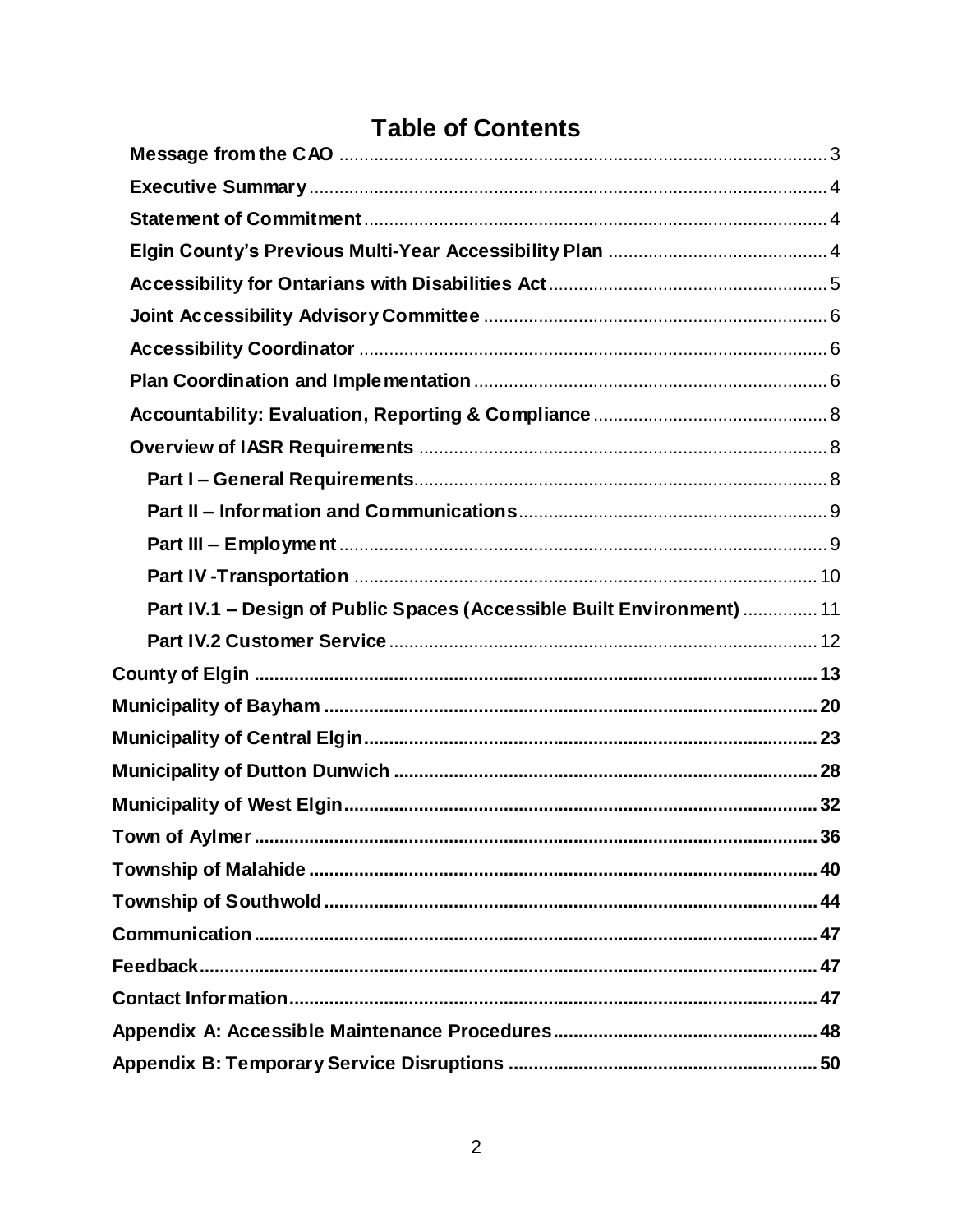# **Introduction**

#### <span id="page-2-0"></span>**Message from the CAO**

TBD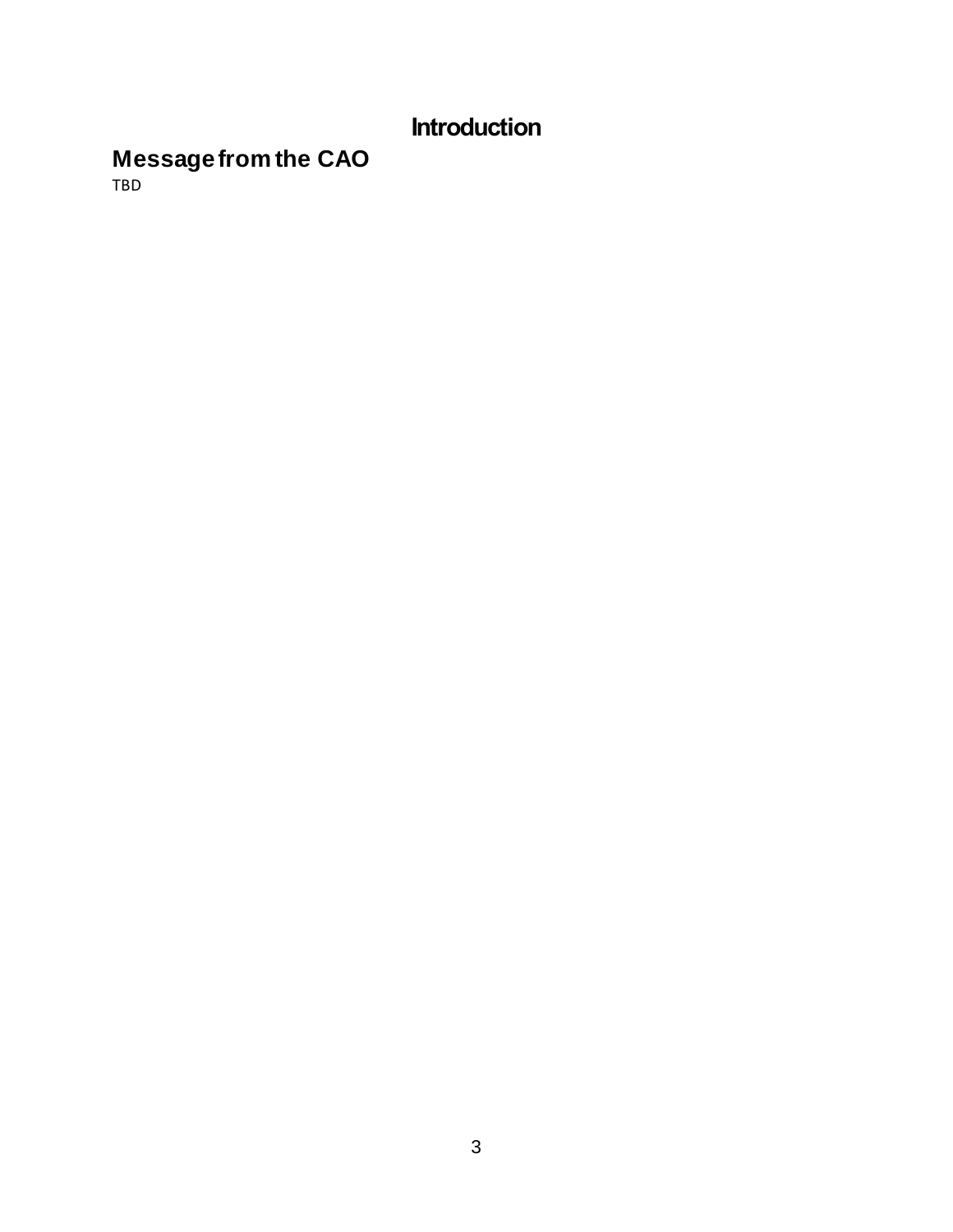# <span id="page-3-0"></span>**Executive Summary**

In accordance with the Accessibility for Ontarians with Disabilities Act (AODA), the County of Elgin and its Local Municipal Partners (LMP) are creating a Joint Multi-Year Accessibility Plan, which builds on the accomplishments of the 2015-2020 plan.

The County and its LMPs continue to maintain compliance with the requirements under the AODA and the Integrated Accessibility Standards Regulations. This plan acts as an accessibility road map, detailing key initiatives and progress made, as well as goals and timelines that will be achieved over the next 5 years. It demonstrates the commitment made to identifying, removing and preventing barriers for people with disabilities. It is designed to create a more accessible and inclusive community across the County.

The plan is available online at the County of Elgin's website, as well as on all the Local Municipal Partners websites, and it is made available in an alternative format and/or with communication supports, upon request.

# <span id="page-3-1"></span>**Statement of Commitment**

The County of Elgin, along with its Local Municipal Partners are committed to creating and maintaining a barrier-free County where everyone can live, work and play. This Joint Multi Year Accessibility Plan – spanning from 2021 to 2026 – will act as a roadmap on our journey to meeting the Province's mandate of a fully accessible Ontario by 2025.

This commitment of removing barriers that prevent people with disabilities from accessing our goods, services and facilities was made through a streamlined, collaborative approach in an effort to realize efficiencies from both a planning and reporting perspective. Elgin County, along with its 7 Local Municipal Partners, are committed to ensuring equal access and participation for people with disabilities.

We are committed to treating people with disabilities in a way that allows them to maintain their dignity and independence. We are committed to meeting the needs of people with disabilities in a timely manner. We will do so by removing and preventing barriers to accessibility and by meeting, and where possible exceeding, our accessibility requirements under Ontario's accessibility laws.

This Joint Multi Year Accessibility Plan is a by-product of working sessions between County and Local Municipal staff, consultation with the County of Elgin Joint Accessibility Advisory Committee (JAAC) as well as members of the Elgin County community living with disabilities.

# <span id="page-3-2"></span>**Elgin County's Previous Multi-Year Accessibility Plan**

The County of Elgin's previous Multi Year Accessibility Plan was created and approved by County Council in 2015 spanning to the end of 2020. During this time period, The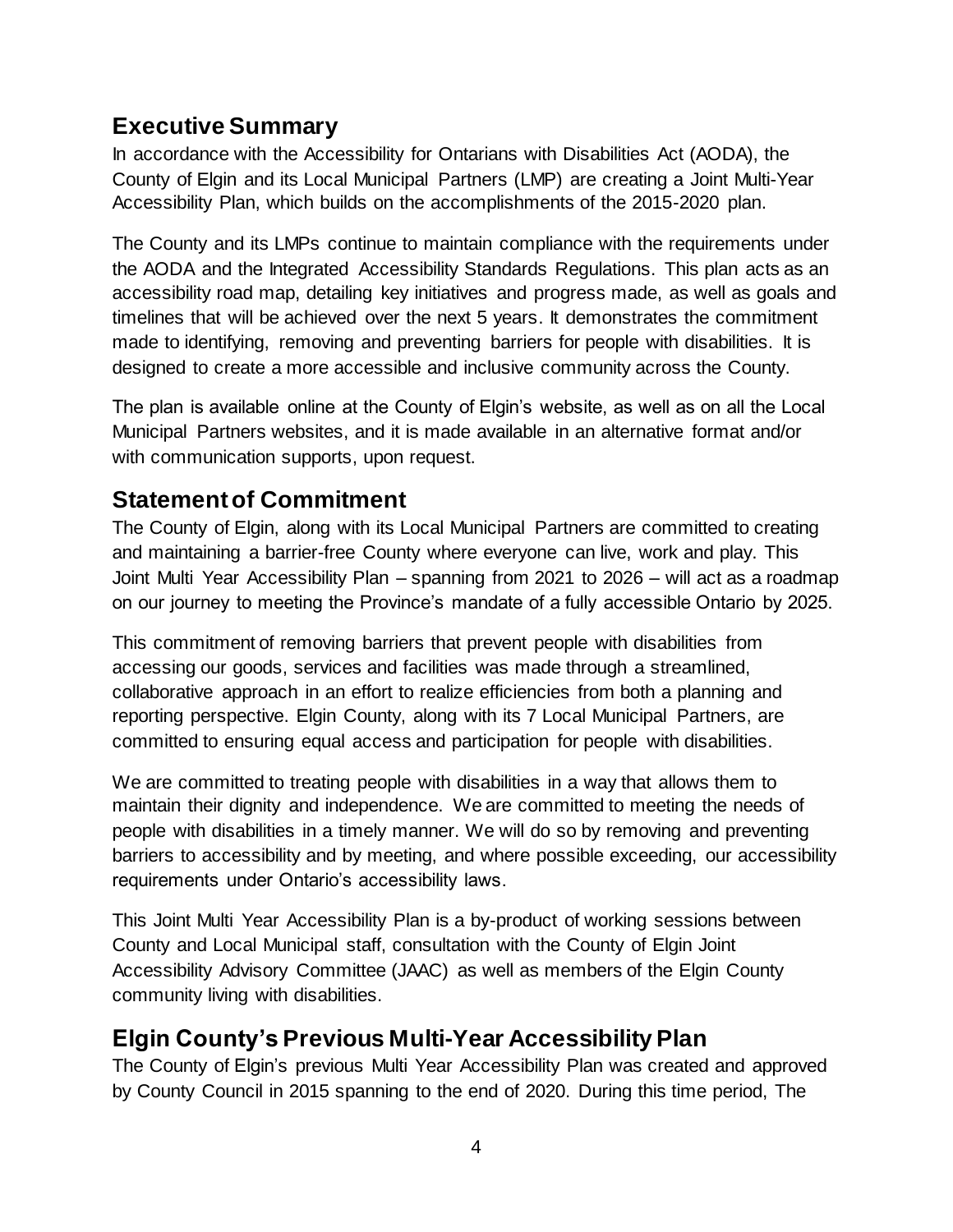County of Elgin filed Accessibility Compliance Reports on a bi-annual basis to the Ministry for Seniors and Accessibility (formerly the Accessibility Directorate of Ontario). These reports were filed in 2015, 2017 and 2019, and were all under full compliance with the Accessibility for Ontarians with Disabilities Act (AODA).

The previous Multi Year Accessibility Plan, unlike the 2021-2026 iteration, focused only on accessibility initiatives at the County level. Further, under the previous model each Local Municipality was required to create their own Plan while preparing Annual Status Reports to their respective Councils. In looking forward to the opportunity of renewing the Multi Year Accessibility Plan, County staff wanted to take the opportunity to streamline the annual reporting process, while also creating a truly collaborative **Joint**  Multi Year Accessibility Plan.

#### <span id="page-4-0"></span>**Accessibility for Ontarians with Disabilities Act**

The structure of the Joint Multi Year Accessibility Plan is based upon requirements outlined under the Accessibility for Ontarians with Disabilities Act (AODA). The AODA came into effect in 2005 with a goal to make the Province of Ontario fully accessible to all by 2025. The AODA is a law that sets out a process for developing and enforcing accessibility standards.

Ontario is the first province and one of the first jurisdictions in the world to enact specific legislation establishing a goal and time-frame for accessibility. It is also the first jurisdiction to legislate accessibility reporting and to establish standards in areas like employment, transportation and the design of public spaces.

These standards fall under the Integrated Accessibility Standards Regulation O. Reg 191/11 (IASR). The IASR are laws that government, businesses non-profits and public sector organizations must follow to become more accessible and provide barrier-free service delivery.

Every 3 years the Accessibility for Ontarians with Disabilities Act is reviewed by an individual appointed by the Provincial government. In 2017, the Honorable David C. Onley was selected to undertake this review. Over the course of 2018, Mr. Onley held public consultations across the Province interviewing a wide array of individuals living with disabilities, as well as those working in the realm of accessibility. In 2019, Mr. Onley put forward 15 recommendations to the Minister of Seniors and Accessibility. With the goal of a fully accessible Ontario by 2025 quickly approaching, it is apparent that we as a Province are a far-cry from this 2005 vision. There is work to be done across all sectors: public, not for profit and private. For those interested in where to read more about the 15 recommendations made, visit: [2019 Legislative Review of the](https://www.ontario.ca/page/2019-legislative-review-accessibility-ontarians-disabilities-act-2005#section-7)  [Accessibility for Ontarians with Disabilities Act, 2005.](https://www.ontario.ca/page/2019-legislative-review-accessibility-ontarians-disabilities-act-2005#section-7)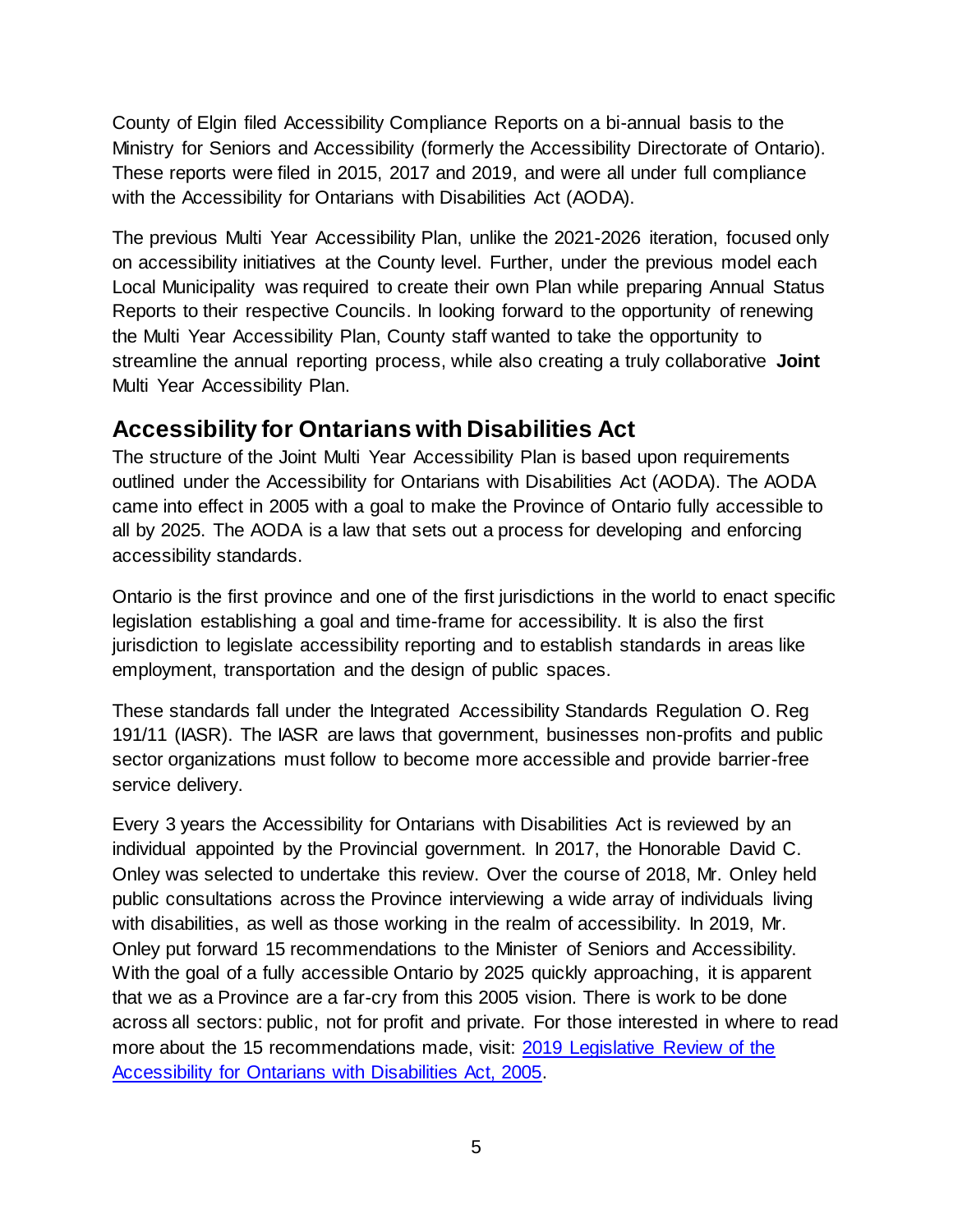Progress has certainly been made across all of these sectors with work still to come in the lead-up to and beyond 2025. As designated public sector leaders, the County of Elgin, along with its Local Municipal Partners have important roles to play in making continual and significant improvements relating to accessibility, not only in our built environments, but also in the way we deliver our day-to-day services to our residents. This Joint Multi Year Accessibility Plan will act as our roadmap towards a fully accessible Ontario for all.

# <span id="page-5-0"></span>**Joint Accessibility Advisory Committee**

The Joint Accessibility Advisory Committee (JAAC) is a public committee that is comprised of people with disabilities and staff members from the County of Elgin and Municipality of Central Elgin. Advisory Committee's are only required for municipalities with a population of 10,000 or more. The JAAC meets on a quarterly basis and the majority of the committee is represented by people with disabilities. The purpose of the committee is to provide advice to Councils on the removal and prevention of barriers.

# <span id="page-5-1"></span>**Accessibility Coordinator**

The Accessibility Coordinator looks after accessibility in Elgin County, and collaborates with its Local Municipal Partners on accessibility projects and initiatives. The Accessibility Coordinator provides consultation on accessibility related projects. The Accessibility Coordinator is responsible for overseeing the implementation of accessibility standards for the corporation as well as providing ongoing training. Further the Accessibility Coordinator works to identify accessibility issues, needs, resources and opportunities for integrated accessibility planning to ensure best practices are utilized.

The Accessibility Coordinator acts as the main point of contact for accessibility related concerns across the County. Questions or concerns can be brought to the attention of the Accessibility Coordinator via the Accessible Feedback Form or by directly contacting them via email or phone (see the **Contact Information** section of the plan for details).

# <span id="page-5-2"></span>**Plan Coordination and Implementation**

Elgin County supports the goals of the AODA, which seeks to meet Ontario's vision to make the province accessible by 2025. The County strives to be more accessible and inclusive for people with disabilities, and to ensure that accessibility measures are undertaken throughout all facilities and business operations. Accessibility is an integral part of all County initiatives, business practices, boards, committees, departments and divisions. The County of Elgin and all participating Local Municipal Partners are committed to fulfilling the accessibility requirements under the AODA and IASR.

The County's Accessibility Coordinator is responsible for the development of this plan, in consultation with the Joint Accessibility Advisory Committee, the public and persons with disabilities. All staff have a role to play in identifying, removing and preventing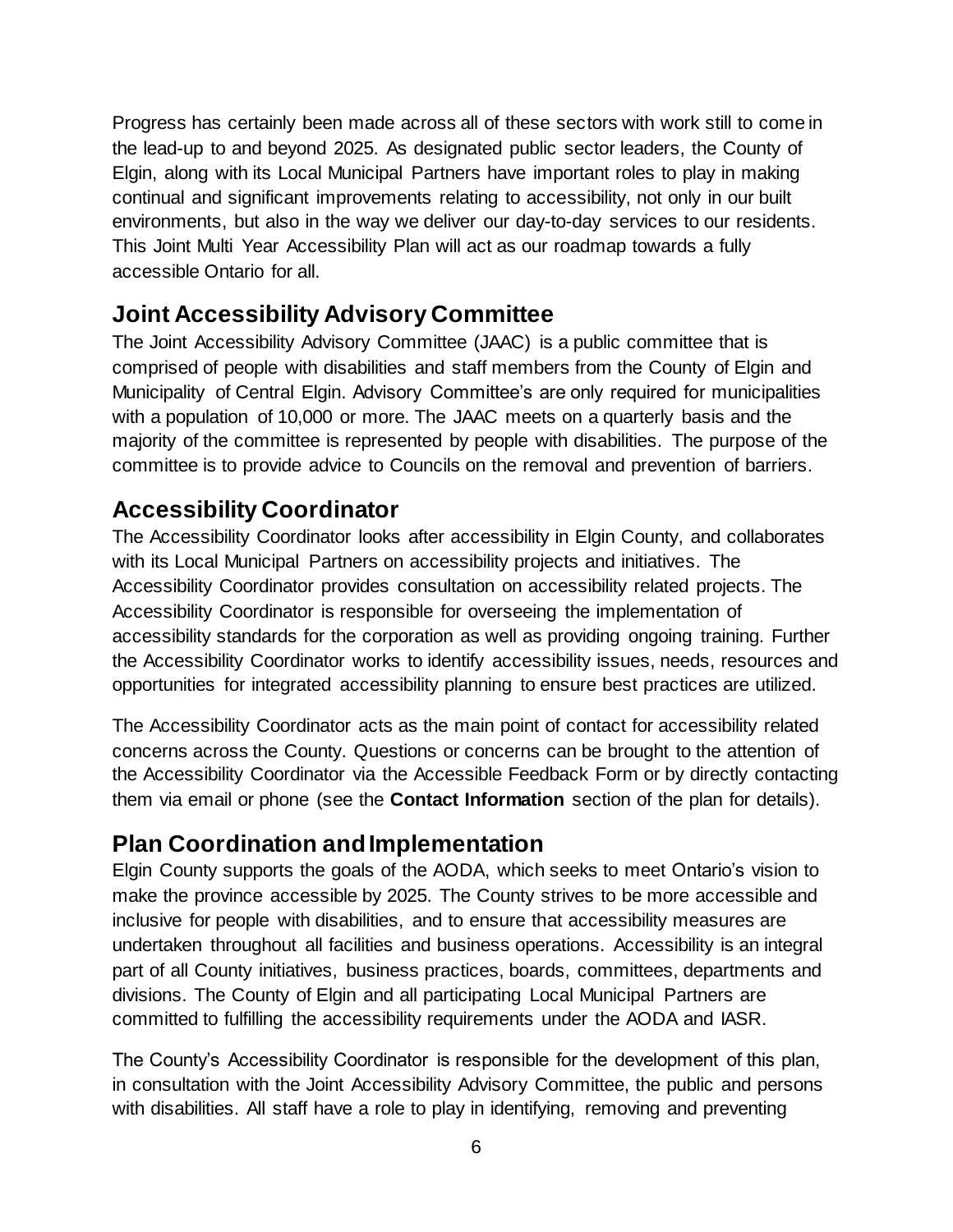barriers. Employees who are engaged and knowledgeable are able to incorporate accessibility considerations into their daily business practices.

The public and persons with disabilities were consulted via an online survey regarding the establishment, reviewing and updating of the Joint Multi-Year Accessibility Plan. 48% of respondents were persons with disabilities. Questions were asked pertaining to the County and all Local Municipal Partners concerning topics on:

- Inclusive customer service
- Use of service animals and support persons in County or LMPs facilities
- Barrier-free accessible feedback process
- Requesting accessible formats and communication supports
- Accessible and barrier-free websites and web content
- Barrier-free recruitment process and accommodations
- Barrier-free public spaces, accessible parking and accessible pedestrian signals
- Assurance of barrier-free municipal-owned facilities
- Accessible barrier-free transportation services (West Elgin)

Feedback was incorporated into the relevant sections of the MYAP and taken to the Joint Accessibility Advisory Committee (JAAC) to be reviewed. Input was further obtained from the JAAC regarding each section and was incorporated into the final draft of the MYAP. Once completed, the final draft was taken to the JAAC for approval. Upon obtaining approval, the final copy was presented to Council for approval.

# **Participating Municipalities**

| The Municipality of Bayham         | 56169 Heritage Line, PO Box 160<br>Straffordville, ON N0J 1Y0 |
|------------------------------------|---------------------------------------------------------------|
| The Municipality of Central Elgin  | 450 Sunset Drive, St. Thomas, ON N5R<br>5V1                   |
| The Municipality of Dutton Dunwich | 199 Currie Road, Dutton, ON NOL 1J0                           |
| The Municipality of West Elgin     | 22413 Hoskins Line<br>Rodney, ON N0L 2C0                      |
| The Town of Aylmer                 | 46 Talbot Street West, Aylmer, ON N5H<br>1J <sub>7</sub>      |
| The Township of Malahide           | 87 John Street South, Aylmer, ON N5H<br>2C <sub>3</sub>       |
| The Township of Southwold          | 35663 Fingal Line, Fingal, ON NOL 1K0                         |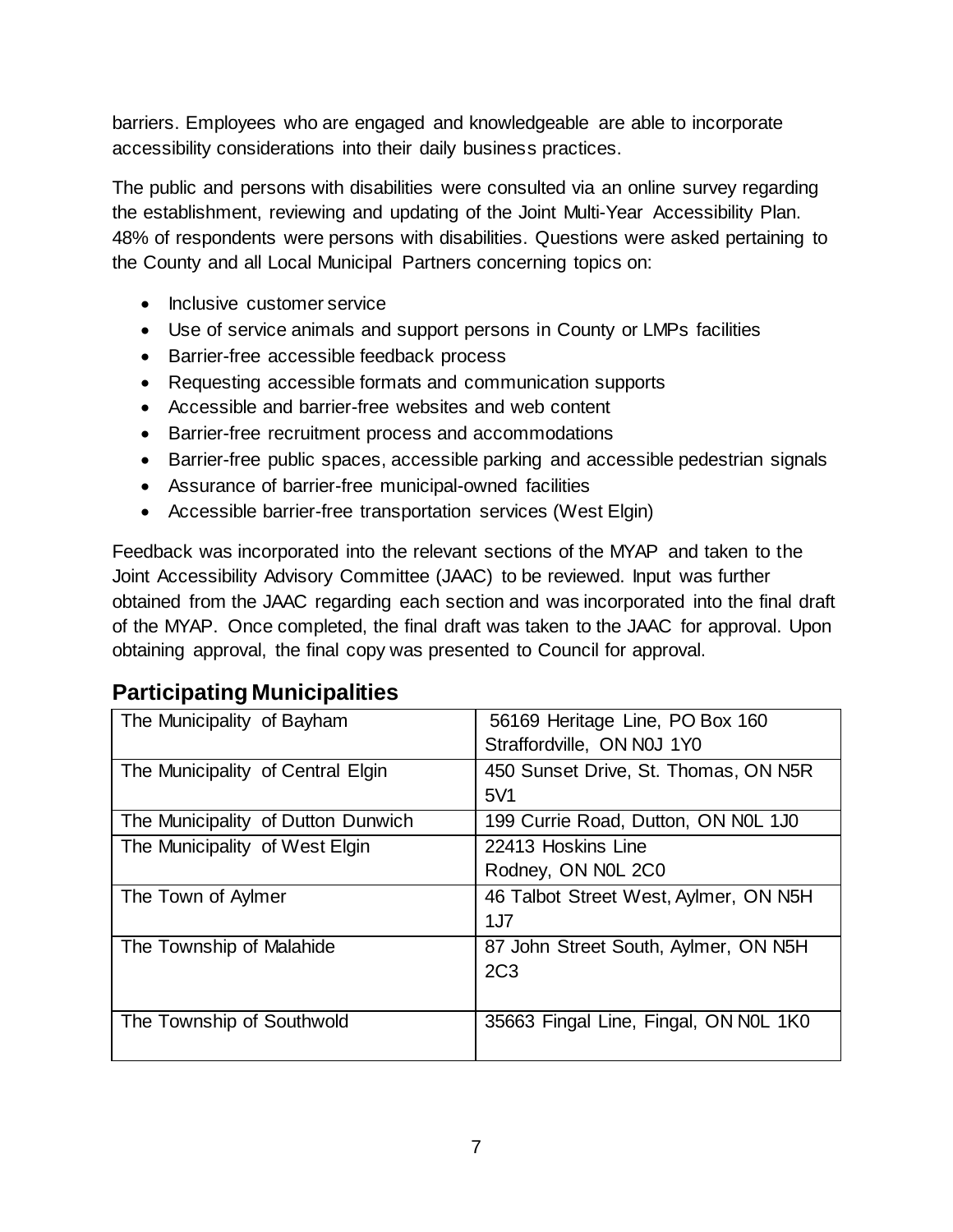# <span id="page-7-0"></span>**Accountability: Evaluation, Reporting & Compliance**

The success of a Joint Multi Year Accessibility Plan of this nature relies on having clear and transparent methods of evaluating and reporting progress.

As laid out in the Integrated Accessibility Standards Regulation (IASR), designated public sector organizations are required to report to their respective Council's on an annual basis in the form of Annual Accessibility Status Report highlighting any achievements relating to accessibility they have realized in the previous year. In this instance, where Local Municipalities are participating in a Joint Multi-Year Accessibility Plan, the Annual Accessibility Status Report will be presented to County Council and circulated following its receival and filing to all Local Municipal Council. These Annual Accessibility Status Reports are publicly available on the County's and LMPs websites.

Further, on a bi-annual cycle, all designated public sector organizations are required to file Accessibility Compliance Reports with the Ministry for Seniors and Accessibility. These Accessibility Compliance Reports come in the form of a fillable PDF, requesting specific information on how the organization is meeting is requirements under the AODA as well as the IASR. It is recognized that those in non-compliance with the requirements of the AODA and IASR may be subject to administrative penalties.

Like the Annual Status Reports, the Accessibility Compliance Reports follow an opengovernment model and are made publicly available for residents to view and provide feedback on.

This Joint Multi-Year Accessibility Plan will be reviewed at least once every five years.

# **Overview of IASR Requirements**

# <span id="page-7-2"></span><span id="page-7-1"></span>**Part I – General Requirements**

#### **Overview**

General Requirements section of the IASR requires the County and LMPs to:

- Implement and maintain policies governing how the organization achieves or will achieve accessibility by meeting its requirements under the AODA and the IASR
- Include a statement of organizational commitment to meet the accessibility needs of persons with disabilities in a timely manner in their policies
- Establish, implement, maintain and document a Multi-Year Accessibility Plan, which outlines the organization's strategy to prevent and remove barriers and meet its requirements under the IASR
- Incorporate accessibility design, criteria and features when procuring or acquiring goods, services or facilities, except where it is not practicable to do so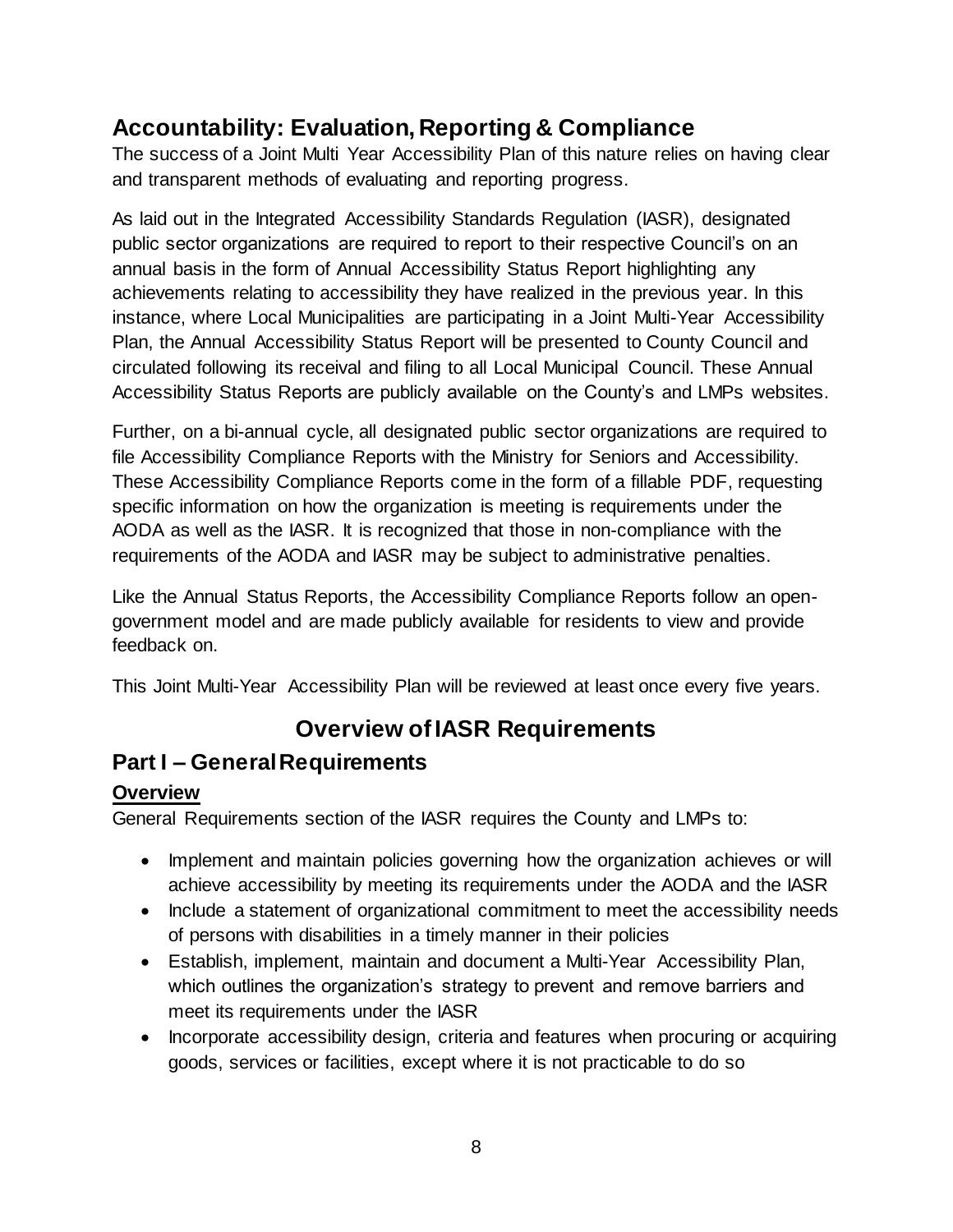• Ensure that training is provided on the requirements of the accessibility standards referred to in the Integrated Accessibility Standards Regulation and on the *Ontario Human Rights Code* as it pertains to persons with disabilities

#### <span id="page-8-0"></span>**Part II – Information and Communications**

Information and communications play an integral role in service delivery across all municipalities. It is imperative that information is shared in an accessible and barrier free manner, so that all residents can access information that may impact their day to day lives. It should be free of communication and technological barriers. The County and LMPs will follow Universal Design principles and best practices when developing, implementing and maintaining information and communication strategies. This includes websites, print communications materials as well as face to face interactions.

#### **Overview**

The Information and Communications section of the IASR requires the County and LMPs to:

- Ensure processes for receiving and responding to feedback are accessible to persons with disabilities
- Provide or arrange for the provision of accessible formats and communications supports for persons with disabilities
- Provide emergency procedures, plans or public safety information in an accessible format or with appropriate communication supports
- Provide websites and web content conforming with the Web Content Accessibility Guidelines (WCAG) 2.0 Level AA (live captioning and audio description are excluded from the accessible web requirements under the IASR)

# <span id="page-8-1"></span>**Part III – Employment**

The County of Elgin and LMPs are committed to ensuring the employment life-cycle (finding, getting and keeping a job) is as inclusive and barrier free as possible. Effective workplaces provide diverse, inclusive and accessible employment experiences. Accessible recruitment is a powerful tool, it improves our ability to communicate, brings more people together and increases our competitive advantage as to not overlook quality, qualified potential employees. Human Resources, in conjunction with hiring directors and managers will work to ensure the County and Local Municipal Partners provides prospective and current employees a barrier-free employment process.

#### **Overview**

The Employment section of the IASR requires the County and LMPs to:

• Ensure the recruitment, assessment and selection process is accessible and barrier-free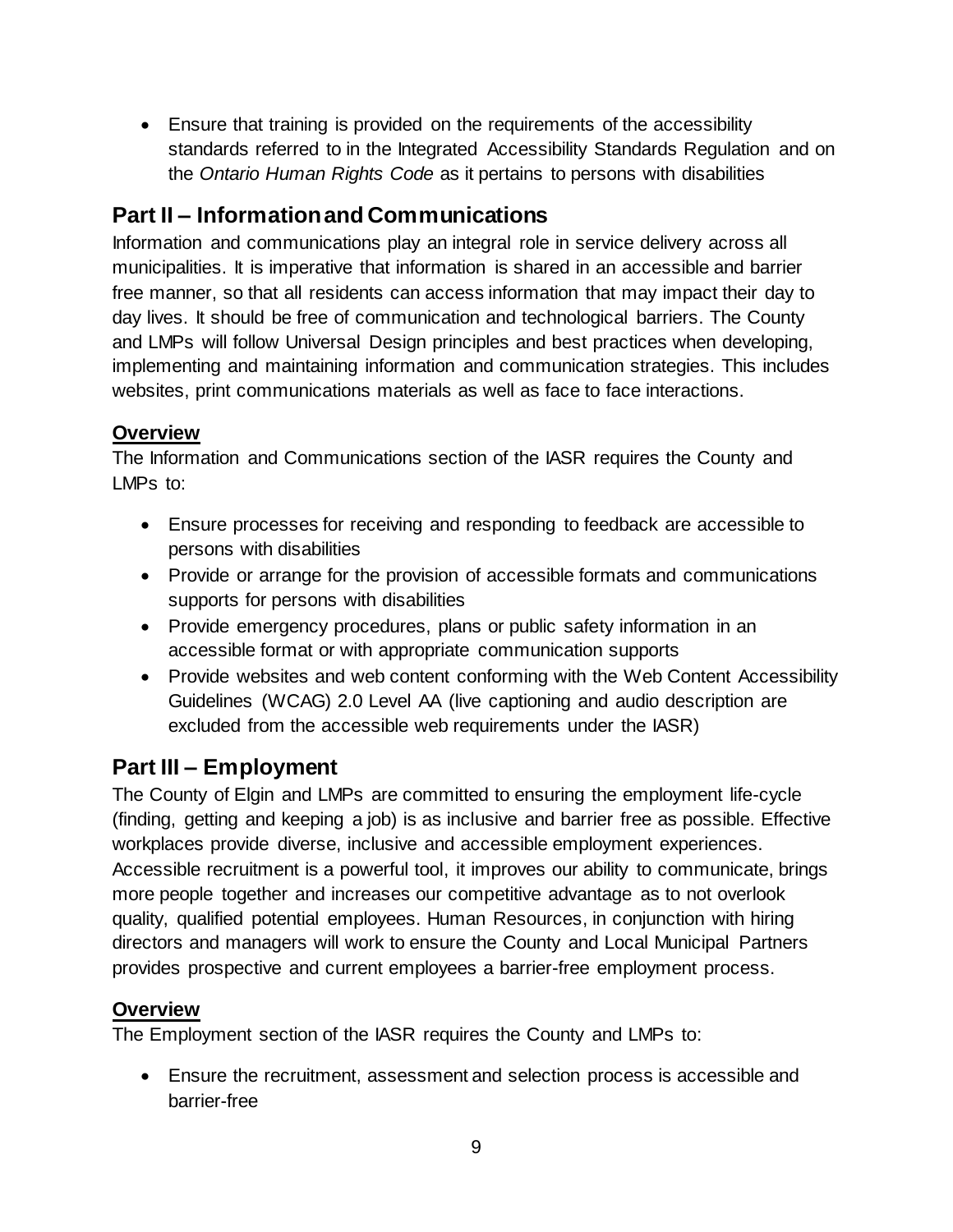- $\circ$  This includes notifying job applicants, when they are selected to participate in an assessment or selection process that accommodations are available upon request
- Notify successful applicants of our policies for accommodating employees with disabilities
- Provide accessible formats and communication supports for employees required to perform the employees job including information that is generally available to employees in the workplace
- Provide Workplace Emergency Response Information to employees who have a disability
- Provide documented Individual Accommodation Plans for employees with disabilities
- Develop and have in place a Return to Work process for employees who have been absent from work due to a disability
- Consider performance management, career development and advancement and redevelopment for employees with disabilities

# <span id="page-9-0"></span>**Part IV -Transportation**

This section applies only to the Municipality of West Elgin. The Municipality is dedicated to providing barrier free accessible transportation. The IASR put in place the Transportation Standard with a goal of making it easier for everyone to travel. Designing a transit system that provides universal access enables people with disabilities to have more transportation options and allows them to fully participate in the community of West Elgin. The Four Counties Community Transportation service recognizes the diverse needs of all its riders and will respond by striving to provide services that are accessible to all. The Municipality of West Elgin ensures that accessibility features and criteria are accounted for as it relates to the design, procurement of goods, services and facilities, and makes available all information pertaining to accessible equipment, accessibility features of the vehicles, routes and services provided.

#### **Overview**

The Transportation Standard requires the Municipality to:

- Ensure universal access to specialized transportation provided by the Municipality, that considers the abilities of its passengers and provides accommodations as required
- Provide details on the accessibility equipment and accessibility features of vehicles
- Give notice when there is a disruption of services or non-functioning accessibility equipment and to take reasonable steps to accommodate people with disabilities, as well as ensuring accessibility equipment is repaired as soon as practicable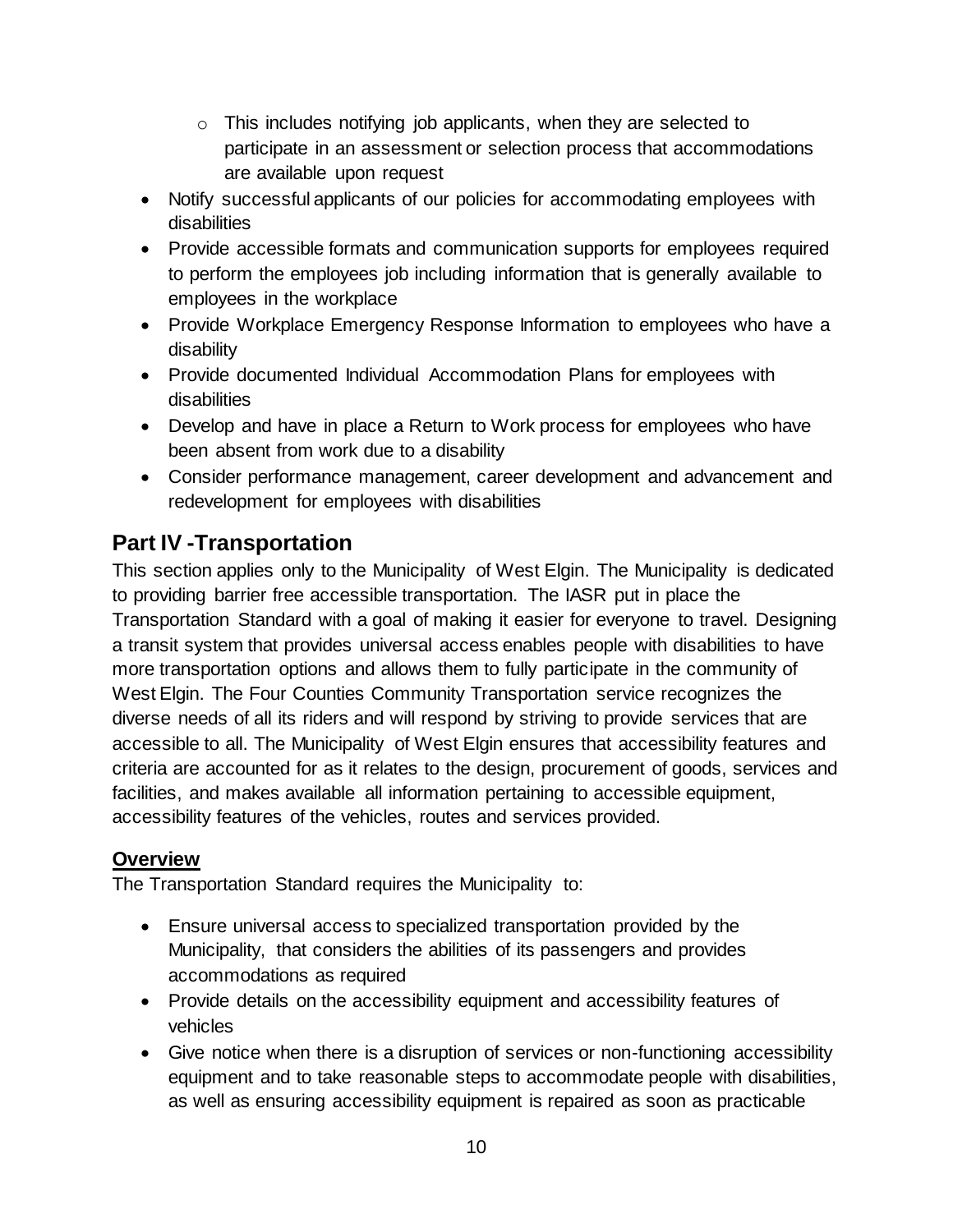- Provide training to employees, volunteers, third parties and all persons participating in providing transportation services in The Municipality of West Elgin
- Notify riders of appointment booking and client cancellation policies
- Provide a detailed Emergency Preparedness and Response plan that ensures drivers are prepared and the bus is equipped for emergency situations
- Permit riders to have services animals or support persons at no additional cost

# <span id="page-10-0"></span>**Part IV.1 – Design of Public Spaces (Accessible Built Environment)**

The County of Elgin and LMPs will strive to ensure that new facilities are designed and built with Universal Design principles in mind. The Joint Accessibility Advisory Committee reviews all new County and Local Municipal Partner facility projects to ensure they are meeting relevant legislative requirements, while also looking for opportunities to go above and beyond as it relates to barrier-free design.

The Integrated Accessibility Standards Regulation (IASR) Design of Public Spaces Standard (DOPS) works hand in hand with the Ontario Building Code to ensure all new buildings and public spaces are barrier-free. Ontario Building Code Section 3.8: Barrier-Free Design outlines design requirements for buildings including but not limited to barrier-free paths of travel, washrooms (including universal), accessible signage, doorways and ramps. The DOPS focuses on building exteriors and ensuring public spaces are easily accessible to everyone including those with disabilities.

#### **Overview**

The Design of Public Spaces Standard requires the County and LMPs to:

- Meet the technical requirements as outlined in Part IV.1 for:
	- o Recreational trails and each access routes
	- o Outdoor public use eating areas
	- o Outdoor play spaces
	- o Exterior paths of travel (outdoor sidewalks and walkways, ramps, stairs, curb ramps, depressed curbs, accessible pedestrian control signals, rest areas)
	- o Off-street accessible parking
	- o Service counters, fixed queuing guides and waiting areas
- Meet the consultation requirements as outlined in Part IV.1 for:
	- o Recreational trails
	- o Outdoor play spaces,
	- o On-street parking
	- o Rest areas
- Consultation is required with the general public, individuals living with disabilities as well as the Joint Accessibility Advisory Committee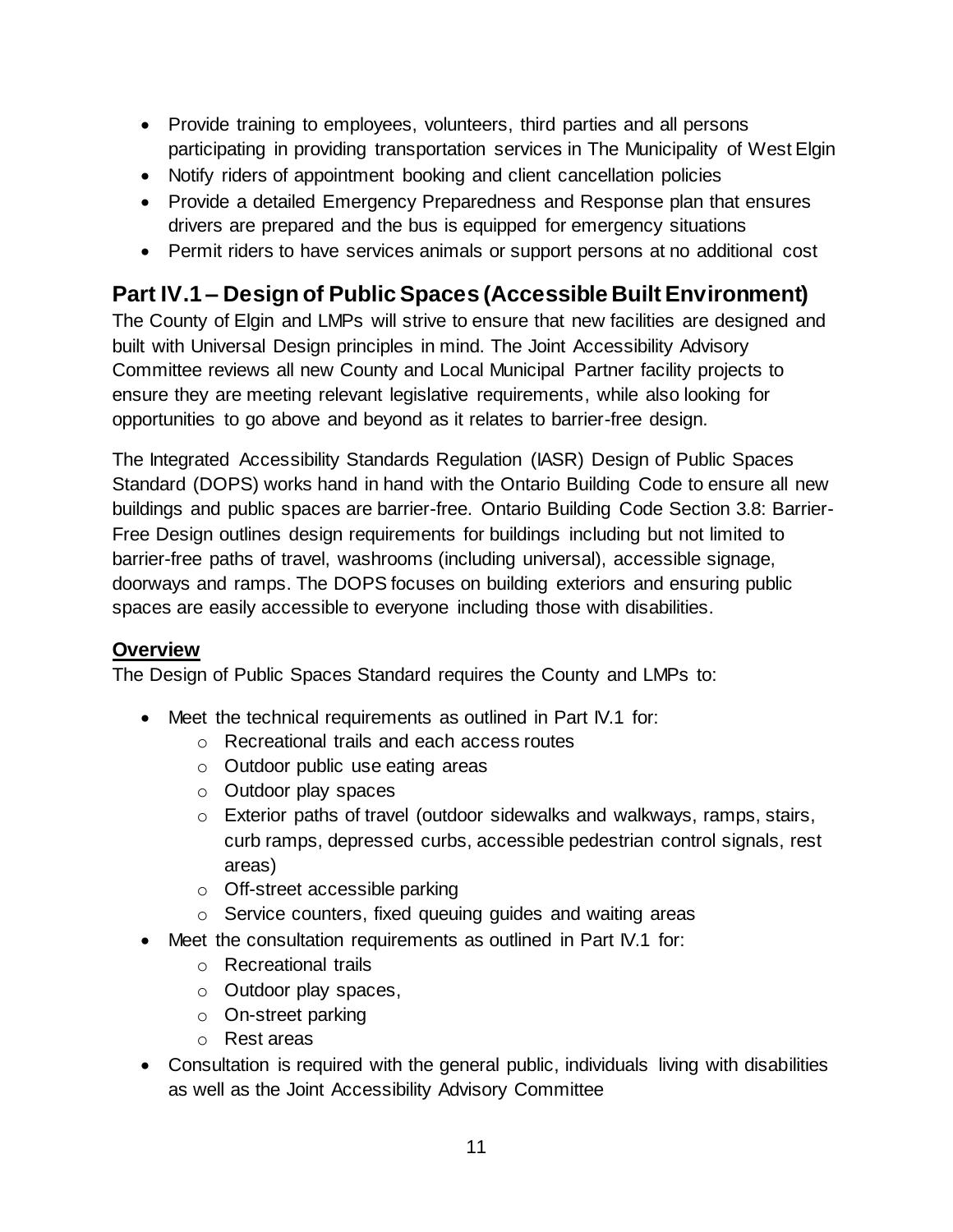#### <span id="page-11-0"></span>**Part IV.2 Customer Service**

The County and LMPs are committed to providing a universally accessible customer service experience to all of its residents. All members of the Elgin County and Local Municipal Partner communities will receive equitable and barrier-free customer service when interacting with municipal staff. All staff will receive training on how to provide exceptional customer service to all residents including those living with disabilities.

#### **Overview**

The Customer Service Standard requires the County and LMPs to:

- Implement and maintain policies governing its provision of goods, services or facilities, as the case may be, to persons with disabilities
- Ensure policies are consistent with barrier-free principles, providing goods, services or facilities in a manner that respects the dignity and independence of persons with disabilities
- Provide persons with disabilities equal opportunity to that of others to obtain, use and benefit from the goods, services or facilities provided by the County or LMPs
- Allow the use of service animals and support persons to enable persons living with disabilities to obtain, use or benefit from goods, services or facilities
- Provide timely notice of Temporary Service Disruptions by identifying the reason for the disruption, its anticipated duration and a description of alternative facilities
- Provide training on how to interact and communicate with persons with various types of disability, how to interact with persons with disabilities who use an assistive device or require the assistance of a service dog, how to use equipment or devices available on County or LMPs premises and what to do if a person living with a disability is having difficulty accessing goods, services or facilities
- Create processes for receiving and responding to feedback about the manner in which the County provides goods, services or facilities to persons with disabilities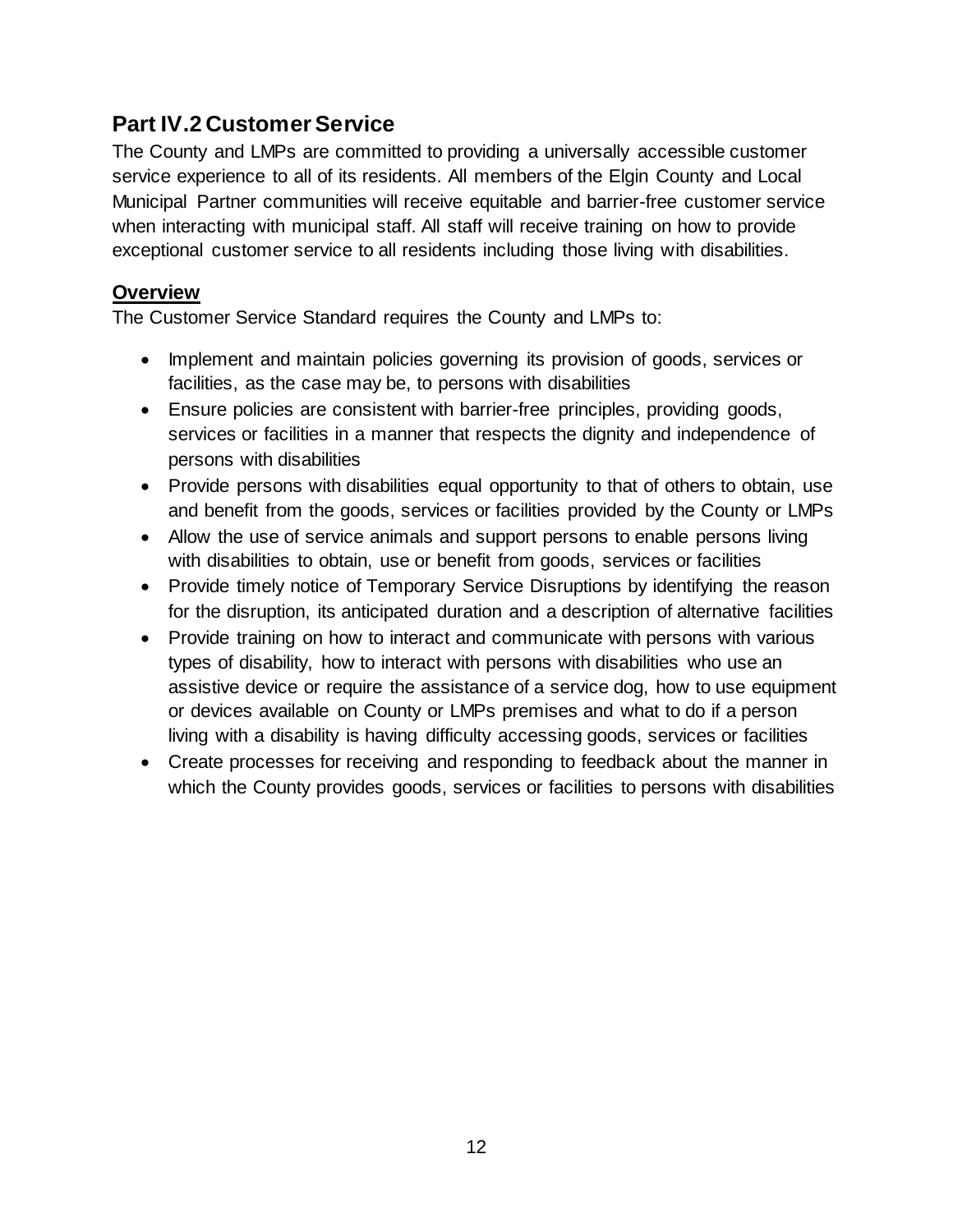# **County of Elgin Part I – General Requirements**

# <span id="page-12-0"></span>**Progress**

- County Accessibility Policy (HR 2.130) updated in November 2016 to address legislative changes to the Integrated Accessibility Standards Regulation (IASR) inclusive of an organizational commitment
- Elgin County's first Multi-Year Accessibility Plan created in 2015
- Annual Accessibility Status Reports created and presented to County Council yearly from 2015-2020
- Accessibility Compliance Reports filed with the Ministry for Seniors and Accessibility (formerly Accessibility Directorate of Ontario) in 2015, 2017 & 2019
- Ministry for Seniors and Accessibility file review audit in April 2018 stating full compliance
	- $\circ$  Audit included accessibility policies and procedures, training requirements, accessible formats and communication supports and feedback processes
- Joint Accessibility Advisory Committee Terms of Reference update in 2019 and was made available on the Accessibility page of the County's website
- Integrated Accessibility Standards Regulation & Ontario Human Rights Code training overhaul on the Moodle training platform in 2018
	- $\circ$  Updated training modules to reflect legislative changes and best practices. Training modules downloaded onto Elgin County Homes Surge Learning training platforms
- New Council orientation training provided to a number of Local Municipal Partner Council members in 2018
- County of Elgin Procurement Policy updated in 2020 to include appropriate accessibility related verbiage

# **Goals**

- Accessibility Policy review and update to meet in precise detail requirements under the AODA and IASR while also including barrier-free best practices
- Look into recruiting new members to join the Joint Accessibility Advisory Committee from the County of Elgin or Municipality of Central Elgin
	- o Discuss possibility of all LMPs having representation on the committee
- Continue to monitor ongoing and future IASR standards development review committee recommendations and possible legislative changes (mirror in respective policy updates and training updates as required)
	- o Specific consideration given to the newly proposed Health Care Standard and how this might intersect with the long-term care portfolio of the County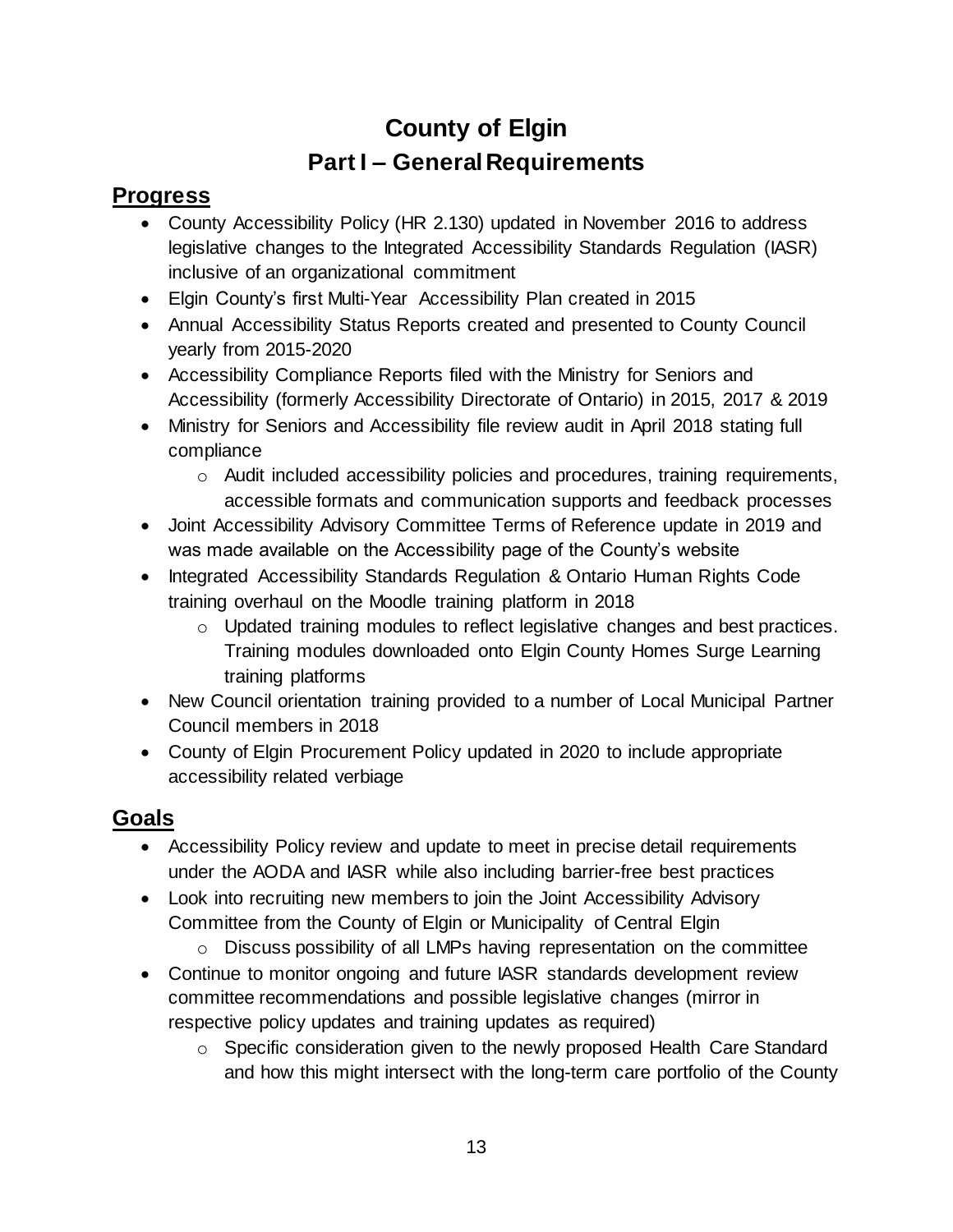- Create short, job-specific training modules to complement the standard, general on-boarding accessibility training. Ensure enrolment process includes affiliated training modules based on hiring department
	- o Employment standard focused training for Human Resources Staff & hiring managers
	- o Design of public spaces & accessible design focused training for engineering & facilities staff
	- o Procurement focused training for staff with purchasing authorization
	- o Customer service focused training for front line staff
	- $\circ$  Information & communications training (specifically web accessibility focused) training for staff with authoring & upload authority for the County website
	- $\circ$  Transportation training available for any local municipalities who add a transportation service to their working portfolio
- Create Accessible Elections Guide template for all Local Municipal Partners for 2022 Municipal Election including information on remote voting as well as inperson voting relating to the accessible built environment and customer service standards under the IASR
	- o Provide Accessible Elections Guide template to LMPs to use

### **Timelines**

#### **Ongoing**

• Monitoring ongoing and future potential updates to the IASR via Standards Development Committee Recommendations

#### **2021-2023**

- Accessible Elections Guide (Q1 2022)
- Accessibility policies and procedures review and update

#### **2024-2026**

• Job specific training modules

# **Part II – Information and Communications**

- Website redevelopment in 2017 to WCAG 2.0 Level A compliance
- County Council Reports and PowerPoint templates created in 2019 to meet WCAG 2.0 Level AA requirements
- Administrative Services staff training on document accessibility in 2018 & 2019
- Request for Accessible Formats and Communication Supports Procedure created in 2017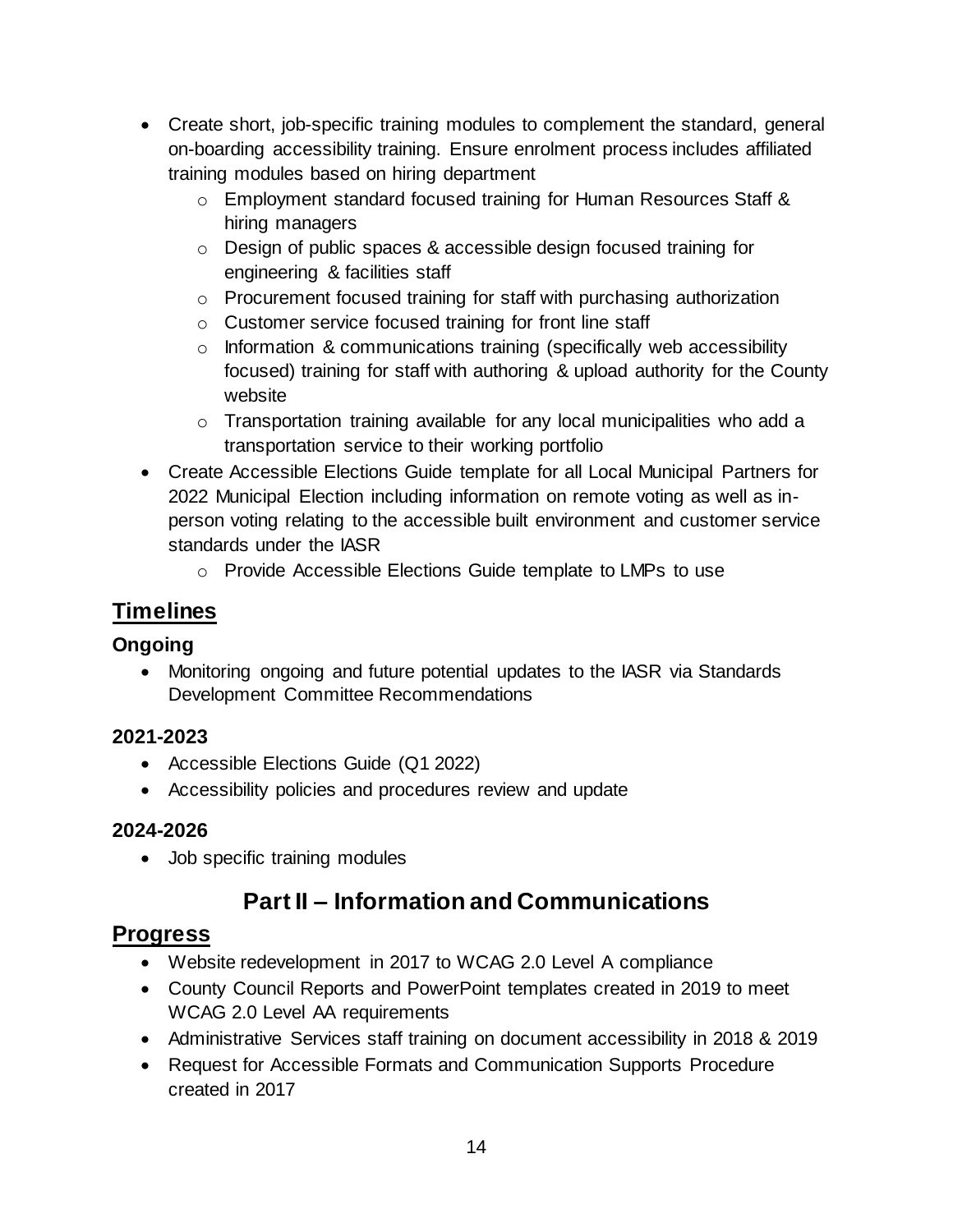• Accessibility Feedback Procedure & Feedback Form updated in 2018

### **Goals**

- Continue to work towards WCAG 2.0 AA compliance with a particular focus on a website redevelopment and significant content review - PDF's / pages that can be removed or moved into HTML content
	- $\circ$  website scanning tool will significantly assist in leveraging analytics to identify pages that are rarely/ never being viewed
	- o Utilize accessibility tools and third-party screening software to determine where remaining compliance issues are
- Following website redevelopment develop robust accessible document training strategy for website content uploaders onto the County Site, including library staff
	- o Provide template of training to LMPs to use to train staff
	- o Develop guide for third parties on accessible documents (PDFs)
	- o Update guide on how to create accessible Word and PDF documents
- Review and update Request for Accessible Formats and Communication Supports Procedure
- Provide guided or one-on-one training on maintaining website compliance and accessible documents as needed/as requested to County staff and LMPs

# **Timelines**

#### **2021-2023**

- Redevelop website so it better meets the WCAG 2.0 Level AA requirements (2023)
- Provide in-depth training on maintaining accessibility on the website and creating accessible documents
	- o Update existing training to ensure it adheres to industry best practices

#### **2024-2026**

• Review and update Request for Accessible Formats and Communication Supports Procedure

# **Part III – Employment**

- All job postings let the public know that accommodations are available upon request during the recruitment process
- Accommodations in the Workplace Policy updated in 2014 to reflect legislative updates – encompassing vast majority of Employment standard requirements
- Emergency Workplace Response for Employees with Disabilities Policy created in 2012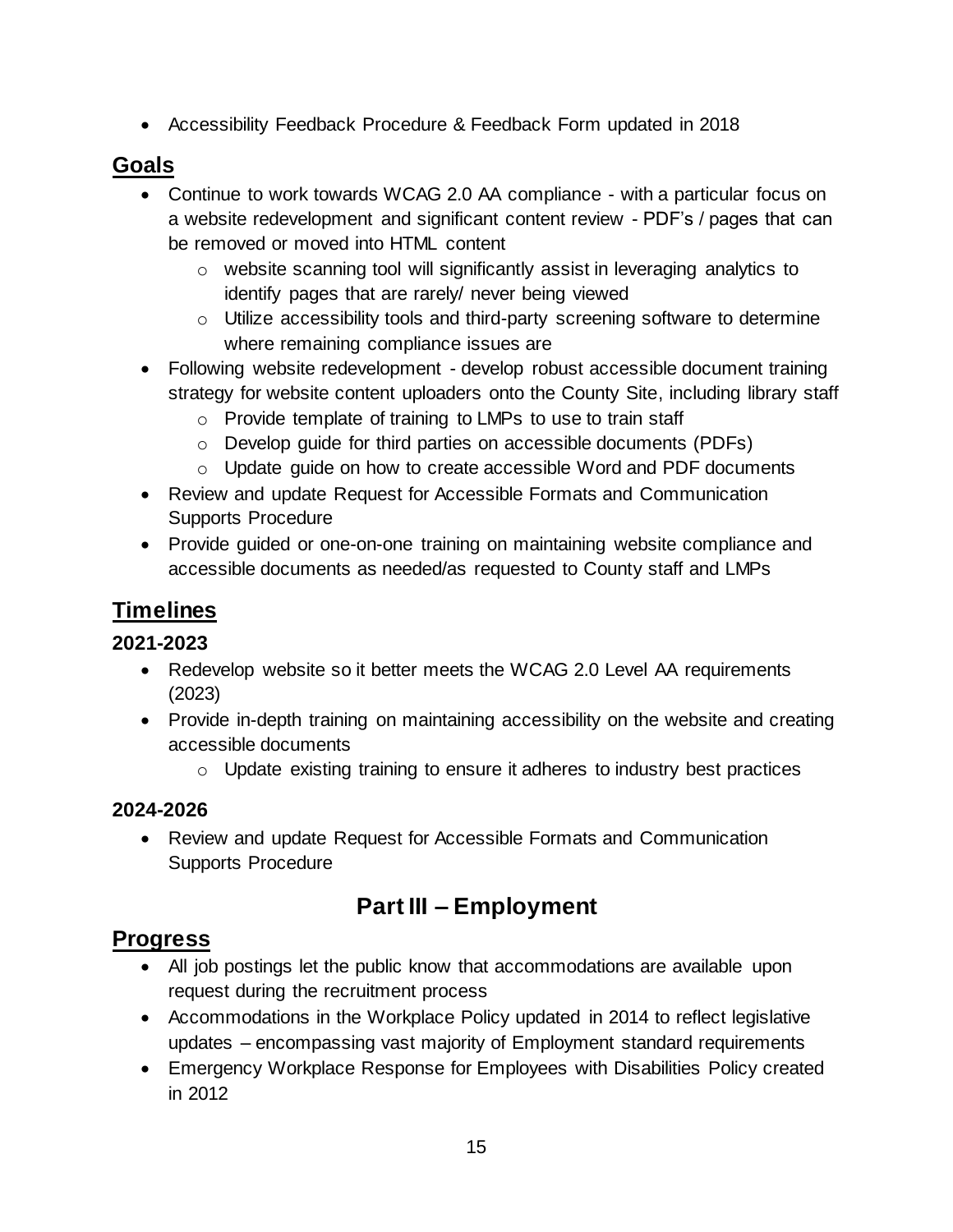#### **Goals**

- Review and update Accommodations in the Workplace Policy to reflect industry best practices and include S.32 from the IASR "Redeployment"
- Review and update Emergency Workplace Response for Employees with Disabilities Policy to reflect industry best practices
- Create new Return to Work Process and Return to Work Plan for employees
- Update Human Resources Policy 3.10 "Hiring Procedure" and Human Resources Policy 3.20 "Posting, Advertising and Reporting" to include relevant recruitment, assessment and selection requirements under the IASR
- Update Human Resources Policy 4.80 "Performance Appraisal for all Staff" to include relevant sections of the IASR S. 30 "Performance management" and S. 31 "Career development and advancement"
- Continue to monitor potential changes to the Employment Standard under the IASR as a result of 2018 Standards Development Committee (SDC) review

# **Timelines**

#### **Ongoing**

• Monitor potential changes to Employment standard from 2018 SDC Review

#### **2021-2023**

- Create new Return to Work Process and Return to Work Plan (2021)
- Review and update:
	- o Accommodations in the Workplace Policy
	- o Emergency Workplace Response for Employees with Disabilities

#### **2024-2026**

• Update Human Resources Policies 3.10, 3.20 and 4.80

# **Part IV.1 – Design of Public Spaces Accessible Built Environment**

- Created:
	- o Elgin County Accessible Playground Consultation Document
	- o Elgin County Recreational Trails Consultation Document
	- o Elgin county Accessible On-Street Parking Standard
	- o Elgin County Rest Areas Consultation Document
		- All acting as design guidelines for Elgin County and local municipal partners including technical requirements, opportunities for best practices to go above and beyond compliance levels and incorporated consultations from members of the public, individuals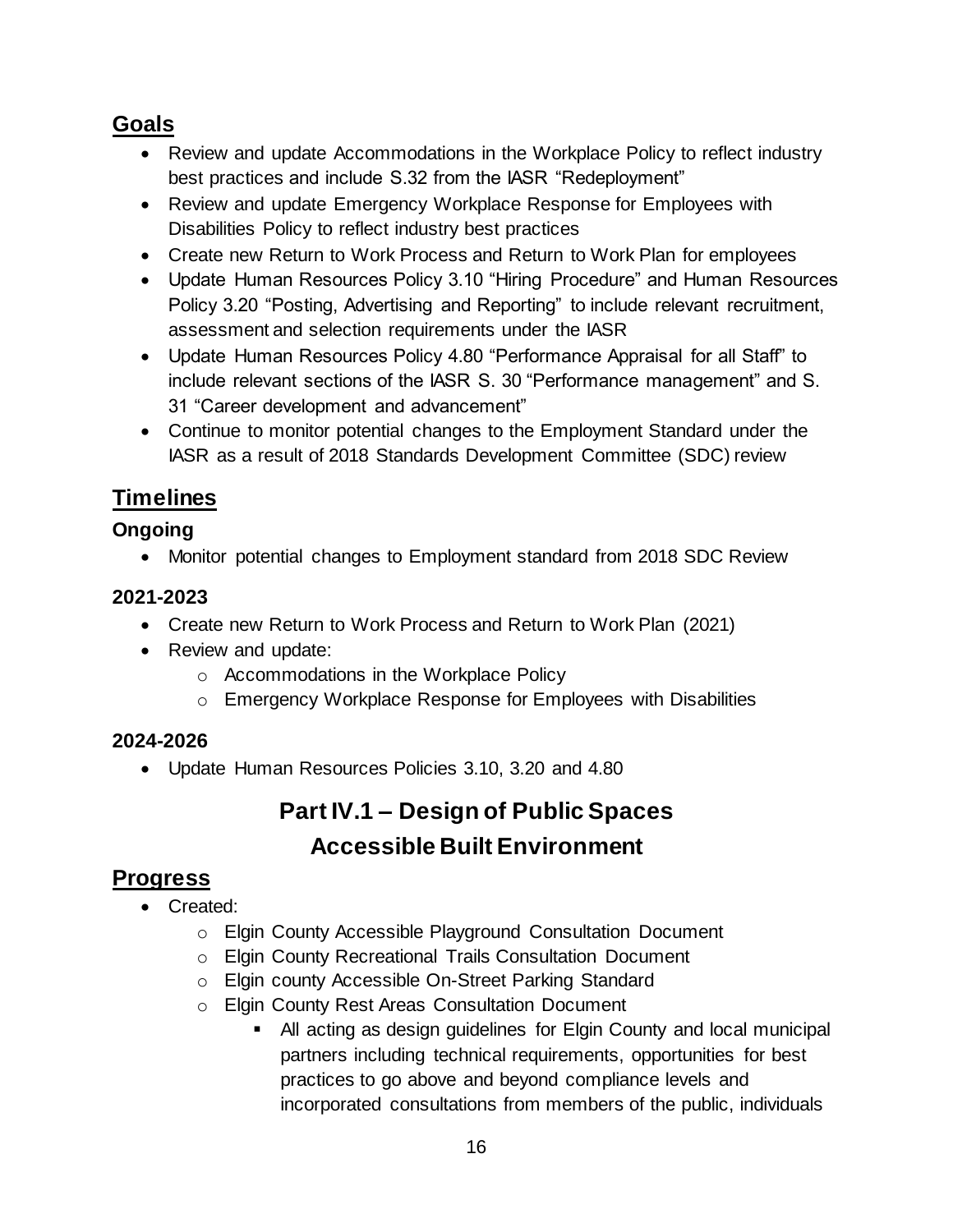living with disabilities as well as the Joint Accessibility Advisory **Committee** 

- New Elgin County Provincial Offences Administration building built in 2018 entirely barrier-free equipped with universal washroom and accessible court room
- Council approval for Main entrance project
- Elgin County Heritage Centre constructed in 2017 equipped with designated accessible parking and universal washroom
- Secured funding under the Enabling Accessibility Fund in the form of \$100,000 in 2020 for a new universal washroom in the County Administration Building basement
	- o providing fully barrier-free washroom facilities for the first time on this floor level for staff and members of the public
- Installed adult sized change table in Shedden Library in 2018
- County Administration Building Accessibility Lift Procedure created in 2016
- Accessible Maintenance Procedure created and attached as **Appendix A**

#### **Goals**

- Create Service Counter Design Guidelines including mobility device friendly access to be shared with Local Municipal Partners
	- o Consider placement and location of information, signage, brochures etc.
- Create Universal Washroom Emergency Call Button Alarm Procedure for all County facilities equipped with universal washrooms
- Continue to monitor potential funding opportunities for the built environment relating to accessibility under the Enabling Accessibility Fund, Ontario Trillium Foundation, Canadian Tire Jumpstart, Investing in Canada Infrastructure Program at both the County and Local level
- Create Facility Accessibility Audit Standards spanning across all County of Elgin facilities including the Administration Building, Heritage Centre, POA Building, all long-term care homes and County library facilities
	- o Implement a Facility Audit Schedule outlining how often County facilities should be reviewed
	- o Develop design standards in line with Integrated Accessibility Standards Regulation (IASR) as well as Ontario Building Code (OBC) requirements for the accessible built environment outlining areas of improvement for all County facilities
	- o Alternatively adopt a commonly used municipal Accessibility Design Standards document to base these audits off of (see City of Guelph Facility Accessibility Design Manual, City of London Facility Accessibility Design Standards etc.)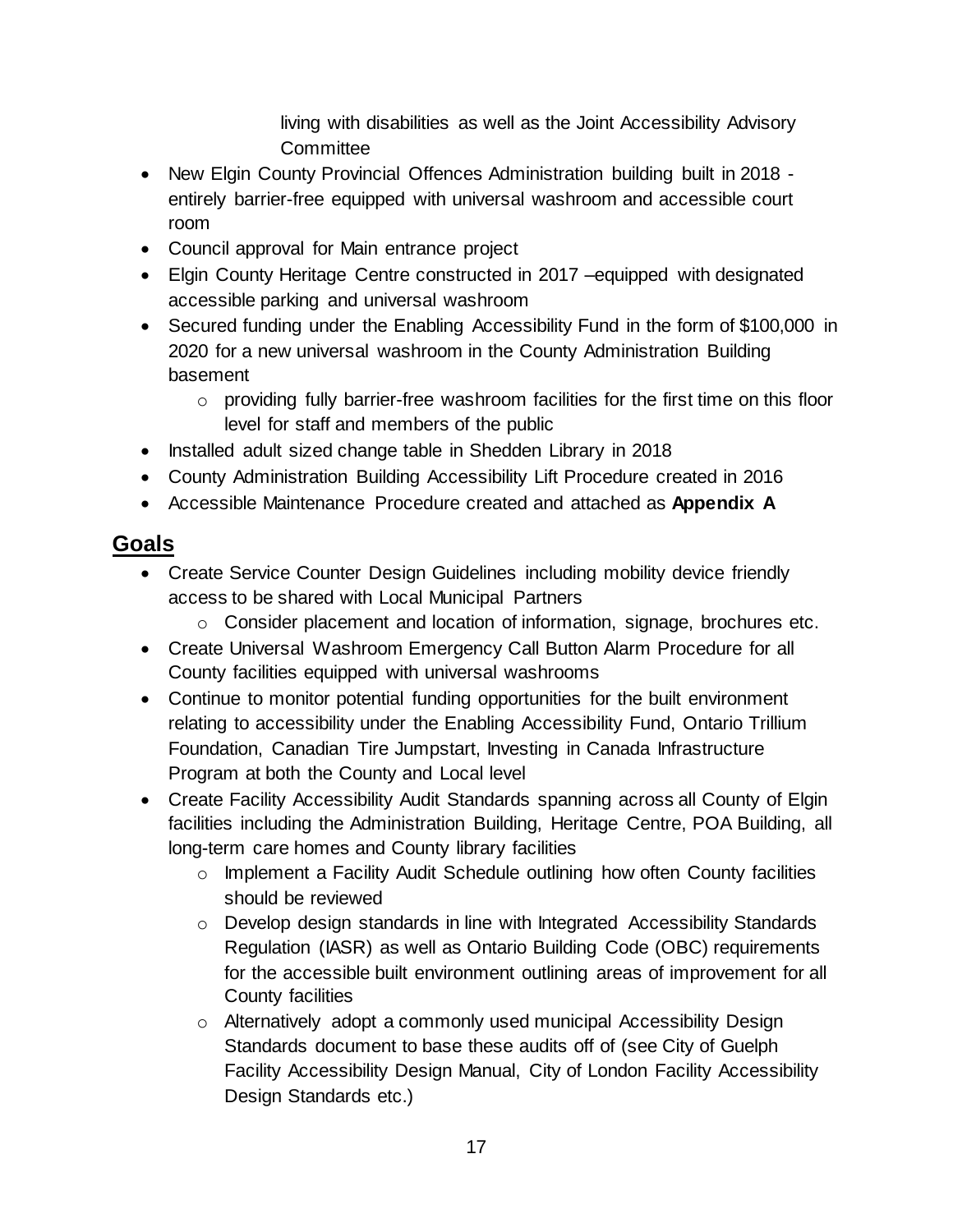- o Use these tools to inform barrier-free facility improvement recommendations
- Incorporate barrier-free transportation initiatives and infrastructure in the future Elgin County Transportation Master Plan
- Administration Building renovation project:
	- o Elevator project projected to start in November 2021

#### **Timelines**

#### **Ongoing**

- Monitor potential funding opportunities for the accessible built environment
- Monitor timing and implementation for Elgin County Transportation Master Plan

#### **2021-2023**

- Service Counter Design Guidelines
- Universal Washroom Emergency Call Button Alarm Procedure
- Accessible elevator project in County Administration Building (2021-2022)

#### **2024-2026**

• Facility Accessibility Audit Standards

# **Part IV.2 Customer Service**

#### **Progress**

- Complete overhaul of the on-boarding accessibility training across the corporation, creating new accessibility module including customer service best practices
- County Accessibility Policy (HR 2.130) updated in November 2016 providing appropriate requirements as it relates to the Customer Service Standard
- Created Accessibility Feedback Procedure and Accessibility Feedback Form (2018)
- Created Accessibility Training Procedure (2017)
- Created Service Animals in the Workplace Procedure (2017)
- Created Assistive Device Procedure Administration Building lift (2017)
- Created Support Persons Procedure (2017)
- Temporary Service Disruptions Procedure created and attached as **Appendix B**

#### **Goals**

• Accompanying the goals laid out in the General Requirements Section as it relates to job specific training, create a customer service focused training module for all County staff to complete in addition to the standard on-boarding accessibility training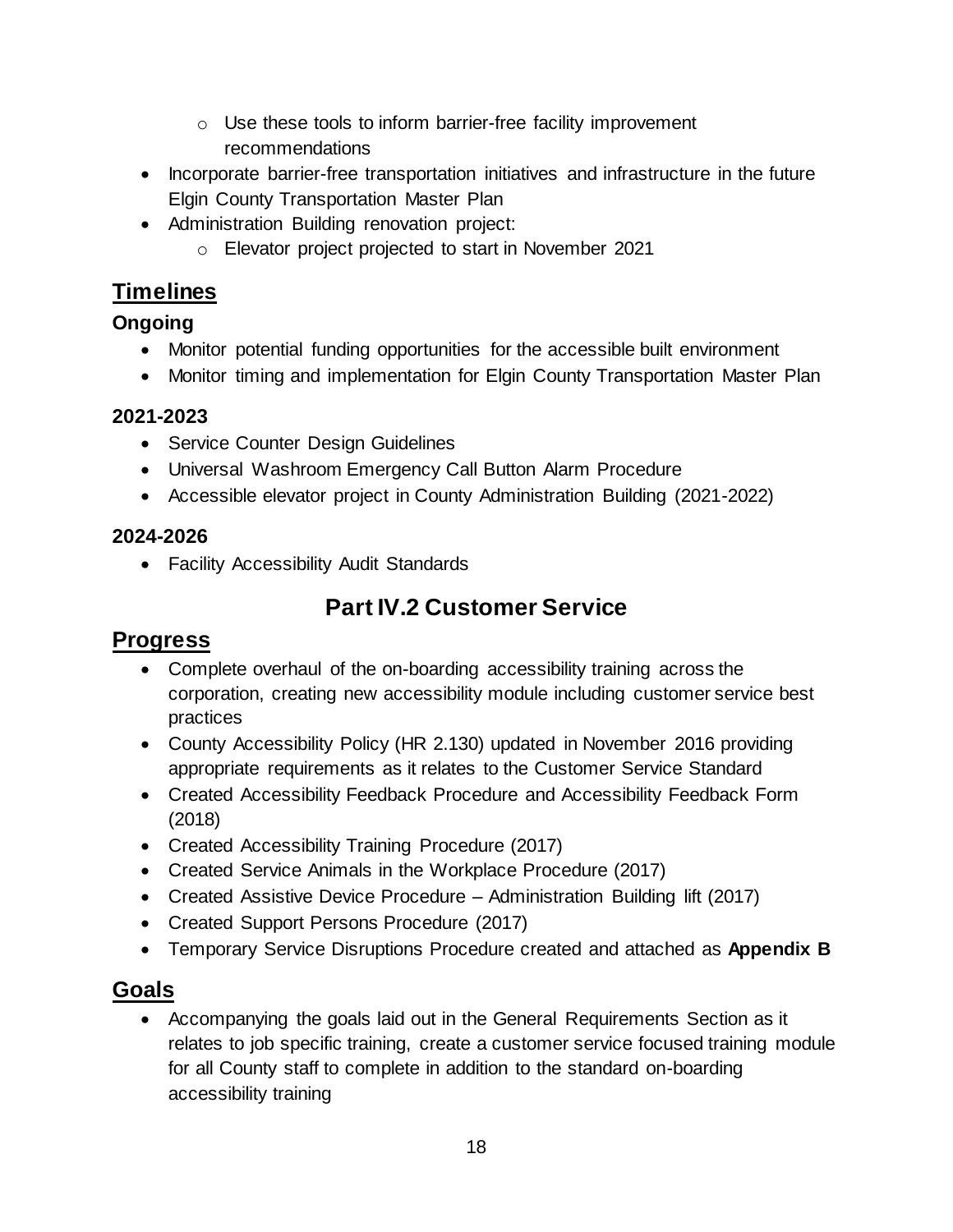- Review and update Service Animals in the Workplace Procedure to reflect new industry best practices
- Review Accessibility Feedback Procedure and Form to ensure it is in-line with Corporate Communications Strategy moving forward
- Ensure Temporary Service Disruption Procedure is included in communications related on-boarding training
- New platform lift installed in Old South elevator shaft to ensure rear entrance remains accessible after completing Administrative Building Renovations

#### **Timelines**

#### **2021-2023**

- Customer service focused training module
- Review and update Service Animals in the Workplace Procedure
- Ensure Temporary Service Disruption Procedure is included in communications related to on-boarding training
- Updated Administration Building Lift Procedure when Administration Building Project is complete

#### **2024-2026**

• Review Accessibility Feedback Procedure and Form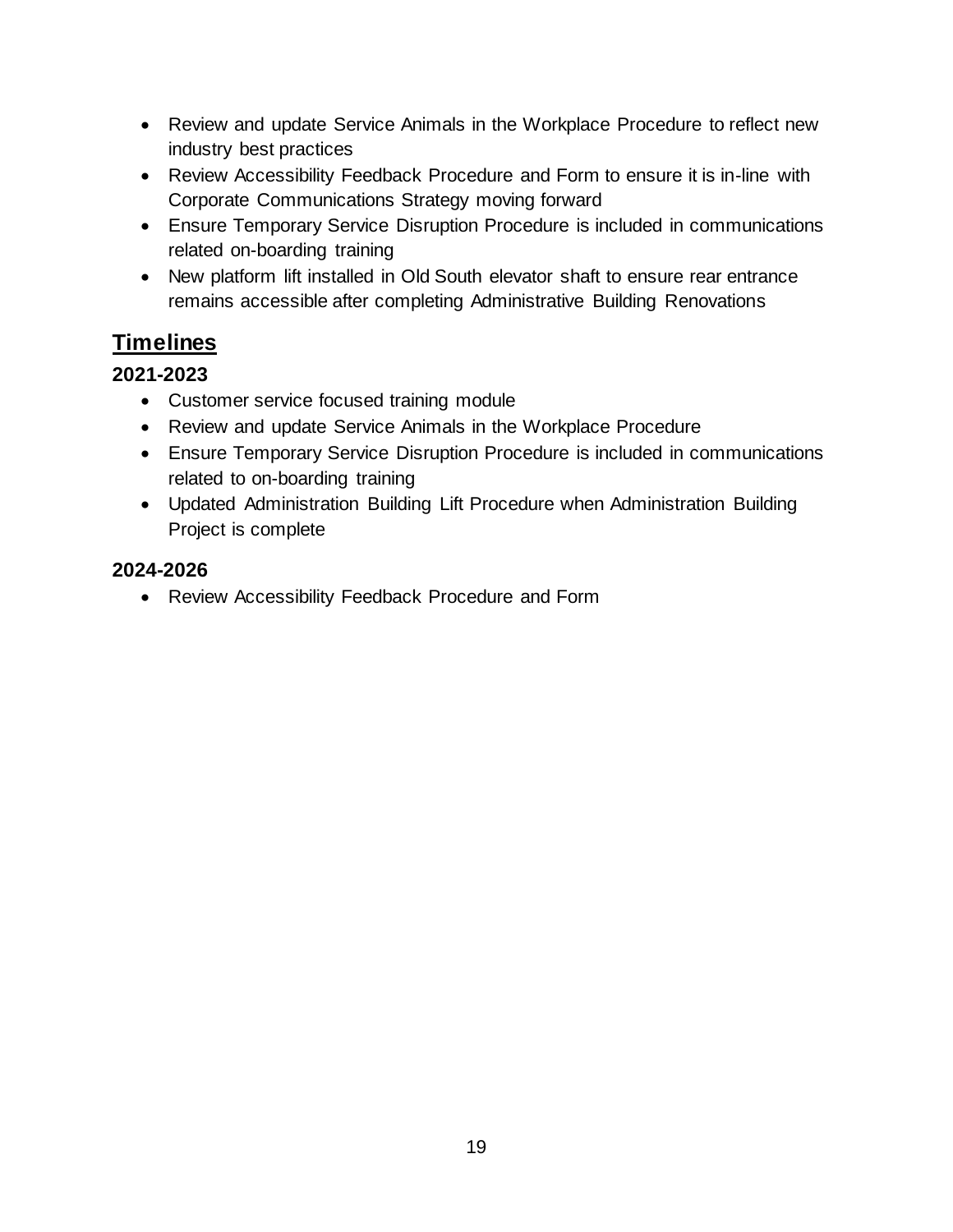# **Municipality of Bayham Part I – General Requirements**

# <span id="page-19-0"></span>**Progress**

- Municipality of Bayham adopted a Multi-Year Accessibility Plan in 2015, applicable for 2015-2020
- An update to the Multi-Year Accessibility Plan was completed in 2018.
- Annual Status Report for 2020 on the Municipal website
- Accessibility Compliance Reports filed with the Ministry for Seniors and Accessibility (formerly Accessibility Directorate of Ontario) in 2015, 2017 & 2019
- Council orientation training provided to Bayham Council in 2018

# **Goals**

- Work with Elgin County on an Accessible Elections Guide for the 2022 Municipal and School Boards Election
- Work with Elgin County and other Elgin County lower-tier municipalities on a Joint Elections Plan, if deemed applicable
- Continue to monitor ongoing and future IASR standards development review committee recommendations and possible legislative changes

# **Timelines**

#### **Ongoing**

• Monitoring ongoing and future potential updates to the IASR via Standards Development Committee Recommendations

#### **2021-2023**

- Accessible Elections Guide (Q1 2022)
- Joint Elections Plan (Q1-Q2 2022)
- Ongoing Accessibility Policy reviews and updates as deemed necessary

# **Part II – Information and Communications**

# **Progress**

- Website redevelopment to WCAG 2.0 Level A Compliance
- Accessible Formats and Communications processes established

# **Goals**

- Continue to work towards WCAG 2.0 Level AA compliance including potential for website revamp in 2023-2024
	- o Current focus on colour contrasting and determining degree of PDF scan and review requirements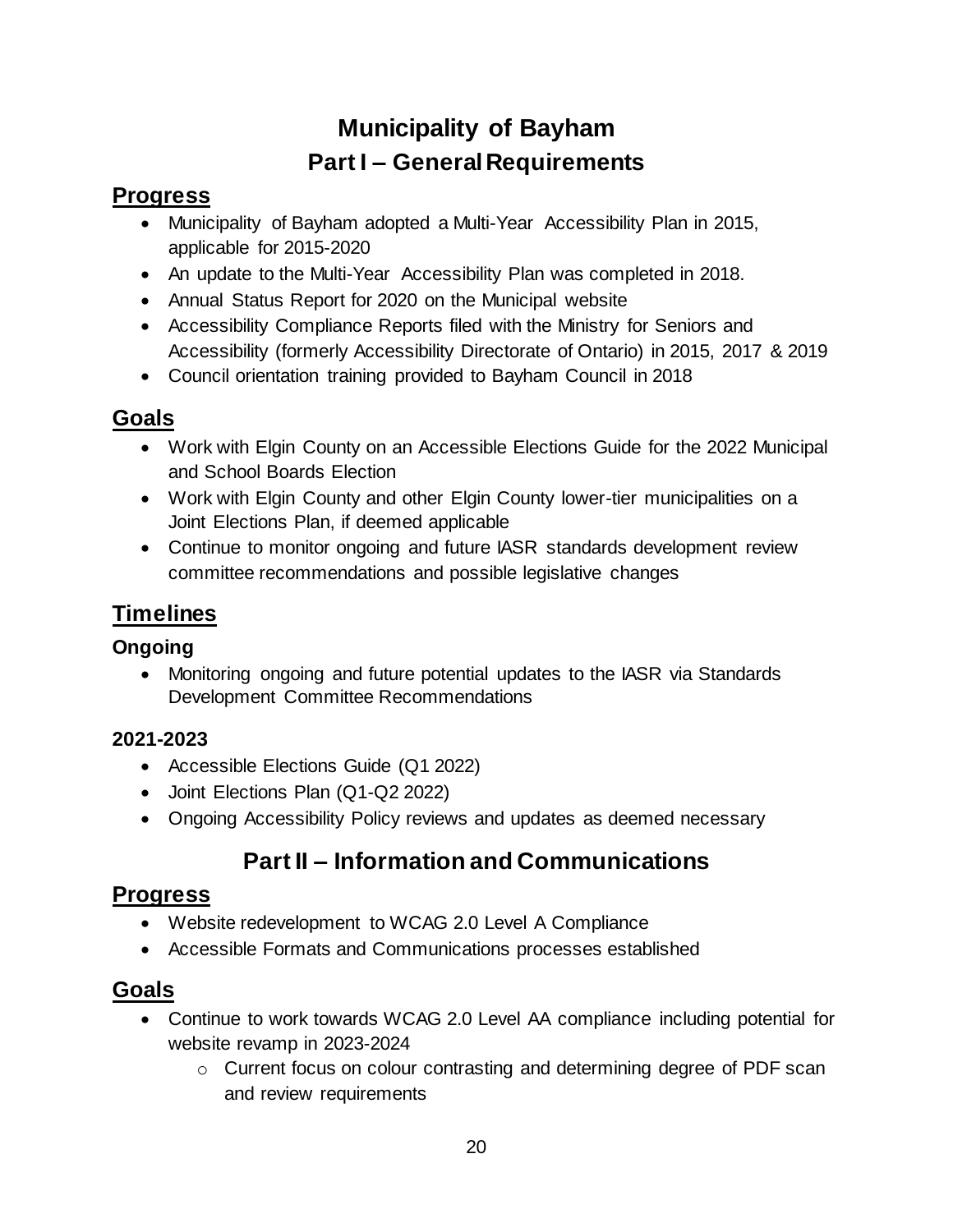- $\circ$  Current website may not be fully compatible with common site crawling applications (Monsido & SiteImprove)
- Review and update processes for gathering feedback on web accessibility and document format accessibility

### **Timelines**

#### **2021-2023**

- Review and update processes for gathering feedback on web accessibility and document format accessibility
- Commence process for a website revamp to ensure compliance

#### **2024-2026**

• Continue with website revamp processes if not complete by Q4 2023

# **Part III – Employment**

#### **Progress**

- All job postings let the public know that accommodations are available upon request during the recruitment process
- Accommodations language in Bayham Health & Safety Policy updated in 2016

#### **Goals**

- Review and update Accommodations in the Workplace Policy to reflect industry best practices
- Continue to monitor potential changes to the Employment Standard under the IASR as a result of 2018 Standards Development Committee (SDC) review

# **Timelines**

#### **Ongoing**

• Monitor potential changes under IASR and AODA

#### **2021-2023**

• Review and update Accommodations in the Workplace Policy

# **Part IV.1 – Design of Public Spaces Accessible Built Environment**

- Renovation and accessibility upgrades to Straffordville Community Centre and Municipal Office in 2016
- Grant received and process commenced for expansion of Straffordville Community Centre including accessible public amenities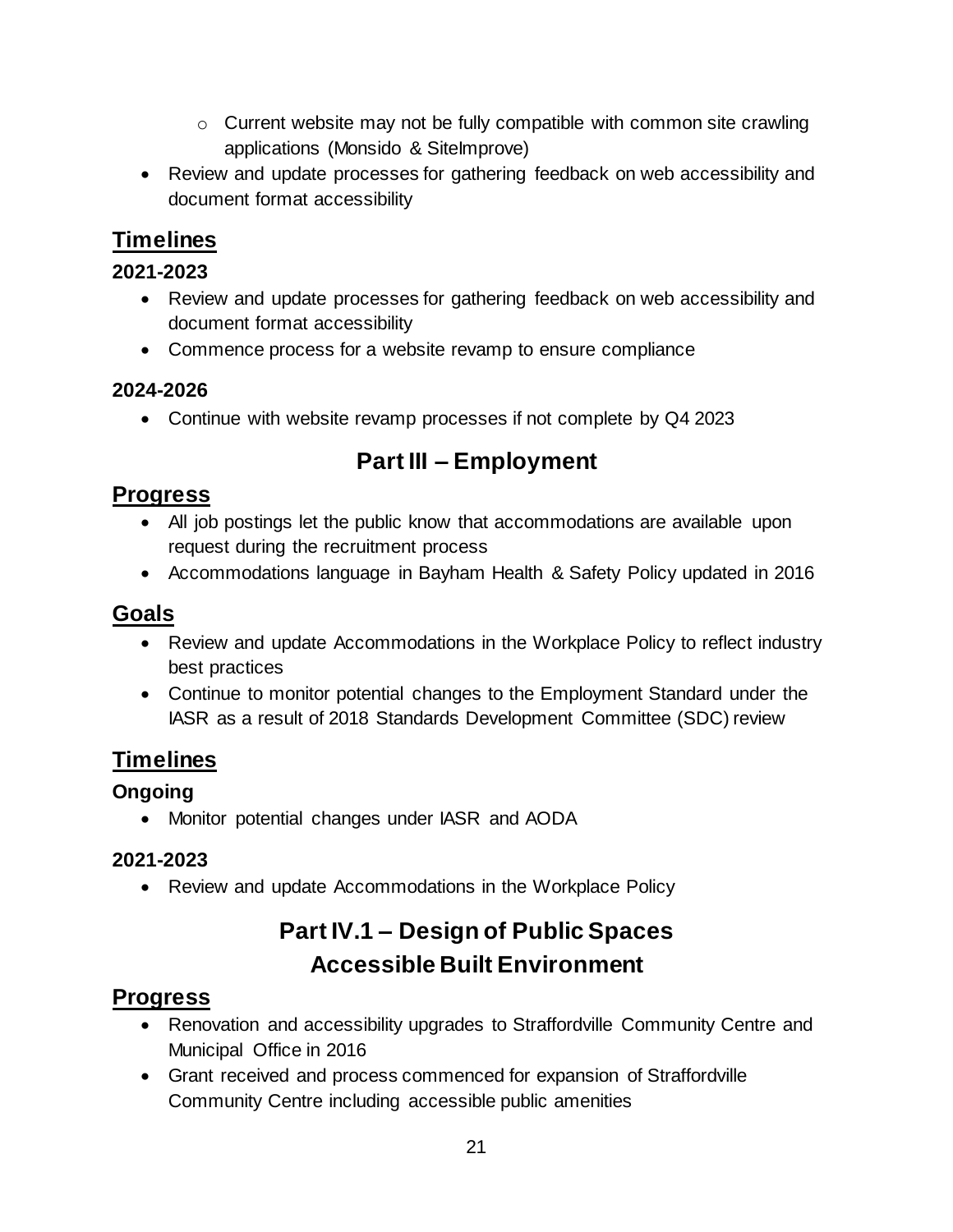• Ongoing sidewalk improvements as part of Bayham's capital program

#### **Goals**

- Completion of Straffordville Library Accessible Lift in 2021 (grant for project was a 2019 grant)
- Touchless retrofits identified in 2022-2031 capital budget
- Straffordville Community Centre works to be completed in 2022-2023 including accessible public walking trail
- Planned upgrades to Port Burwell ball diamond and tennis court

#### **Timelines**

#### **Ongoing**

- Ongoing sidewalk improvements as part of Bayham's capital program
- Monitor grant opportunities for accessible built environment projects

#### **2021-2023**

- Straffordville Community Centre works to be completed in 2022-2023 including accessible public walking trail
- Planned upgrades to Port Burwell ball diamond and tennis court

# **Part IV.2 Customer Service**

#### **Progress**

- Upgrades to Straffordville Community Centre / integration of Municipal Office and associated accessibility features
- Website redevelopment to WCAG 2.0 Level A Compliance including sections regarding Accessibility and Service Animals within facilities

#### **Goals**

- Review Accessibility Feedback processes to ensure compliance with accessibility needs and requirements
- Council Chamber upgrades identified in 2025 for facilitation of hybrid meetings

#### **Timelines**

#### **2021-2023**

• Review Accessibility Feedback processes to ensure compliance with accessibility needs and requirements

#### **2024-2026**

• Council Chamber upgrades identified in 2025 for facilitation of hybrid meetings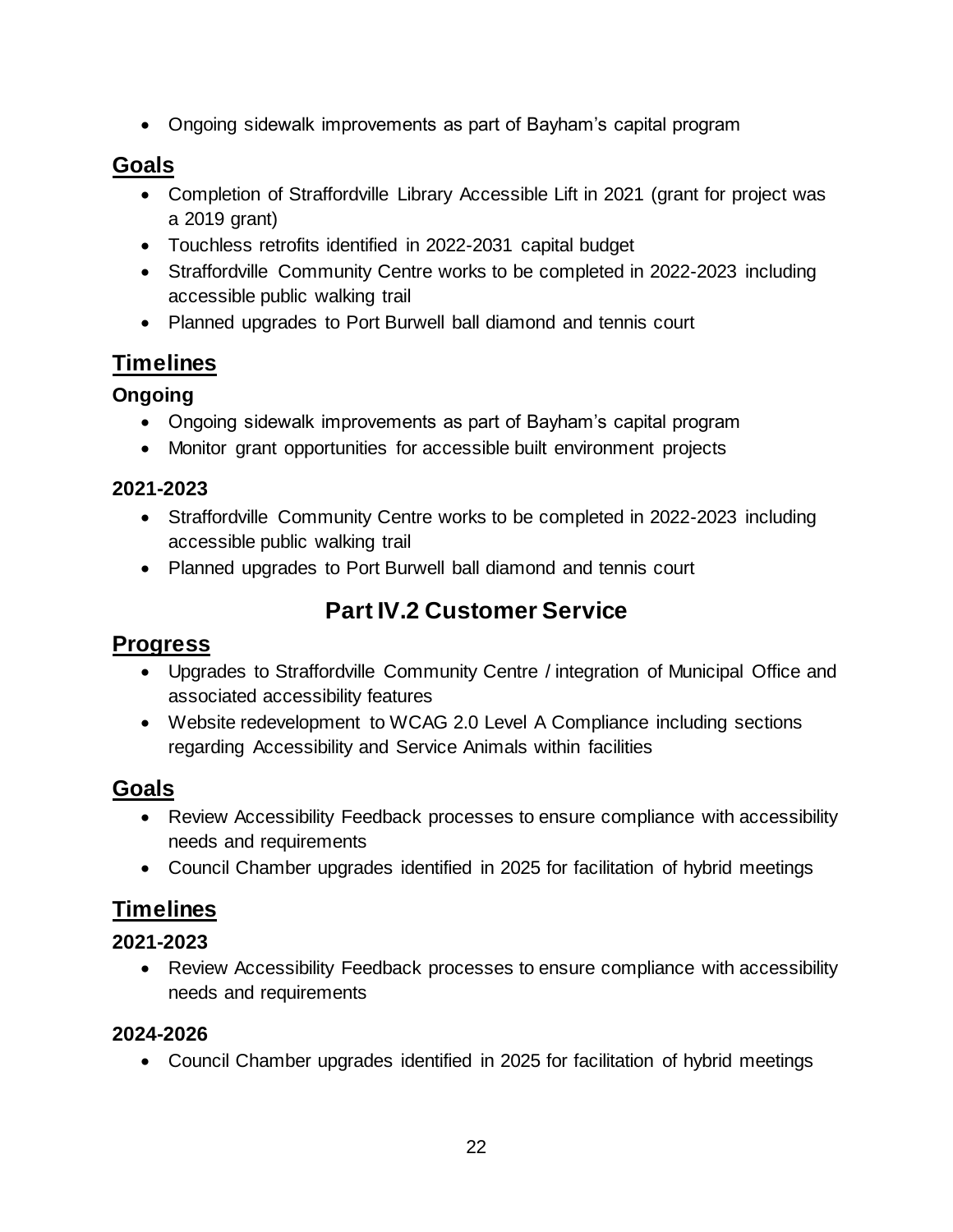# **Municipality of Central Elgin Part I – General Requirements**

# <span id="page-22-0"></span>**Progress**

- Updates to Accessibility Policy in 2016 to address legislative changes to the (IASR) inclusive of an organizational commitment
- Council adopted Multi-Year Accessibility Plan for 2016-2021
- Accessibility Compliance Reports filed with the Ministry for Seniors and Accessibility (formerly Accessibility Directorate of Ontario) for years 2015, 2017 and 2019 as required by the Ministry
- Accessibility training provided during on-boarding which is given by Human Resources staff covering Accessibility for Ontarians with Disabilities Act (AODA), Integrated Accessibility Standards Regulation (IASR) and Ontario Human Rights Code (OHRC)requirements
- As a member of County of Elgin/Central Elgin Joint Accessibility Advisory Committee (JAAC)
	- o Terms of reference were updated in 2019
- Developed Guide to Accessibility Requirements for purchasing goods, services and facilities for the Municipality of Central Elgin

# **Goals**

- Investigate updating accessibility training modules, possibly online training platform with updated modules and accurate, automated record tracking
- Review and update Accessibility Policy to reflect industry best practices, continuing to meet AODA and IASR requirements
- Create an Accessible Municipal Elections Guide for 2022

# **Timelines**

#### **Ongoing**

• Monitoring ongoing and future potential updates to the IASR via Standards Development Committee Recommendations

#### **2021-2023**

• Accessible Municipal Elections Guide (2022)

#### **2024-2026**

• Accessibility training updates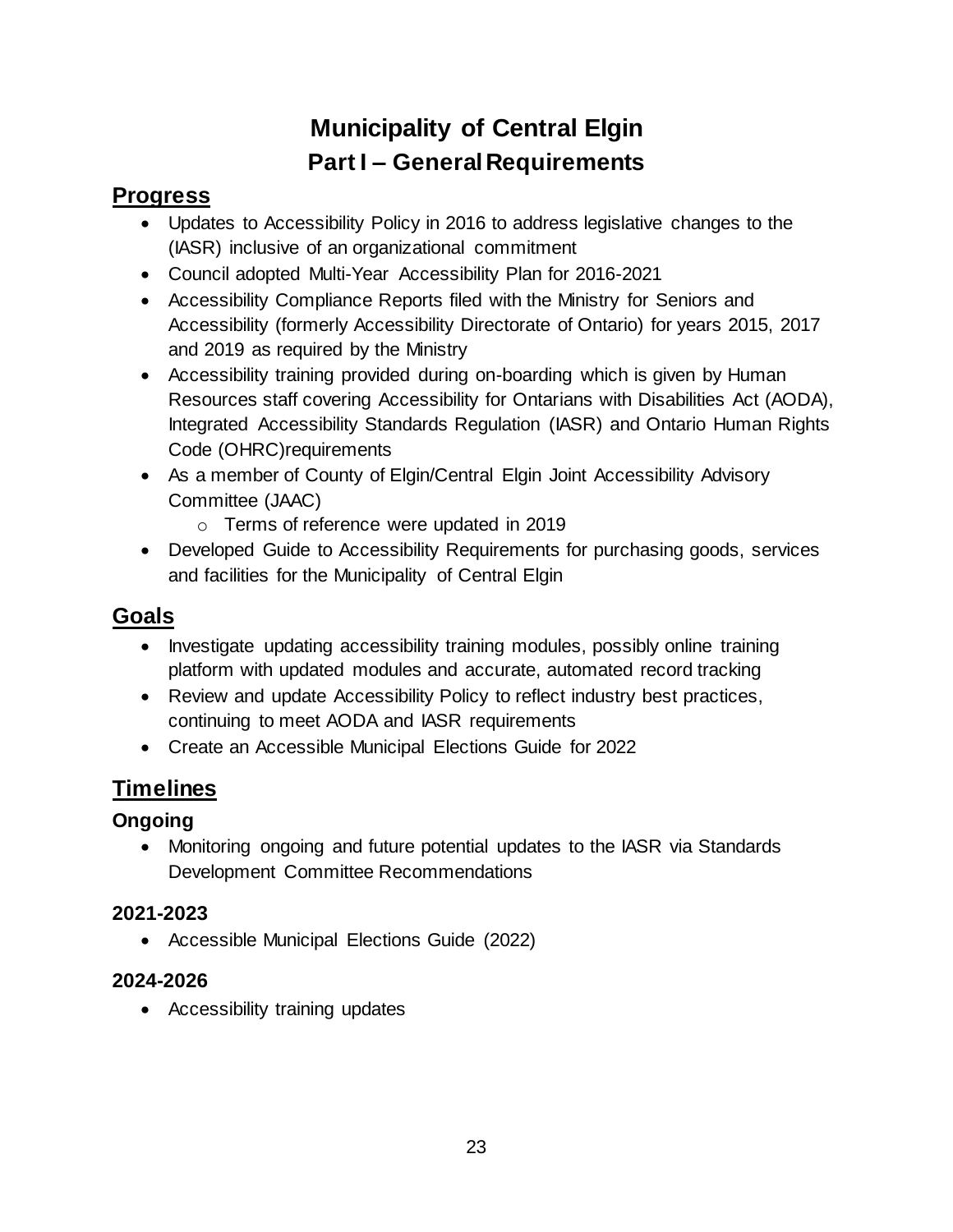# **Part II – Information and Communications**

#### **Progress**

- Investigated options for accessible document training
- Implementation of alternative format request form

#### **Goals**

- Website redevelopment maintaining WCAG 2.0 Level AA compliance (2021)
- Review and upgrade where needed, request for accessible formats and communications supports procedure

# **Timelines**

#### **2021-2023**

• Accessible document training

#### **2024-2026**

• Continue to update and revise policies as needed to meet AODA and IASR requirements

# **Part III – Employment**

# **Progress**

- All municipal job postings provide a clause to let the public know that accommodations are available upon request during the recruitment process
- Created Emergency Workplace Response for Employees with Disabilities Policy (2013)
- Created Accommodations for Employees with Disabilities Policy (2016)

# **Goals**

- Update Emergency Workplace Response for Employees with Disabilities Policy
- Ensure that Human Resources Policies reflect best practices and IASR requirements

#### **Timelines**

#### **Ongoing**

• Continue to ensure that Human Resources Policies reflect best practices and IASR requirements

#### **2021-2023**

• Continue to update and revise policies as needed to meet AODA and IASR requirements and industry best practice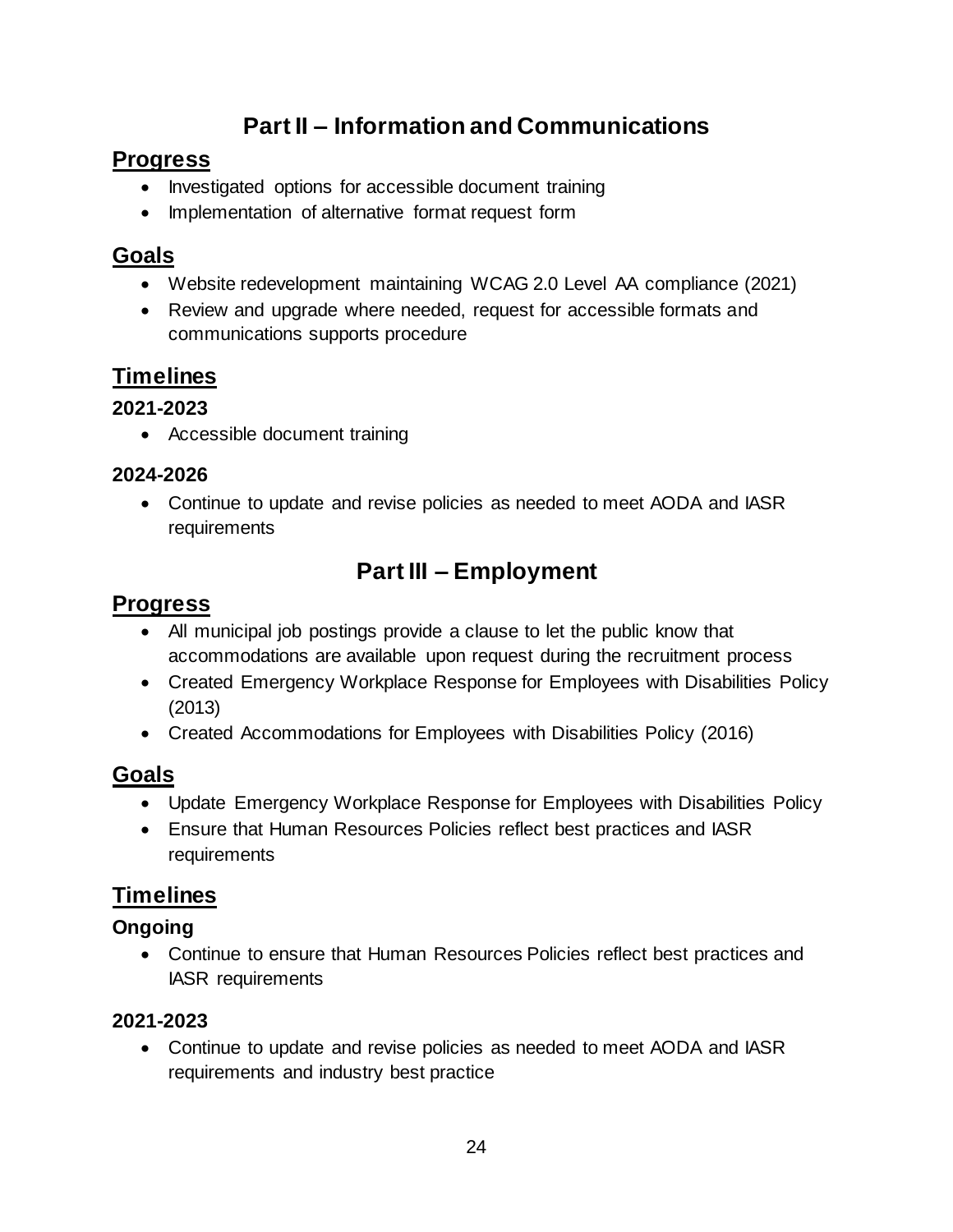# **Part IV.1 – Design of Public Spaces Accessible Built Environment**

#### **Progress**

In consultation with the County of Elgin/Central Elgin Joint Accessibility Advisory Committee (JAAC), the Municipality of Central Elgin is able to utilize the following documents in place of their respective consultation requirements as outlined above

- Elgin County Accessible Playground Consultation Document
- Elgin County Recreational Trails Consultation Document
- Elgin County Accessible On-Street Parking Standard
- Elgin County Rest Areas Consultation Document

Recreational trails and each access routes completed since 2016 include:

- Trail under bridge on Belmont Road at Kettle Creek Drive
- Turvey Park walking and access trails (asphalt)
- Eastwood Park trails

Outdoor public use eating areas

• None

Outdoor play spaces completed since 2016 include:

• Turvey Park which incorporated accessible play features

Exterior paths of travel (outdoor sidewalks and walkways, ramps, stairs, curb ramps, depressed curbs, accessible pedestrian control signals, rest areas) completed since 2016 includes:

- Belmont Road Crosswalk
- Bridge Street Crosswalk
- Freeman Court Sidewalk
- Crescent Avenue Sidewalk
- Woodland Road Sidewalk
- Battram Avenue Sidewalk
- Lynhurst Avenue Sidewalk
- Hillcrest Avenue Sidewalk
- George Street Sidewalk
- Hill Street Sidewalk
- High Street Sidewalk
- Compass Trail Sidewalk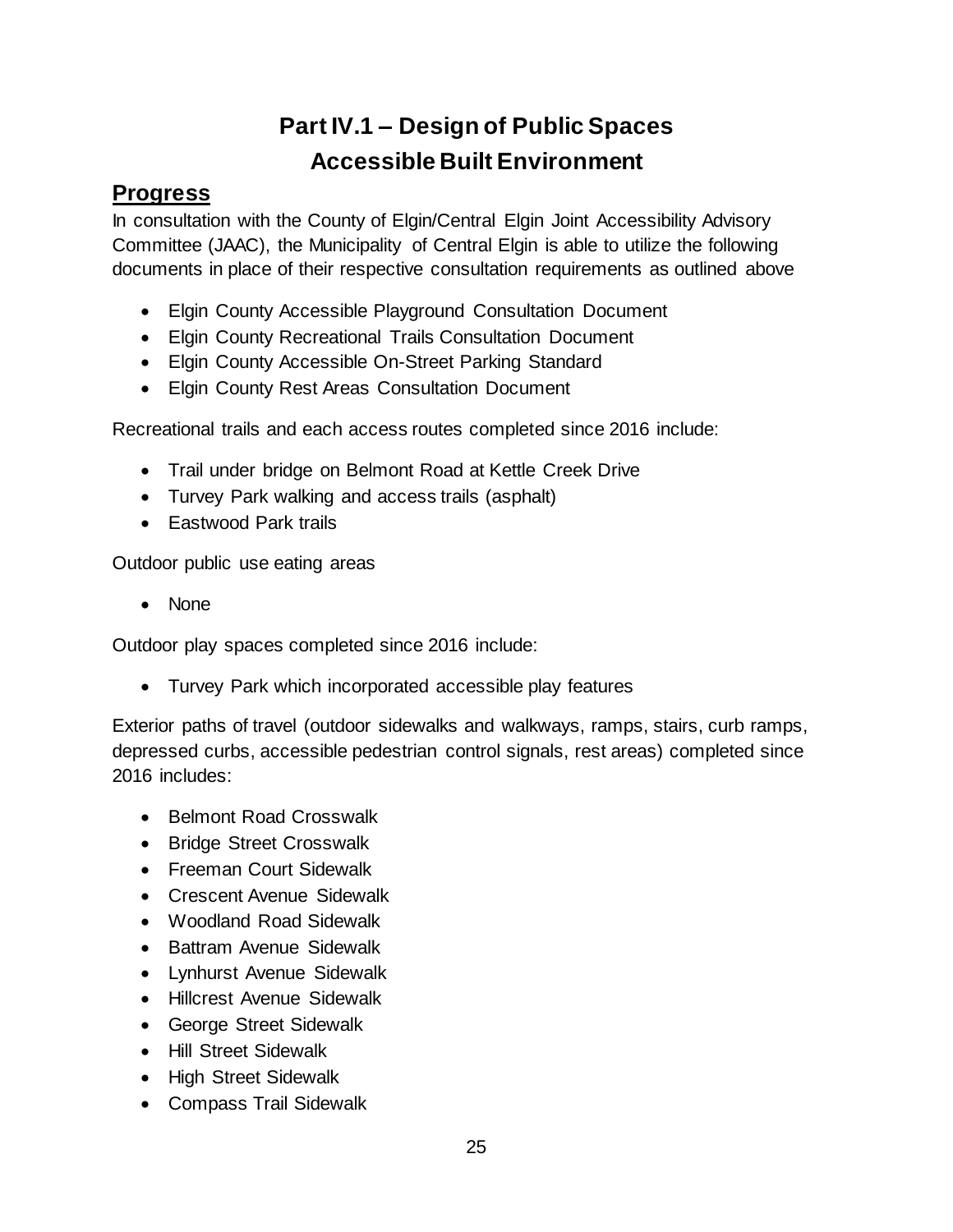- Old Field Lane Sidewalk
- Lincoln's Cove Sidewalk
- Snyders Avenue Sidewalk
- Helen Court Sidewalk
- Walkway from Helen Court to West Street
- Robin Ridge Drive Sidewalk

Off-street accessible parking completed since 2016 include:

- Little Beach Parking Area (3 spaces)
- Main Beach Parking Lot (2 spaces)
- Visitor Centre Parking Lot (3 spaces)

Service Counters, fixed queuing guides and waiting areas completed since 2016 include:

• Visitor Centre

To meet the consultation requirements as outlined in Part IV.1 for

- Recreational trails
- Outdoor play spaces
	- o Eastwood Park Open House to support park development
- On-street parking
	- o Main Beach and Little Beach Parking areas consultation with the County of Elgin/Central Elgin Joint Accessibility Advisory Committee (JAAC)
- Rest areas
	- o All portable washrooms in rest areas have accessible features

#### **Goals**

• Continue to explore and monitor potential funding opportunities for the built environment relating to accessibility under the Enabling Accessibility Fund, Ontario Trillium Foundation, Canadian Tire Jumpstart and Investing in Canada Infrastructure Program

#### **Timelines**

#### **Ongoing**

• Monitoring of potential funding opportunities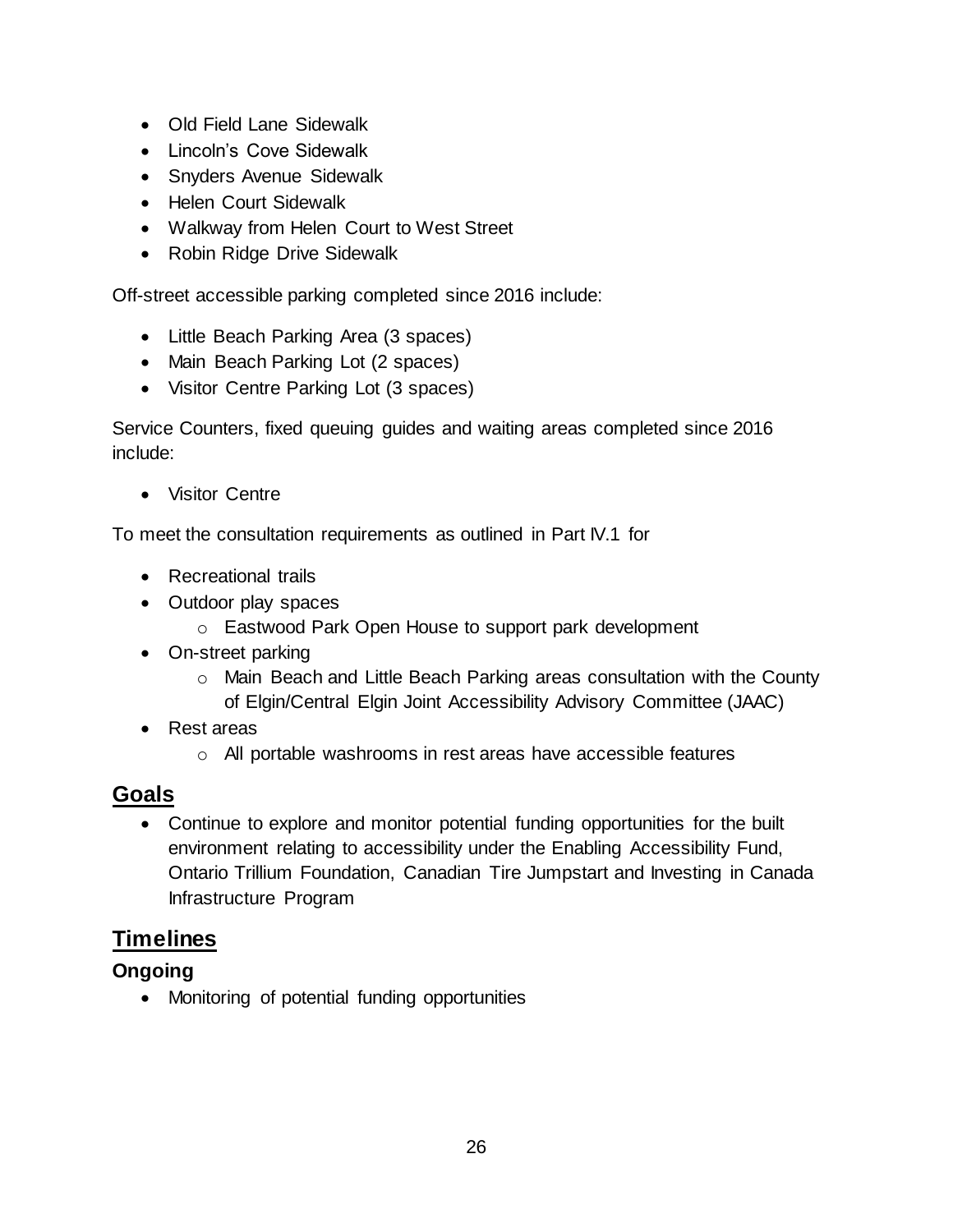# **Part IV.2 Customer Service**

#### **Progress**

- Created Alternative Format Request Form -Accessibility Standards for Customer **Service**
- Created Compliant/Suggestions Form -Accessibility Standards for Customer Service
- Created Accessibility Training Procedure (2017)
- Developed Best Practices and Procedures pamphlet -Accessibility Standard for Customer Service

#### **Goals**

- As noted under General Requirements Section, continue to investigate updating accessibility training modules, possibly online training platform with a focus on customer service for all staff to complete in addition to the standard on-boarding accessibility training
- Ensure Temporary Service Disruption Procedure is included in on-boarding training for staff responsible for corporate communications

# **Timelines**

#### **2021-2023**

- Investigate customer service focused training module
- Review and update customer service related policies and procedures as needed

#### **2024-2026**

• Continue to review and monitor procedures and policies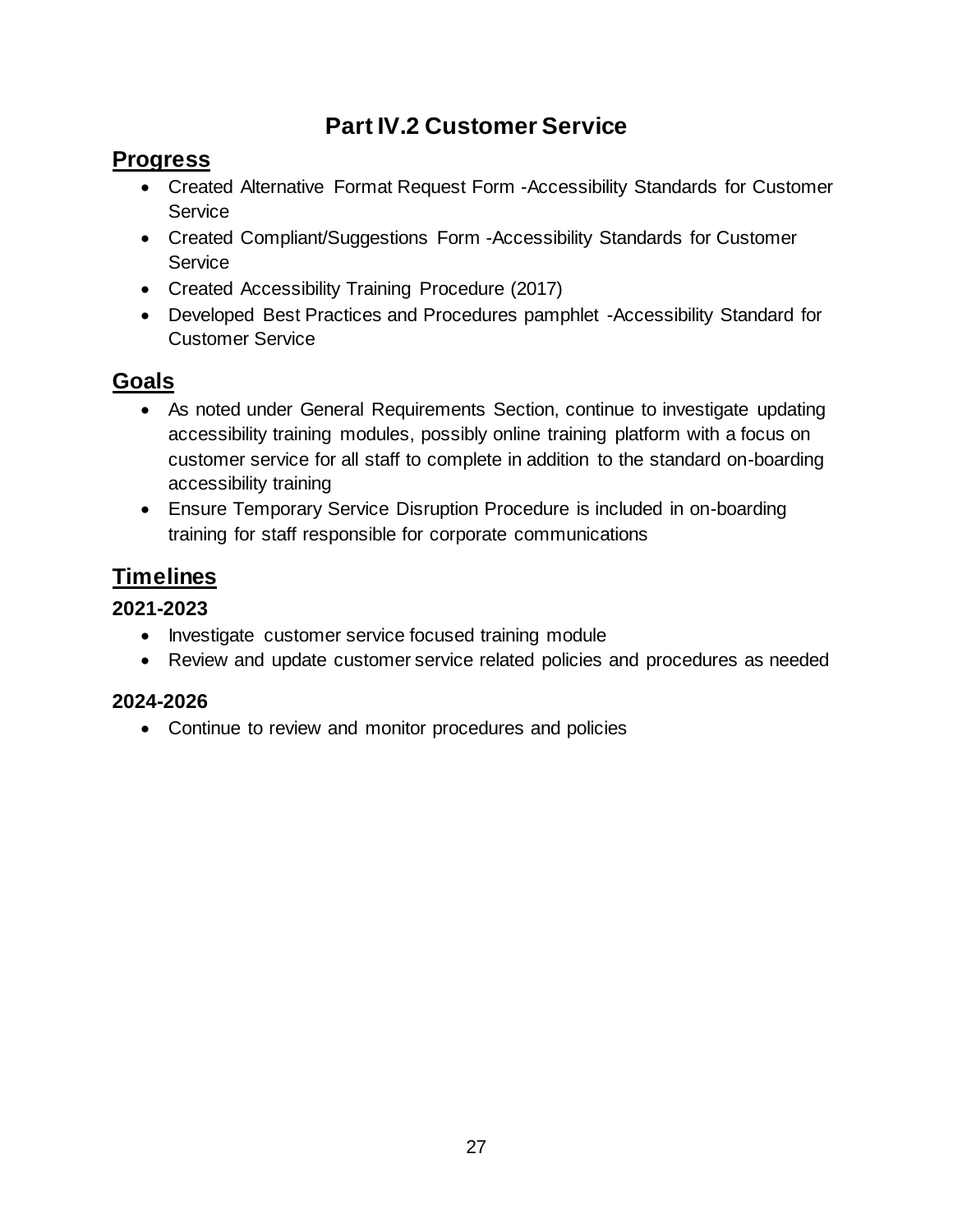# **Municipality of Dutton Dunwich Part I – General Requirements**

# <span id="page-27-0"></span>**Progress**

- Accessibility Policy updated in 2018 to address legislative changes to the Integrated Accessibility Standards Regulation (IASR) inclusive of an organizational commitment providing staff with direction on implementing these expectations
- Multi Year Accessibility Plan created in 2016 and expires at the end of 2021
- Annual Accessibility Status Report updated 2019 and adopted by Council
- Accessibility Compliance Reports filed with the Ministry for Seniors and Accessibility (formerly Accessibility Directorate of Ontario) in 2015, 2017 & 2019
- Accessibility on-boarding training provided by HR staff covering Accessibility for Ontarians with Disabilities Act (AODA), Integrated Accessibility Standards Regulation (IASR) and Ontario Human Rights Code (OHRC) requirements

# **Goals**

- Review and update Accessibility Policy to reflect industry best practices, continuing to meet AODA and IASR requirements
- Review and update corporate Procurement Policy, incorporating a barrier-free purchasing lens
- Consider updating accessibility training modules onto an all-encompassing, online training platform with updated modules and accurate, automated record tracking once the new website and employee portal has been established

# **Timelines**

#### **Ongoing**

• Monitoring ongoing and future potential updates to the IASR

#### **2021-2023**

• Continue to investigate viable new digital (drone technology) and accessible opportunities for tourism, economic development and events so everyone can enjoy and access these either in person or online

# **Part II – Information and Communications**

- Residents can now attend meetings either virtually or by phone and meeting recordings can be made available by request
- Introduction of Laserfiche scanning technology into a central depository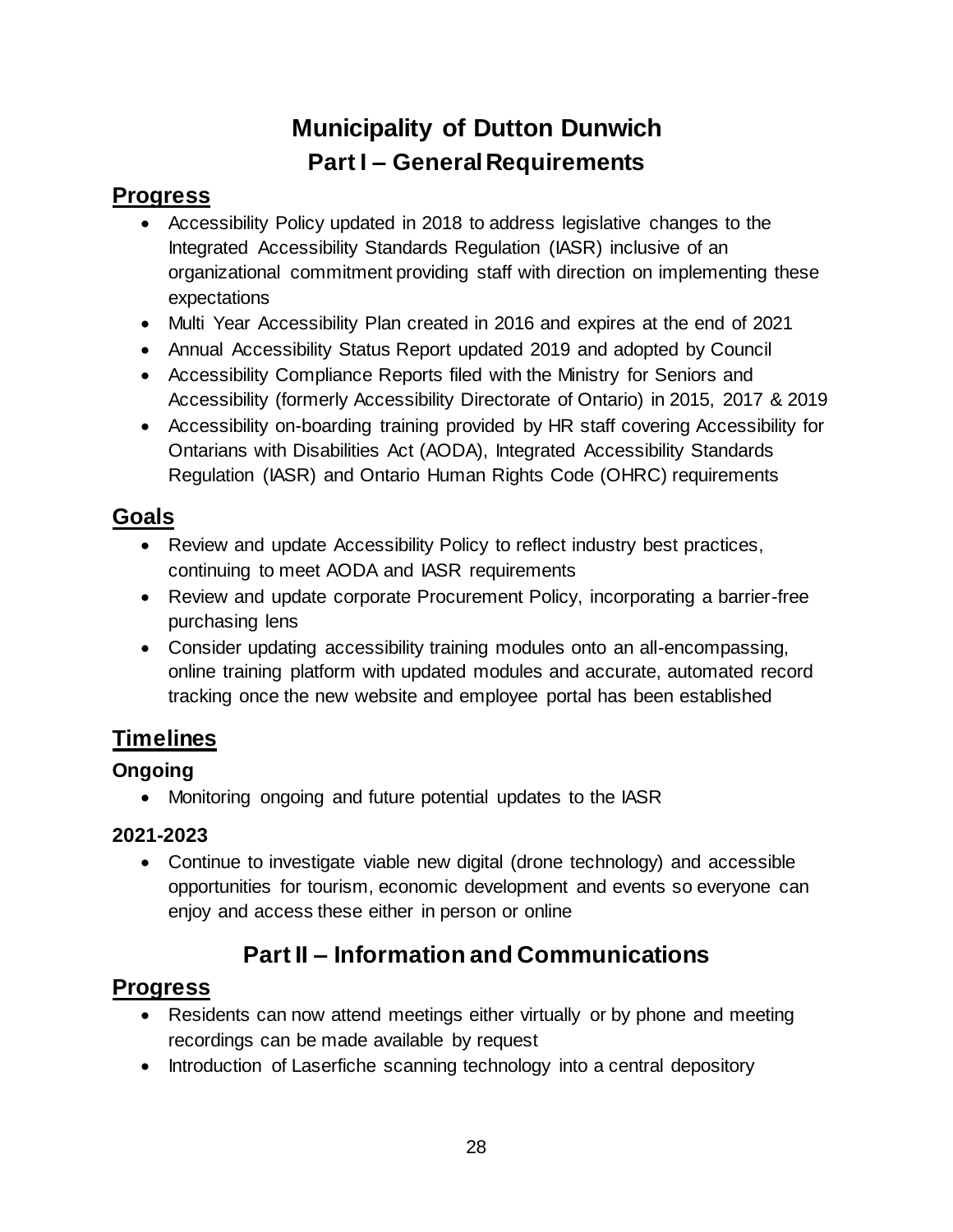- All employees now have access to more documentation when requested by residents to ensure successful continuity of providing services
- Applied for a grant to upgrade website (eSolutions) to provide an online residential portal and self-service opportunities
	- o This platform will integrate with existing eSCRIBE Software
- Implemented e-transfer payments for items such as Landfill, Building Permits, Planning Department Fees (i.e., other general accounts that cannot currently be paid through online banking such as water and taxes)

#### **Goals**

- Council approved October 13, 2021 to hire an individual to assist staff in ensuring continuity of accessible scanned content
- Review and update the Election Accessibility Plan for the 2022 Election

#### **Timelines**

#### **Ongoing**

- Continue to populate Laserfiche central depository
- Continue to seek out grants for new accessible technology opportunities

#### **2021-2023**

- Continue to populate Laserfiche central depository
- Prioritize a residential and staff portal if successfully secure eSolutions grant
	- o If unsuccessful prioritize web software procurement during the 2022 budget process
- Continue to investigate viable new digital (drone technology) to promote tourism, economic development and events so everyone can enjoy in person or online

# **Part III – Employment**

#### **Progress**

- Emergency workplace Response for Employees with Disabilities Policy 2014
- Hiring Policy RR 04-2014 updated September 2018 and 2019 to address legislative changes during the recruitment and onboarding process
- All job postings let the public know that accommodations are available upon request during the recruitment process

#### **Goals**

- Review Accommodations in the workplace January 21, 2021 (no changes)
	- o The Municipality is committed to supporting employees who have been absent from work and who require and accommodation plan to return to work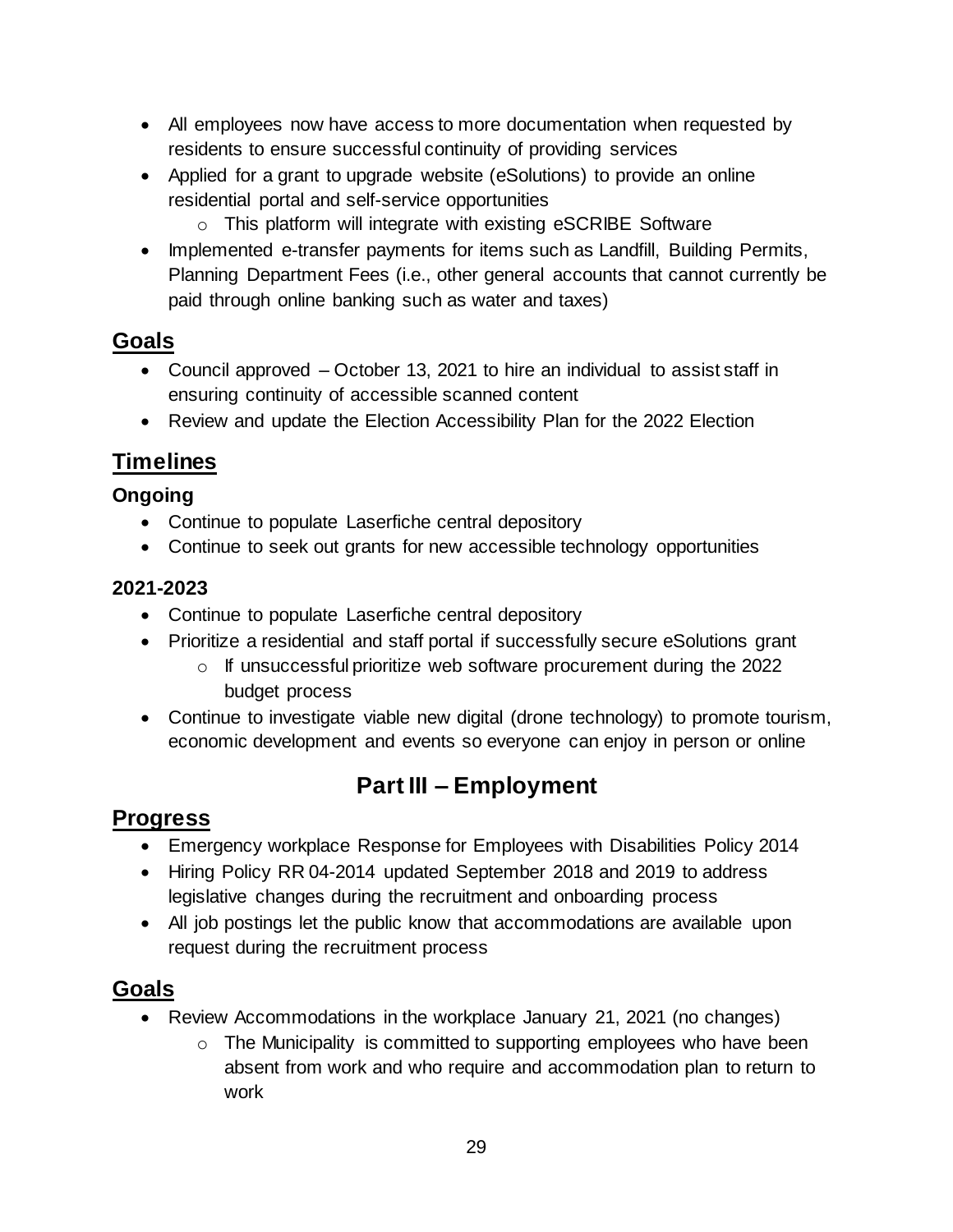# **Timelines**

#### **2021-2023**

- Continue to promote inclusion and diversity with the recruitment process
- Online application process once a public portal has been developed

# **Part IV.1 – Design of Public Spaces Accessible Built Environment**

# **Progress**

- All sidewalks as planned will be 60" wide with tactile plates at intersections.
- New sidewalk with tactile plates, which includes the following:
	- o Currie Road,
	- o John Street,
	- o Annabella Street,
	- o Marsh Line (east of Currie),
	- o Wesley Street,
	- o Talbot Line in Wallacetown, and
	- o Both sides of Gordon Street to Currie Road
- A section of the sidewalk on Chestnut Street leading to the school included tactile plates
- New crosswalk at Miller Road by Sons of Scotland park includes 60" width with tactile plates at intersections as well as wheelchair accessible entrance ramping
- All new signage through the community i.e., park, trails, grant funds received for projects etc., included high contrast text and/or informative images using a sans serif font and anti-glare materials

# **Goals**

- Continue to include barrier free outdoor spaces, infrastructure etc., as capital or operational projects are identified and approved by council
- Ensure any major renovations are retrofitted to minimum meet Design of Public Spaces and Ontario Building Code specifications and standard

# **Timelines**

#### **Ongoing**

• Continue to monitor funding opportunities and ensure all projects meet the IASR and Ontario Building Code requirements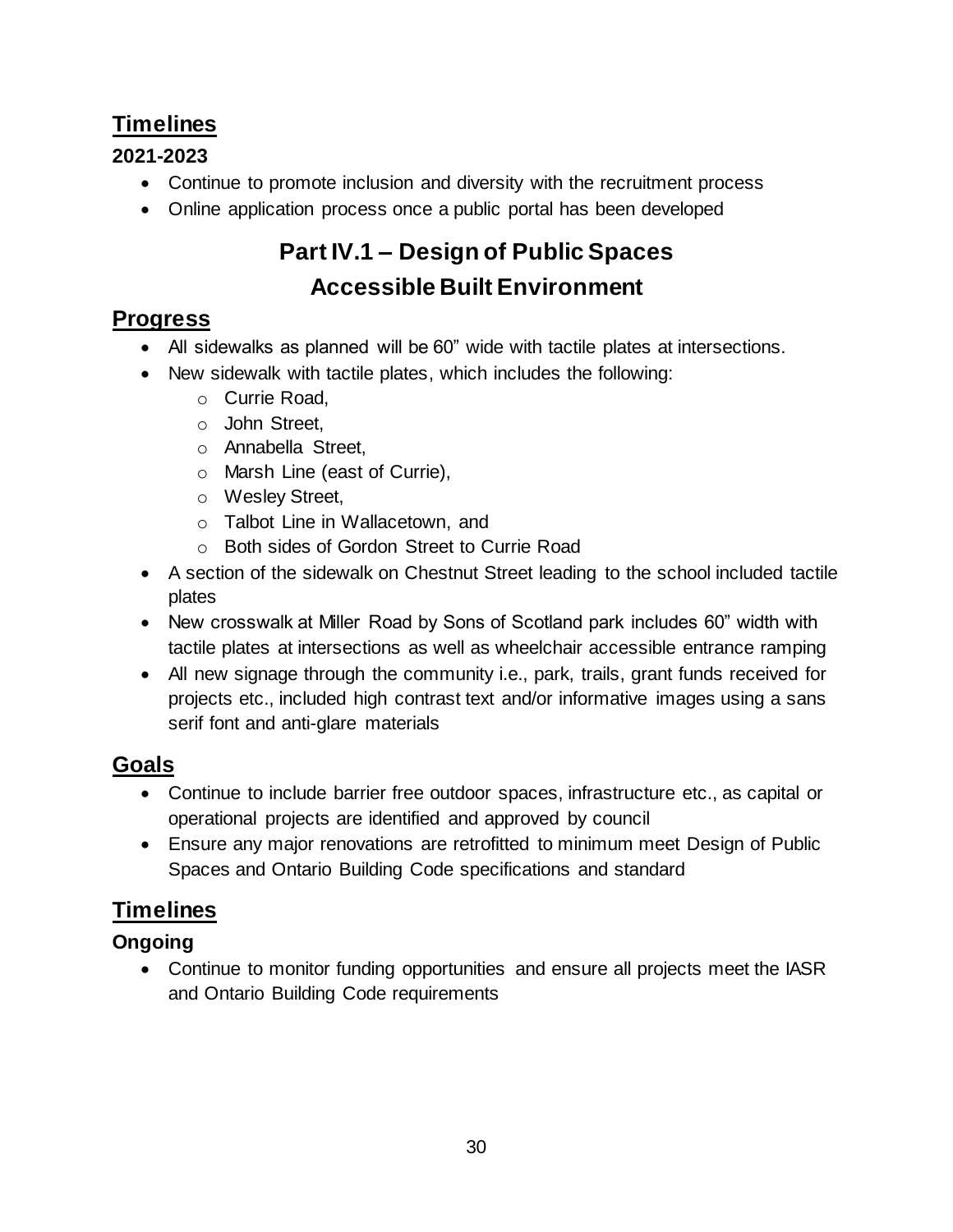# **Part IV.2 Customer Service**

#### **Progress**

- In consultation with the County of Elgin & Central Elgin Joint Accessibility Advisory Committee, the Municipality is able to utilize the following documents:
	- o Elgin County Accessible Playground Consultation Document
	- o Elgin County Recreational Trails Consultation Document
	- o Elgin County Accessible On-Street Parking Standard
	- o Elgin County Rest Areas Consultation Document
- Installed new accessible splashpad in the Sons of Scotland Park in 2018 with accessible play features
- Ensured all new signage for trails, parks and roads were compliant with ISAR technical minimum standards i.e., anti-glare, high contrast, correct size and positioning
	- o Signs installed at the Buttermilk Bog, Pool, Sons of Scotland and the Trail
	- o Other signs are community signage
- Successfully secure a grant for a digital sign located at the Municipal office on the main street Currie Road
	- o Providing high visibility to residents and people leaving the 401 corridors

### **Goals**

- Resident online portal to conduct personal business or access to public central depository
- Continue to provide accessible recreational opportunities

# **Timelines**

#### **Ongoing**

• Implementation and introduction of online resident portal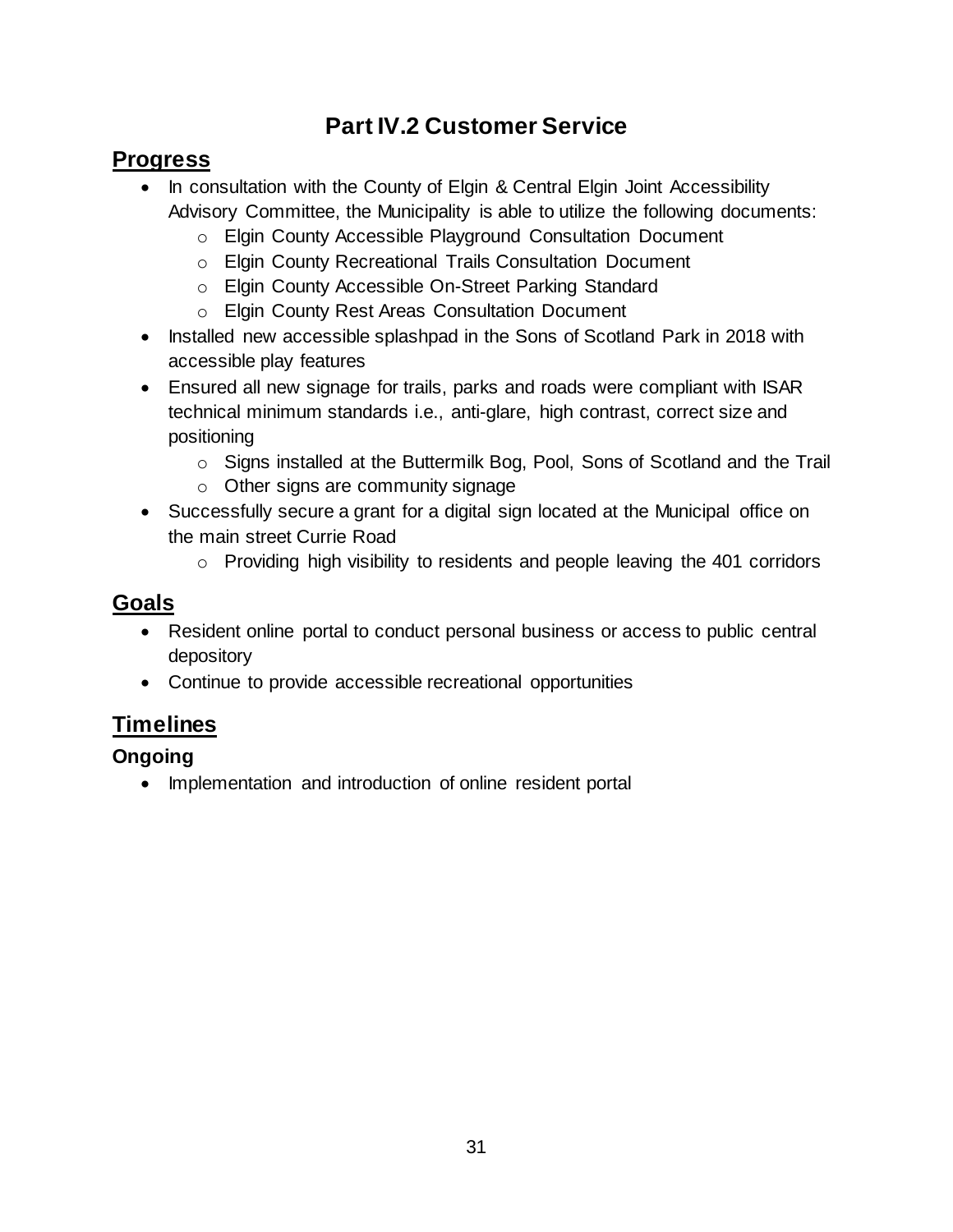# **Municipality of West Elgin Part I – General Requirements**

# <span id="page-31-0"></span>**Progress**

- Accessibility Policies updated in 2021
- Multi Year Accessibility Plan in conjunction with Elgin County in 2015 and expired at the end of 2020
- Accessibility Compliance Reports filed with the Ministry for Seniors and Accessibility (formerly Accessibility Directorate of Ontario) in 2015, 2017 & 2019
- Accessibility on-boarding training provided by HR staff covering Accessibility for Ontarians with Disabilities Act (AODA), Integrated Accessibility Standards Regulation (IASR) and Ontario Human Rights Code (OHRC) requirements, which includes online video options
- Desk Audit completed in 2021 by Ministry for Seniors and Accessibility

#### **Goals**

- Review and update corporate Procurement Policy, incorporating a barrier-free purchasing lens
- Create better tracking of accessibility training
- Provide updated training for writing accessible reports for Council and **Committees**

# **Timelines**

#### **Ongoing**

- Working with Elgin County Accessibility Coordinator on developing training for staff
- Monitoring ongoing and future potential updates to the IASR via Standards Development Committee Recommendations

#### **2021-2023**

- Writing accessible reports training before the end of 2022
- Review procurement policy
- Ensure transit policies are up to date

# **Part II – Information and Communications**

- Website redevelopment in 2020 to WCAG 2.0 Level AA compliance
- Accessibility Feedback Procedure & Feedback Form created in 2018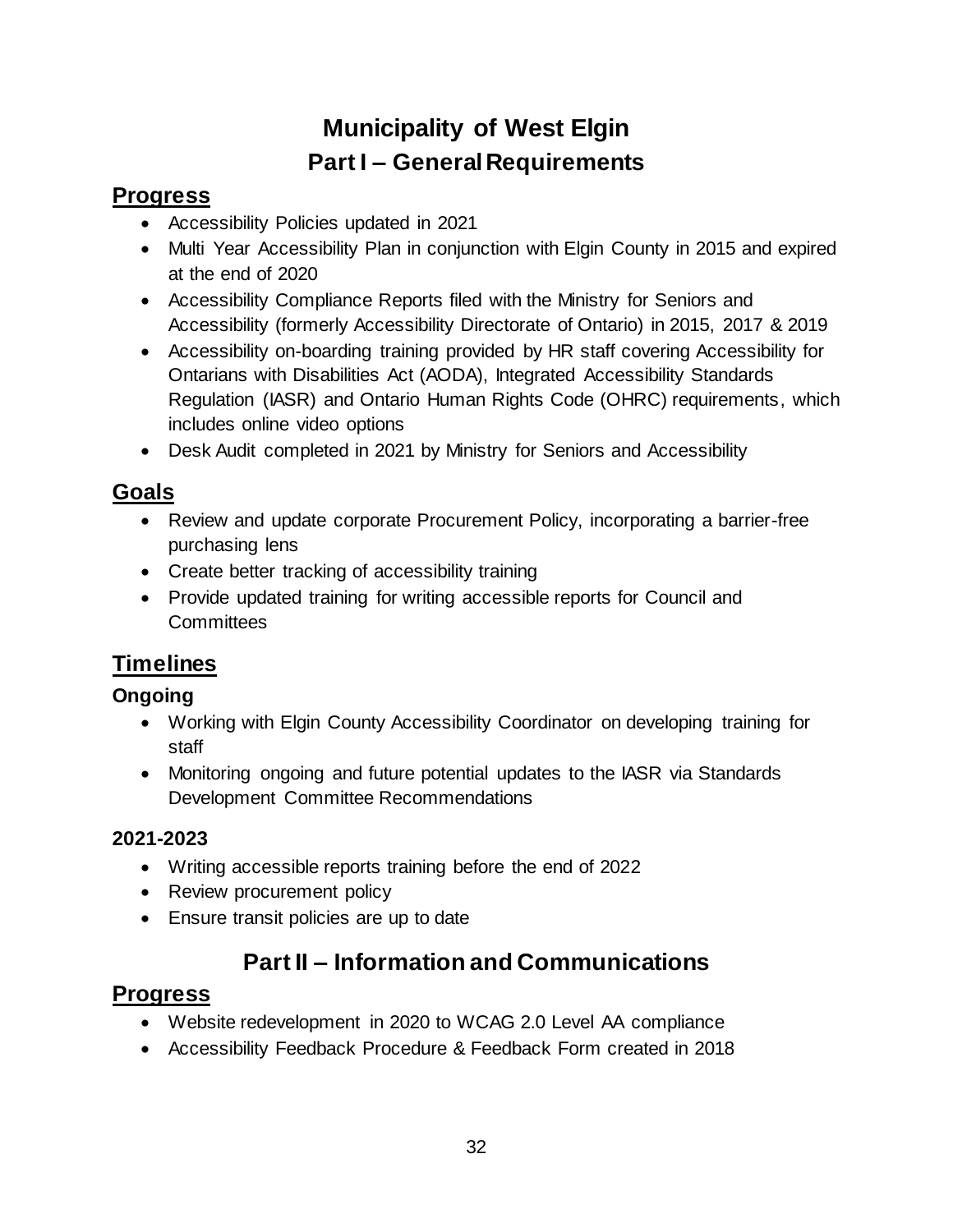#### **Goals**

- Review Request for Accessible Formats and Communications supports Procedure and Accessibility Feedback Procedure & Feedback Form for potential areas to upgrade above and beyond IASR requirements
- Training for staff on accessible Social Media posting
- Purchase of Accessibility scanning software for website to ensure compliance is maintained

# **Timelines**

#### **Ongoing**

- Receive accessible document training for document authors and staff website content writers
- Accessibility Feedback Procedure & Feedback Form review and updates to ensure compliance

#### **2021-2023**

• Update request for Accessible Formats and Communication Supports Procedure

# **Part III – Employment**

#### **Progress**

- All job postings include a statement about being an equal opportunity employer and that accommodation for accessibility purposes can be requested (2018)
- Updated Workplace Accommodation and Emergency Procedures for Accessibility policies (2021)

#### **Goals**

• Ensure that Human Resources policies reflect best practices and IASR standards

#### **Timelines**

#### **Ongoing**

• Ensure that Human Resources policies reflect best practices and IASR requirements by conducting annual reviews

# **Part IV -Transportation**

#### **Progress**

- Creation of Four Counties Transit Service Accessibility Policy (2019)
- Creation of Four Counties Transit Accessibility Training (2020)

#### **Goals**

• Ensuring policies and training standards are met as per the IASR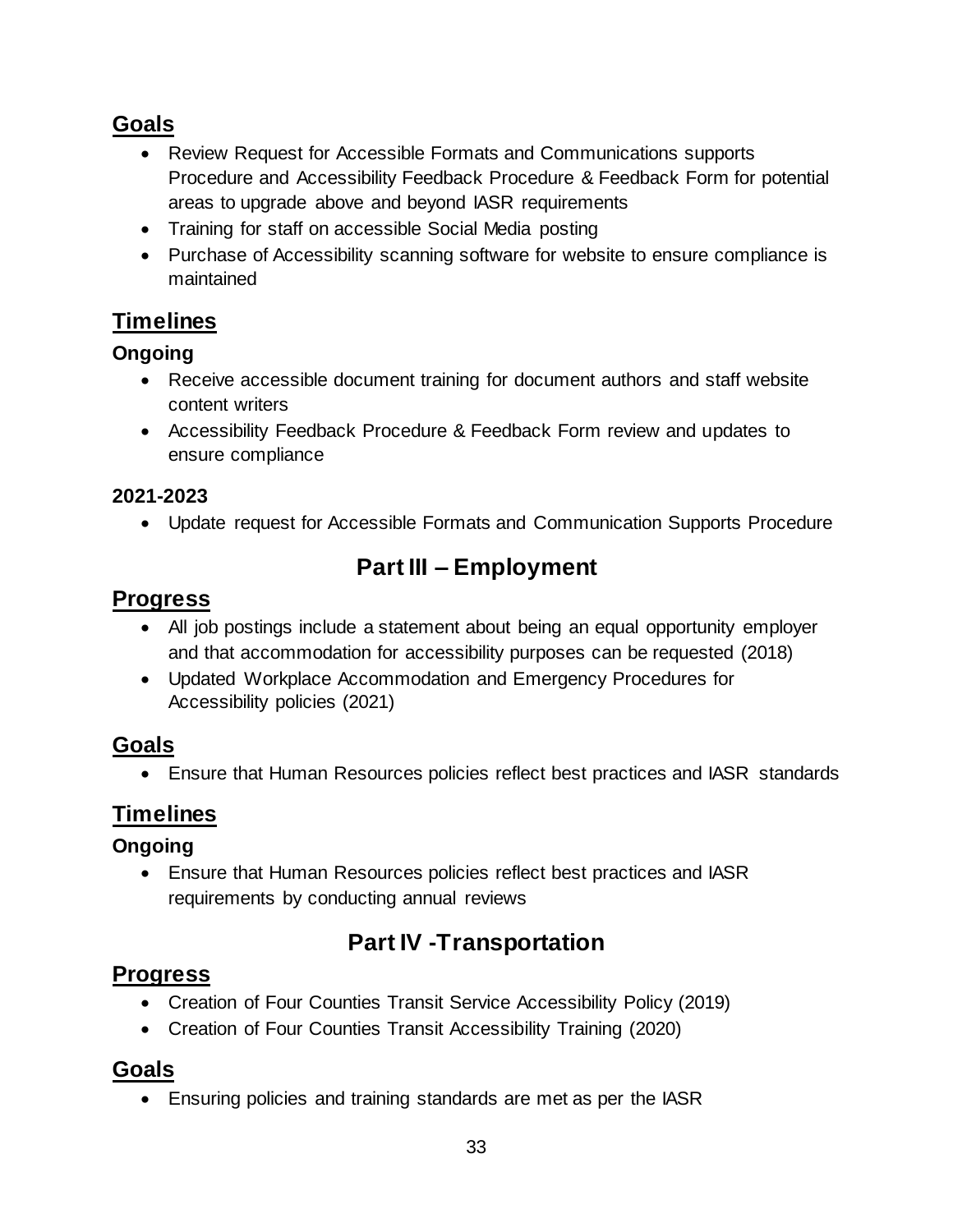# **Timelines**

#### **Ongoing**

• Review and update all Four Counties Transit Service Policies to ensure they are meeting industry best practices and IASR Transportation Standard

#### **2021-2023**

• Procurement of a new Accessible Transit Bus

# **Part IV.1 – Design of Public Spaces Accessible Built Environment**

#### **Progress**

- Creation of accessible parking spot in West Lorne on Main Street (2018)
- Installation of a barrier free playground in Miller Park (2020)
- Creation of accessible parking spaces at Miller Park (2019)
- Redevelopment of Municipal Office to include barrier free washroom for public use, barrier free work spaces and improve accessibility to office
	- o Received Enabling Accessibility Fund –small projects Grant (2020)

#### **Goals**

- Applied for Enabling Accessibility Fund mid-sized projects Grant to provide improvements to accessibility at all recreation facilities, including pathways, washrooms, change rooms at pool and sliding entrance doors at facilities (2021)
- Redevelopment of all public washrooms to include barrier free washrooms and improve accessibility (Arena, Recreation Centre, Pool, Marina and Beach, Miller Park)
- Creation of multi-use pathways to link barrier free playground equipment and other amenities within Miller Park
- Redevelopment of change room at Rodney Community Pool to include lift and accessible change table, accessible showers and improved accessible doorways to and from pool
- Creation of a barrier free washroom within Recreation Centre
- Continue to work with the County Accessibility Coordinator monitoring potential funding opportunities for the built environment relating to accessibility under the Enabling Accessibility Fund, Ontario Trillium Foundation, Canadian Tire Jumpstart, Investing in Canada Infrastructure Program

# **Timelines**

#### **Ongoing**

• Applying for grants to improve accessibility within all Municipal buildings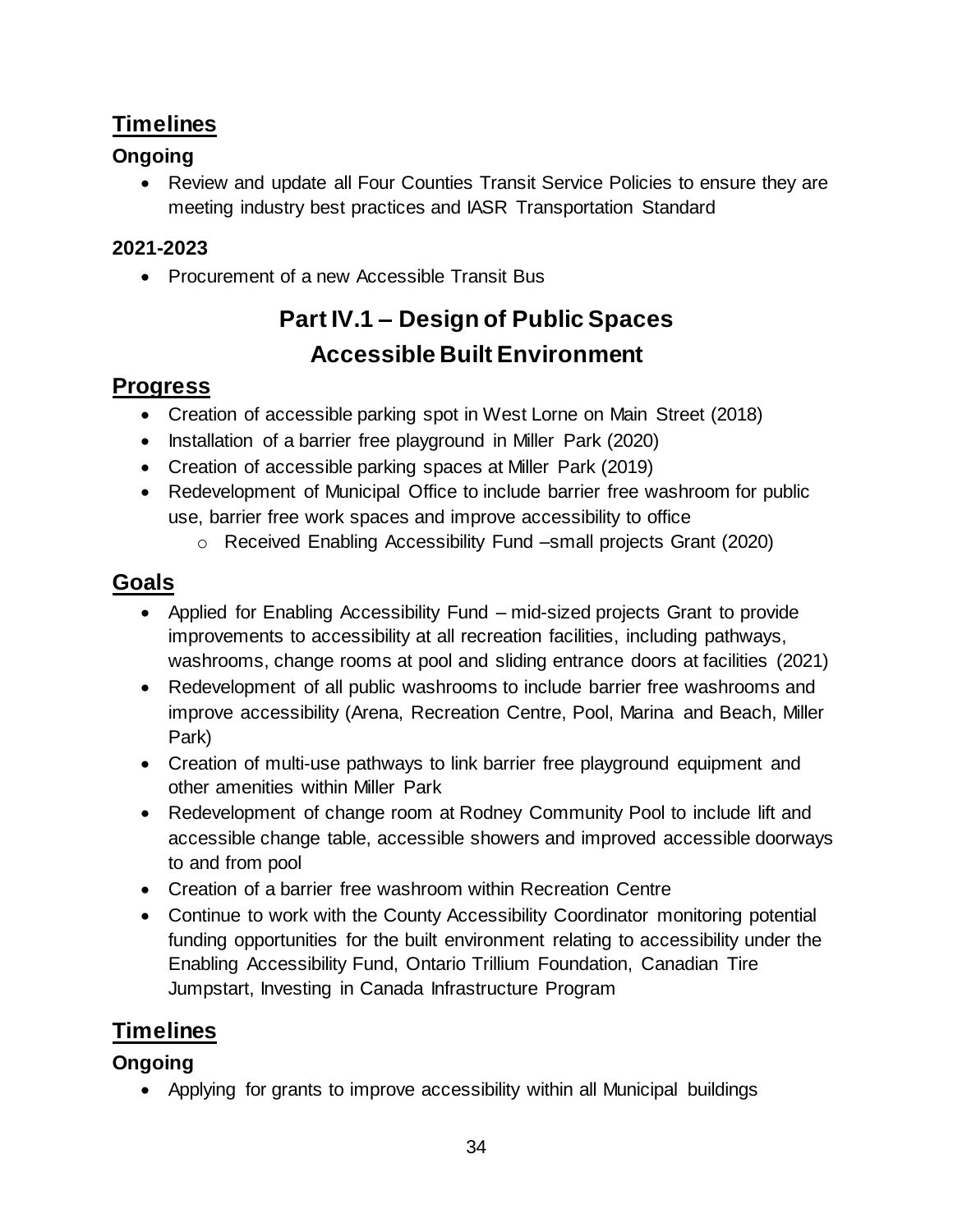#### **2021-2023**

- Redevelopment of all public washrooms to include barrier free washrooms and improve accessibility –Arena, Recreation Centre, Pool, Marina and Beach, Miller Park (pending funding approval)
- Creation of multi-use pathways to link barrier free playground equipment and other amenities within Miller Park (pending funding approval)
- Redevelopment of change room at Rodney Community Pool to include lift and accessible change table, accessible showers and improved accessible doorways to and from pool (pending funding approval)
- Creation of a barrier free washroom within Recreation Centre (pending funding approval)

# **Part IV.2 Customer Service**

# **Progress**

- Incorporated Customer Service Policy with updated Accessibility Policy meeting appropriate requirements (2021)
- Created accessible feedback form and policy (2019)
- Provided refresher training to staff on accessible customer service (2020)
- Developed on-boarding accessible customer service training video in conjunction with Elgin County Accessibility Co-Ordinator (2020)

#### **Goals**

- Create Temporary Service Disruption Procedure
- Create Service Animals in the Workplace Procedure
- Create Support Persons Procedure
- Review and update accessibility feedback procedure while including an accessibility feedback form for members of the public
- Ensure Temporary Service Disruption Procedure is included in on-boarding training for staff responsible for corporate communications

# **Timelines**

#### **Ongoing**

- Update the policies and procedures to better align them with IASR and AODA requirements and industry best practice
- Create the following procedures:
	- o Temporary Service Disruption Procedure
	- o Service Animals in the Workplace Procedure
	- o Support Persons Procedure
- Ensure staff are trained at on-boarding on the Temporary Service Disruption Procedure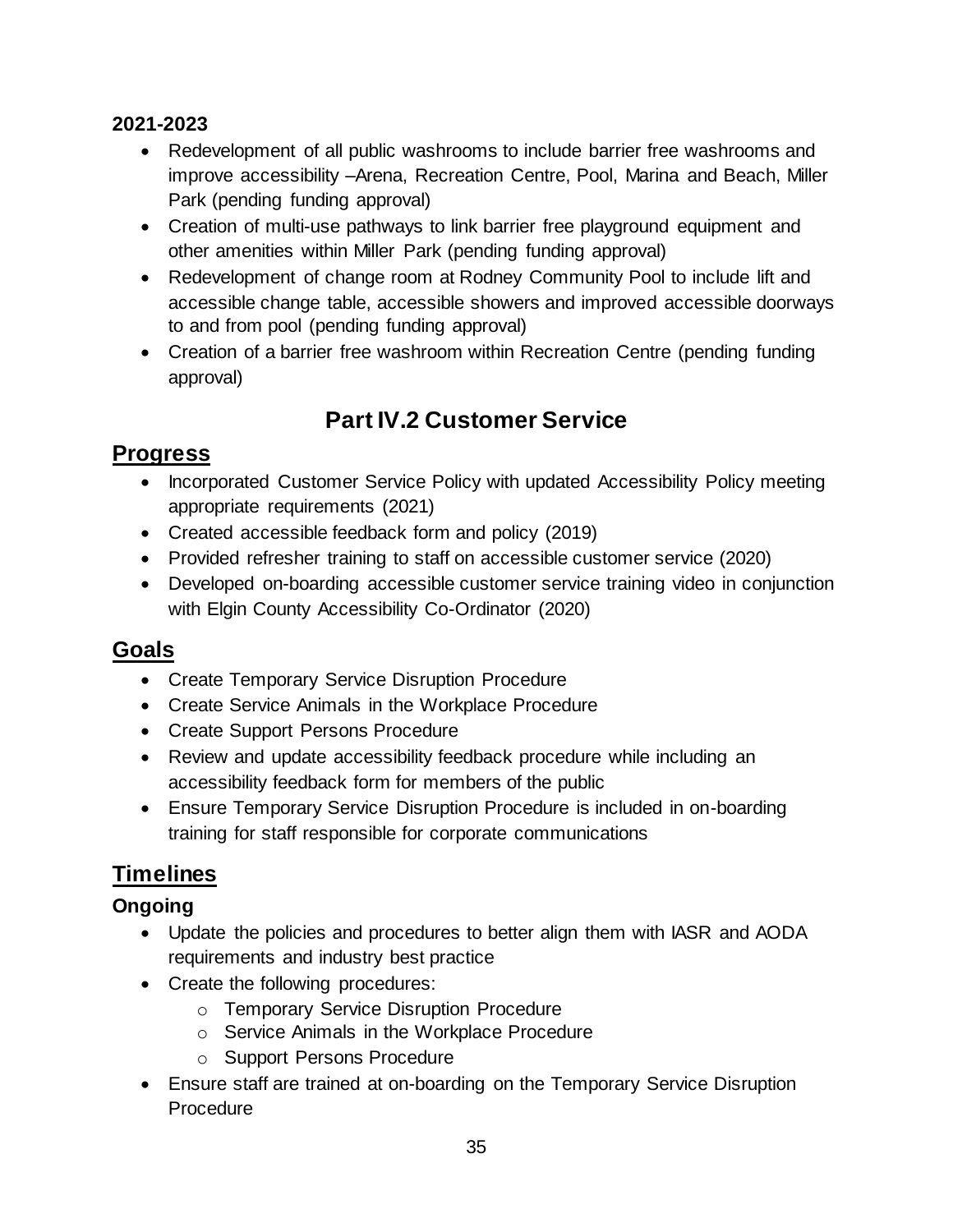# **Town of Aylmer Part I – General Requirements**

# <span id="page-35-0"></span>**Progress**

- Multi-year Accessibility Plan created in 2015 and expired at the end of 2020
- Accessibility Compliance Reports filed with the Ministry for Seniors and Accessibility (formerly Accessibility Directorate of Ontario) in 2017, 2018, 2019
- Updated all HR Policies to correspond with introduction of the Integrated Accessibility Standards Regulation (2017)
- Updated accessibility training for all staff at the Town of Aylmer to include the IASR (2017)
- Updated the orientation training to align with HR Policy and training updates with respects to the IASR (2017)
- Provided training on the IASR to Council members (2016)

# **Goals**

- Review and update Accessibility Policy to reflect industry best practices, continuing to meet AODA and IASR requirements
- Review and update corporate Procurement Policy, incorporating a barrier-free purchasing lens
- Updating accessibility training modules onto an all-encompassing, online training platform with Laserfiche with updated modules and accurate, automated record tracking
- Review to ensure compliance with the IASR and implement drafted policies pertaining to accessibility
	- o Accessible Elections Guide (2022)

# **Timelines**

#### **Ongoing**

• Continue monitoring the IASR to ensure policies and procedures reflect best practices and any changes made by the Standards Development Committee

#### **2021-2023**

- Review and implement an Accessible Elections Guide (2022)
- Utilize new Laserfiche platform to better track accessibility training
- Update Procurement By-Law 34-19 to reflect current Accessibility criteria (2022)

# **Part II – Information and Communications**

# **Progress**

• Website redevelopment in 2020 to WCAG 2.0 Level AA compliance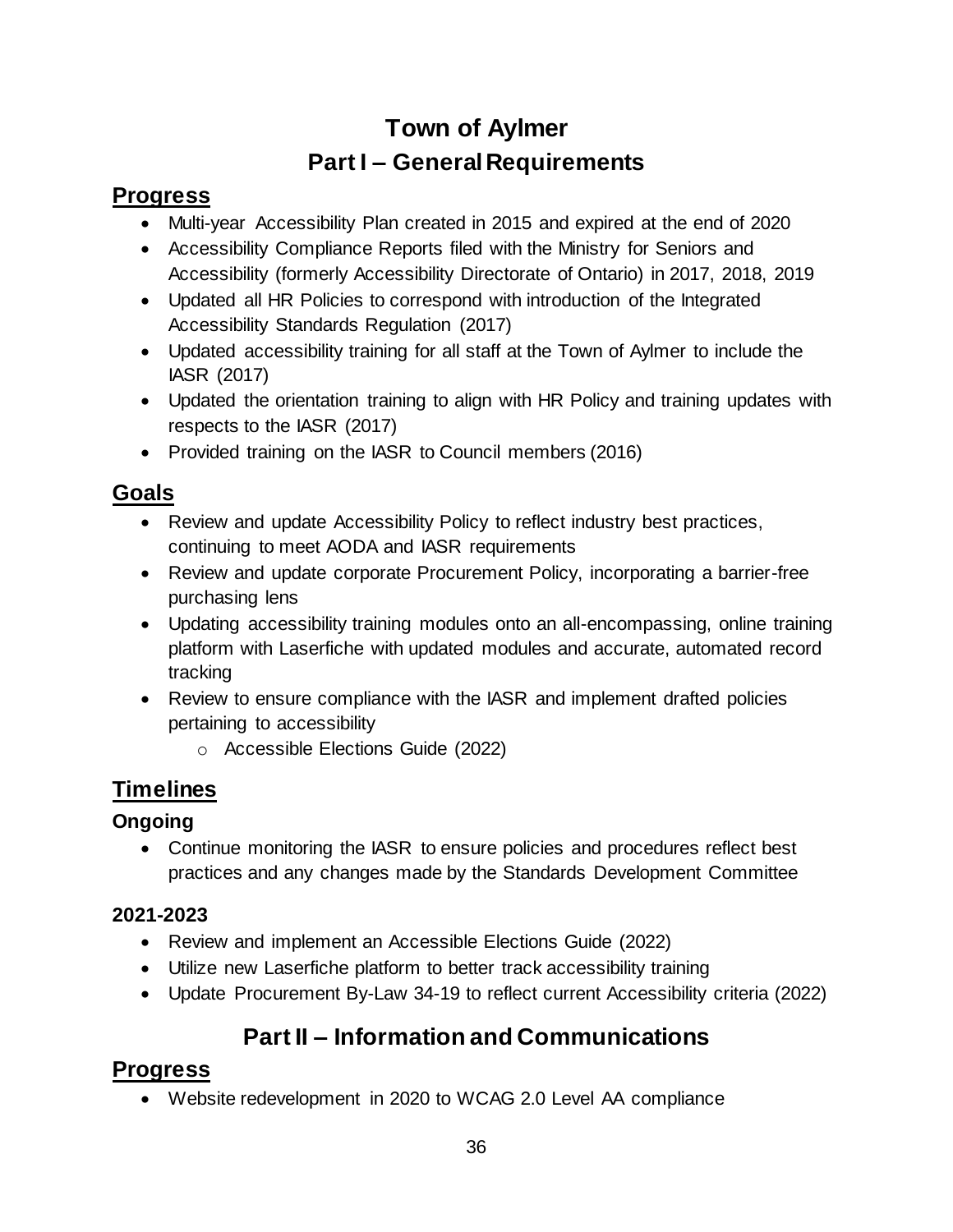- Provided basic overview of WCAG 2.0 Level AA requirements to all staff
- Training provided by the website vendor on web accessibility
- Request for Accessible Formats and Communication Supports Procedure section created and added to the Accessibility Policy (2017)
- Added an Accessibility Feedback Procedure & Feedback section in the Accessibility Policy (2017)
- Emergency Services Department implemented an app available to the public that provides accessible emergency notifications (2018)

#### **Goals**

- Update Town Council Reports and PowerPoint templates via Laserfiche to ensure continued compliance with the WCAG 2.0 Level AA
- Corporate training on website accessibility and accessible documents for administrative staff

#### **Timelines**

#### **Ongoing**

- Continue to ensure templates are in accessible format and provide updated templates to all staff on an ongoing basis
- Provide accessibility training to administrative staff on web compliance and accessible documents on an ongoing basis to ensure compliance with IASR requirements

#### **2021-2023**

• Created and implemented an accessible logo to confirm that documents have been screened for accessibility and who to contact for accessible formats (2021)

# **Part III – Employment**

- Review and update Accommodations Policy to reflect industry best practices
- Redeveloping the Recruitment section of the webpage to ensure it is user friendly and aligns with the IASR requirements
	- o Notify public of changes to recruitment process to ensure applicants are aware of accommodation procedures
- Review and update Emergency Workplace Response for Employees with Disabilities Policy to reflect industry best practices
	- o Potential development of specific Emergency Response Plans based on specific disabilities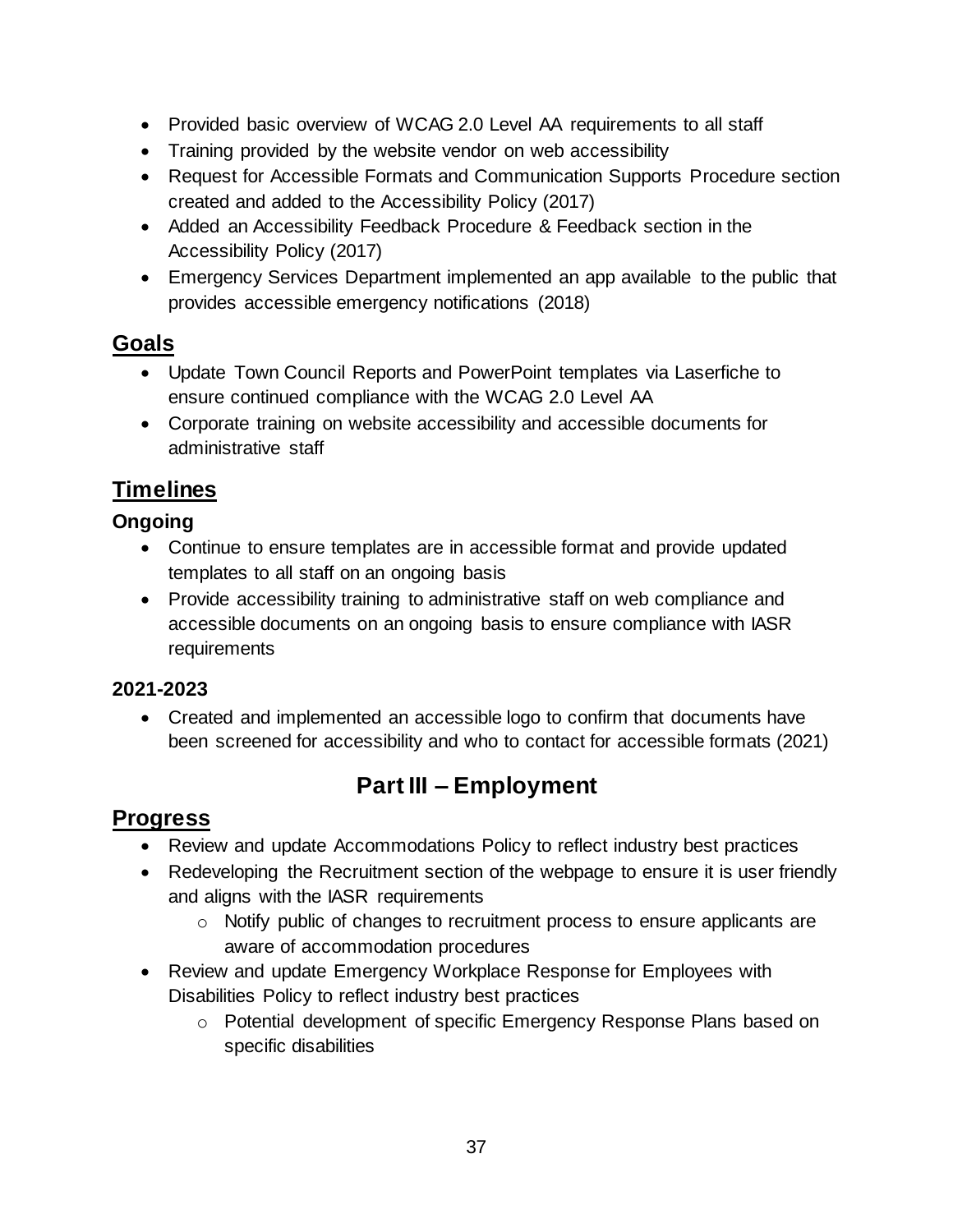#### **Goals**

- Review and update Accommodations Policy to reflect industry best practices
- Redeveloping the Recruitment section of the webpage to ensure it is user friendly and aligns with the IASR requirements
	- o Notify public of changes to recruitment process to ensure applicants are aware of accommodation procedures
- Review and update Emergency Workplace Response for Employees with Disabilities Policy to reflect industry best practices
	- o Potential development of specific Emergency Response Plans based on specific disabilities

# **Timelines**

#### **Ongoing**

- Redevelopment of the Recruitment section of the website to improve recruitment process and ensure alignment with the IASR requirements
- Review of the Accommodation Policy and Emergency Workplace Response for Employees with Disabilities Policy to reflect industry best practices

# **Part IV.1 – Design of Public Spaces Accessible Built Environment**

# **Progress**

- New Gazebo beside Town Hall meets the Ontario Building Code requirements and consultation with the builder was done to ensure the following:
	- o The creation of a barrier free path of travel
	- o The entrance width would accommodate mobility devices and equipment
	- o All accessibility requirements were met per the IASR

# **Goals**

- Secured a Covid-19 Resiliency Fund to make renovations to Town Council Chambers that will aim to improve social distancing as well as accessibility
- Renovation project on the Town Council Chambers will improve the following:
	- o Provide access to a separate public entrance with an accessible barrierfree washroom
	- o Enlarge the Council Chambers to make it easier to access to improve accommodation options
	- o Upgrading the technology in the Council Chambers to improve assistive services (closed captions, audio output, visibility of agendas/content)
	- o Install a ramp to connect the adjoining buildings where the new Council Chambers will be located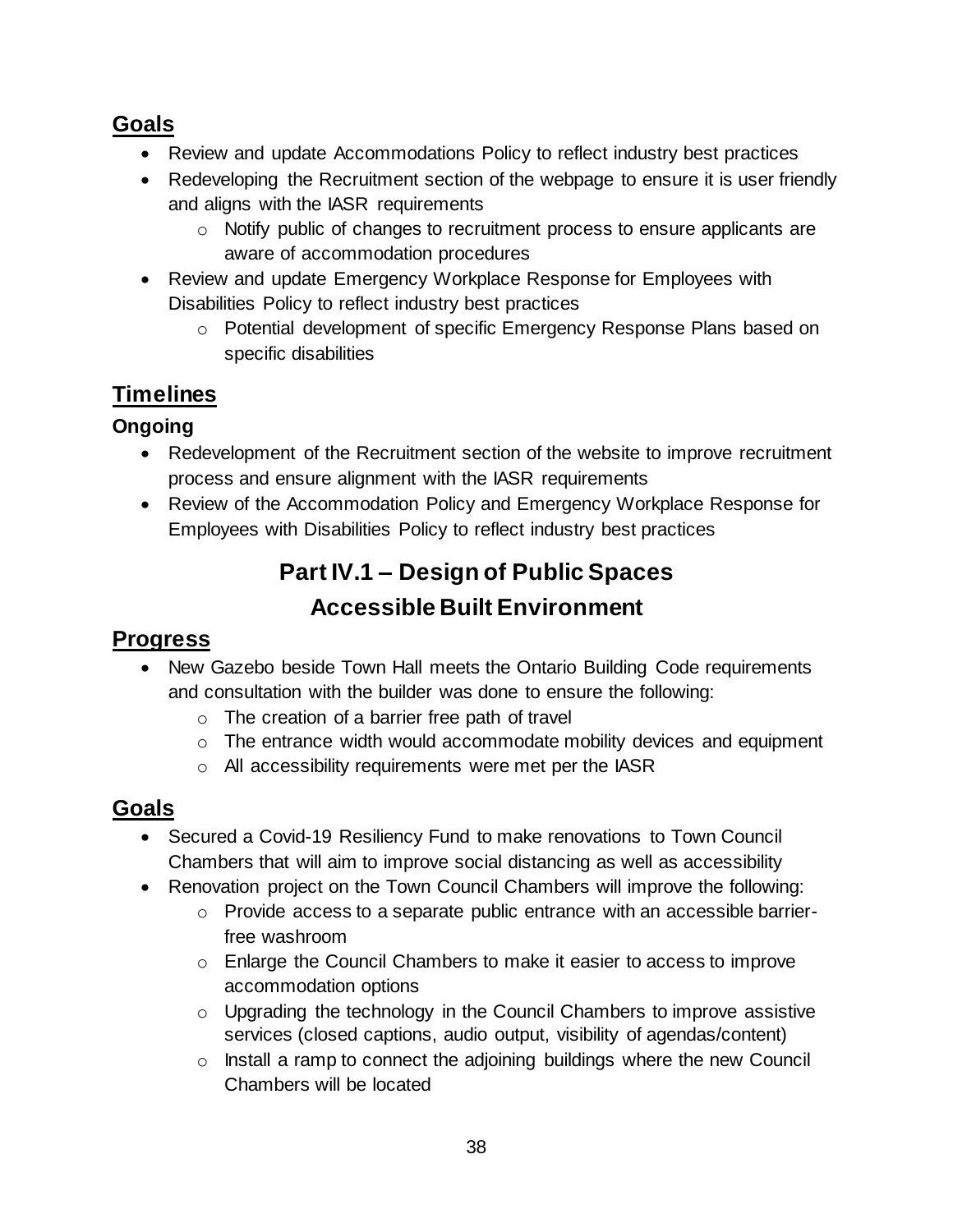# **Timelines**

#### **2021-2023**

• Renovation project to Town Council Chambers will be completed providing better access to the Chambers and accommodations for people with disabilities

# **Part IV.2 Customer Service**

#### **Progress**

- Introduced new policies regarding Accessibility Service Animals in the Workplace, Accessibility Support Persons and Temporary Service Disruptions to account for the IASR requirements (2017)
- Accessible Customer Service training and quiz taken by all Town of Aylmer staff
- New website greatly assists with resident or visitor access to important Town of Aylmer information

#### **Goals**

- Training on Customer Service to improve knowledge on accessibility and accommodations, as well as how to interact with people with various types of disabilities
- Review processes to determine if more can be transitioned to provide online options as well as in person options to increase accessibility
- Ongoing monitoring of IASR requirements to ensure that policies and procedures are aligned with Customer Services Standard and industry best practices
- Implement new online processes for providing public services to the community. This includes integration of the public facing Laserfiche portal to assist with property tax payment, building inspection services, vital statistics related information etc.

# **Timelines**

#### **Ongoing**

- Review of policies and procedures to align it with best practices and IASR
- Training provided to all staff on Customer Service processes and interactions with persons with various types of disabilities

#### **2021-2023**

• Review of processes to provide multiple means of accessing the processes (in person or online)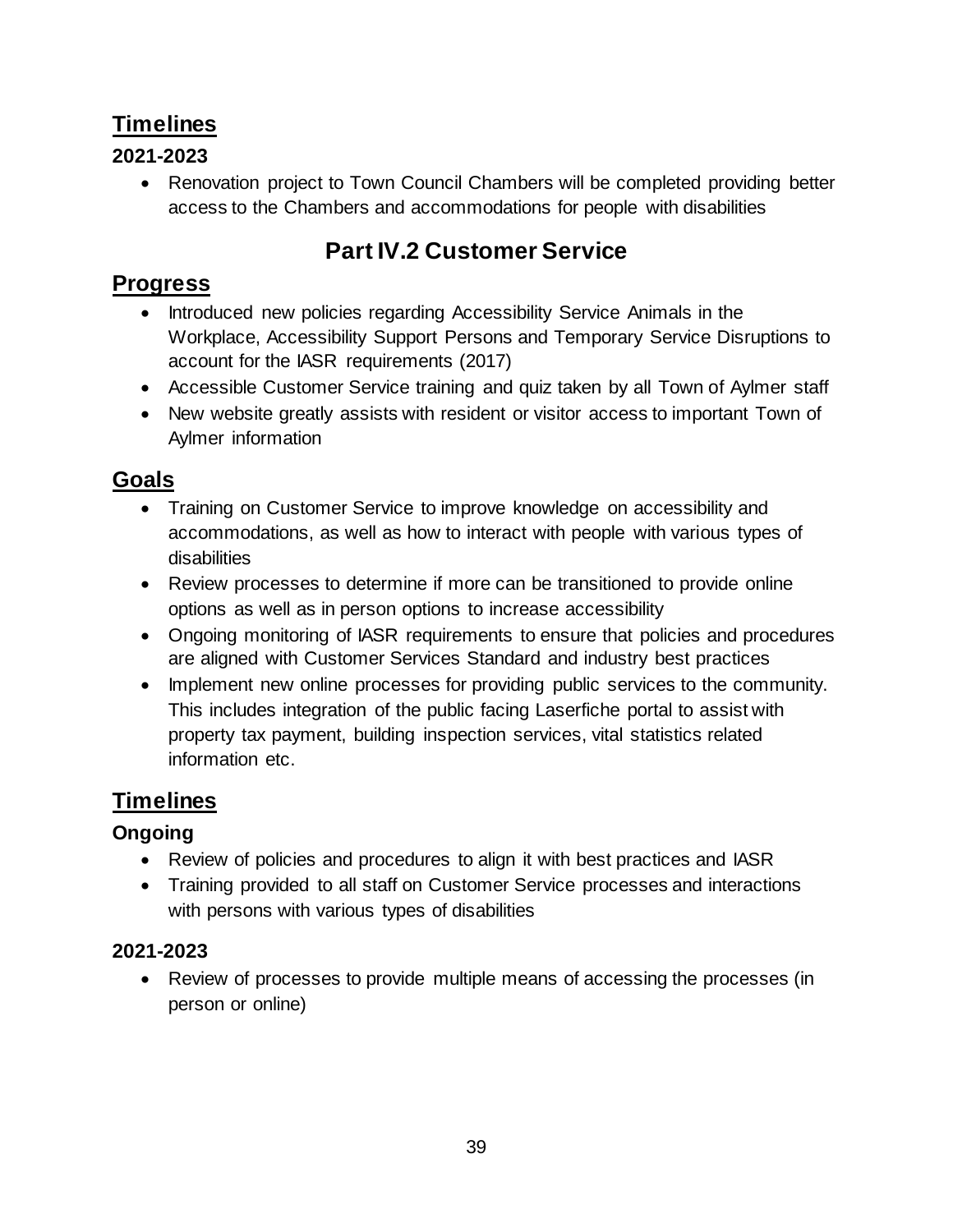# **Township of Malahide Part I – General Requirements**

# <span id="page-39-0"></span>**Progress**

- Accessibility Policy updated in 2016 to address legislative changes to the Integrated Accessibility Standards Regulation (IASR) inclusive of an organizational commitment
- Multi Year Accessibility Plan created in 2015 and expired at the end of 2020
- Accessibility Compliance Reports filed with the Ministry for Seniors and Accessibility (formerly Accessibility Directorate of Ontario) in 2015, 2017 & 2019
- Accessibility on-boarding training provided by HR staff covering Accessibility for Ontarians with Disabilities Act (AODA), Integrated Accessibility Standards Regulation (IASR) and Ontario Human Rights Code (OHRC) requirements

# **Goals**

- Review and update Accessibility Policy to reflect industry best practices, continuing to meet AODA and IASR requirements
- Review and update corporate Procurement Policy, incorporating a barrier-free purchasing lens
- Consider updating accessibility training modules onto an all-encompassing, online training platform with updated modules and accurate, automated record tracking

# **Timelines**

#### **Ongoing**

• Monitoring ongoing and future potential updates to the IASR via Standards Development Committee Recommendations

#### **2021-2023**

- Procurement Policy update
- Accessibility Policy review and update

#### **2024-2026**

• Accessibility training updates

# **Part II – Information and Communications**

- Website redevelopment in 2020 to WCAG 2.0 Level AA compliance
- Request for Accessible Formats and Communication Supports Procedure created in 2017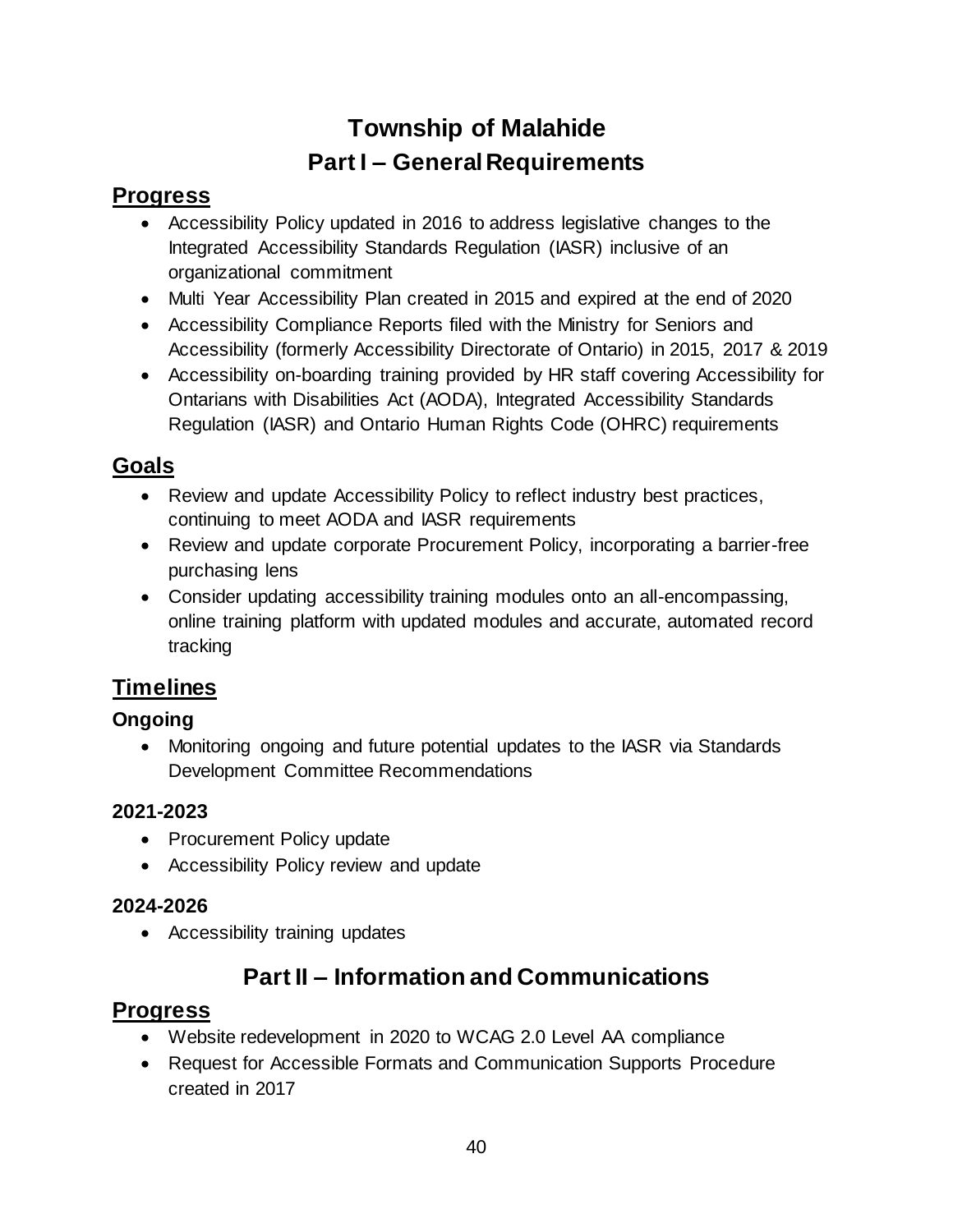• Accessibility Feedback Procedure & Feedback Form updated in 2018

#### **Goals**

- Receive accessible document training for document authors/ staff website content uploaders
- Review Request for Accessible Formats and Communications supports Procedure and Accessibility Feedback Procedure & Feedback Form for potential areas to upgrade above and beyond IASR requirements

#### **Timelines**

#### **2021-2023**

• Accessible document training

#### **2024-2026**

• Review Request for Accessible Formats and Communications Supports Procedure and Accessibility Feedback Procedure & Feedback Form

# **Part III – Employment**

#### **Progress**

- All job postings let the public know that accommodations are available upon request during the recruitment process
- Human Resources Policy B-4.3 Accommodating Special Needs updated in 2013

#### **Goals**

- Update HR Policy B-4.3 Accommodating Special Needs to reflect industry best practices and IASR requirements
- Create Emergency Workplace Response for Employees with Disabilities Policy to reflect industry best practices
- Create new Return to Work Process and Return to Work Plan for employees

#### **Timelines**

#### **2021-2023**

- Update HR Policy B-4.3 Accommodating Special Needs
- Create Emergency Workplace Response for Employees with Disabilities
- Create new Return to Work Process and Return to Work Plan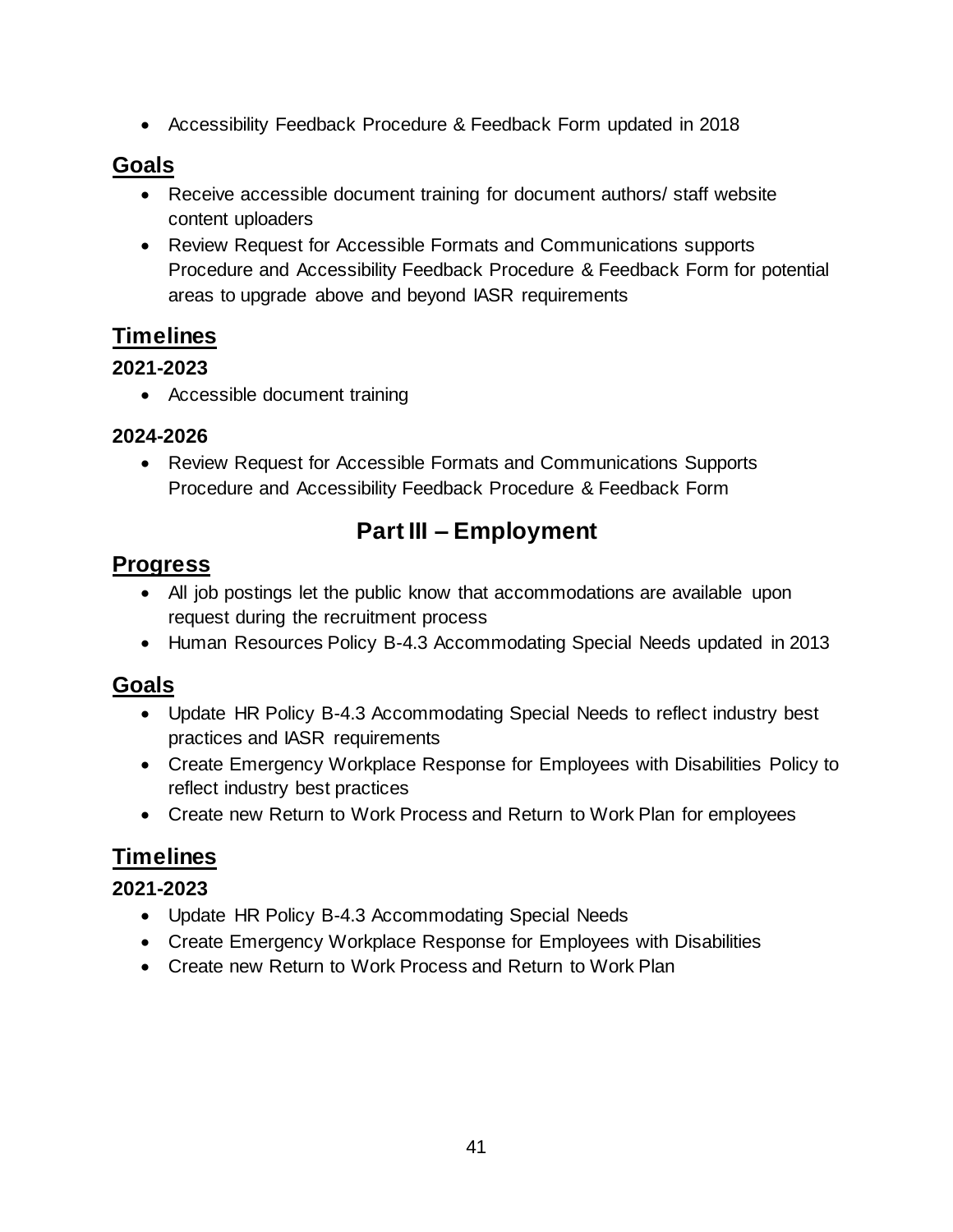# **Part IV.1 – Design of Public Spaces Accessible Built Environment**

### **Progress**

- In consultation with the County of Elgin & Central Elgin Joint Accessibility Advisory Committee, the Township of Malahide is able to utilize the following documents in place of their respective consultation requirements as outlined above
	- o Elgin County Accessible Playground Consultation Document
	- o Elgin County Recreational Trails Consultation Document
	- o Elgin county Accessible On-street Parking Standard
	- o Elgin County Rest Areas Consultation Document
- Installed new playground equipment in 2019 at Mill Street Park in Springfield incorporating accessible play features
- Sidewalk installations at Wannacott Park in Port Bruce in 2018
- Hard surfacing, accessible parking installed at the observation deck In Port Bruce in 2019
- Additional accessible picnic tables purchased at both Port Bruce and Mill Street Park across 2018 & 2019
- Engineered Wood Fibre (EWF) installed in 2018 at the playground area in Port Bruce, providing significant upgrades to the previous surface

# **Goals**

- No major built environment/ capital projects planned at this time most municipal building is fairly new and not considering any significant renovations over the next 5 years
- Continue to work with the County Accessibility Coordinator monitoring potential funding opportunities for the built environment relating to accessibility under the Enabling Accessibility Fund, Ontario Trillium Foundation, Canadian Tire Jumpstart, Investing in Canada Infrastructure Program

# **Timelines**

#### **Ongoing**

• Monitor funding opportunities

# **Part IV.2 Customer Service**

- Accessibility Policy updated in 2016 meeting appropriate requirements as it relates to the Customer Service Standard
- Created Accessibility Feedback Procedure (2017)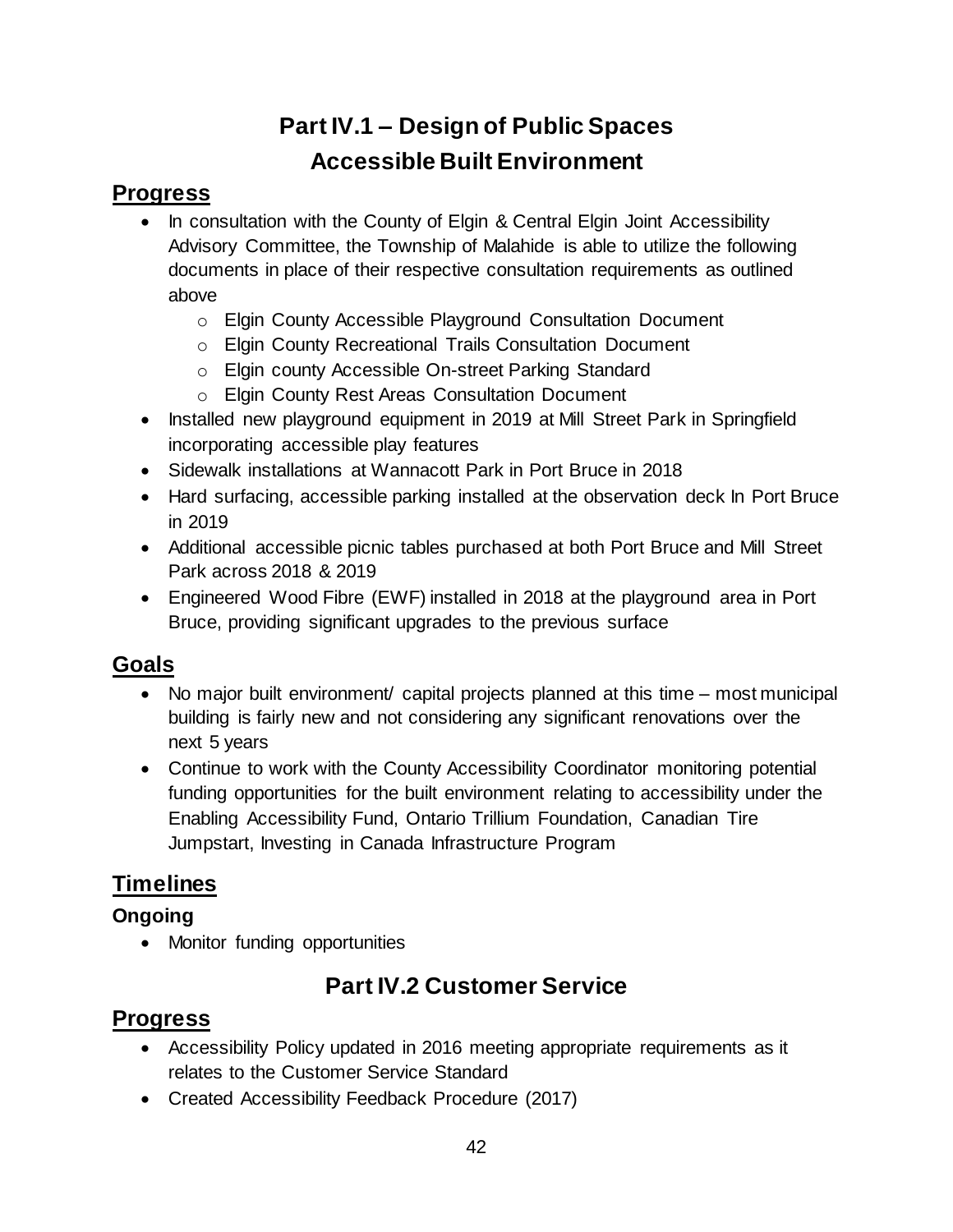- Created Accessibility Training Procedure (2017)
- Created Temporary Service Disruption Procedure (2017)
- Created Service Animals in the Workplace Procedure (2017)
- Created Support Persons Procedure (2017)

#### **Goals**

- Accompanying the goals laid out in the General Requirements Section as it relates to job specific training, consider creating a customer service focused training module for all County staff to complete in addition to the standard onboarding accessibility training
- Review and update Service Animals in the Workplace Procedure to reflect new industry best practices
- Review and update accessibility feedback procedure while including an accessibility feedback form for members of the public
- Ensure Temporary Service Disruption Procedure is included in on-boarding training for staff responsible for corporate communications

# **Timelines**

#### **2021-2023**

- Customer service focused training module
- Review and update Service Animals in the Workplace Procedure
- Ensure Temporary Service Disruption Procedure is included in communications related to on-boarding training
- Review and update accessibility feedback procedure

#### **2024-2026**

• Review Accessibility Feedback Procedure and Form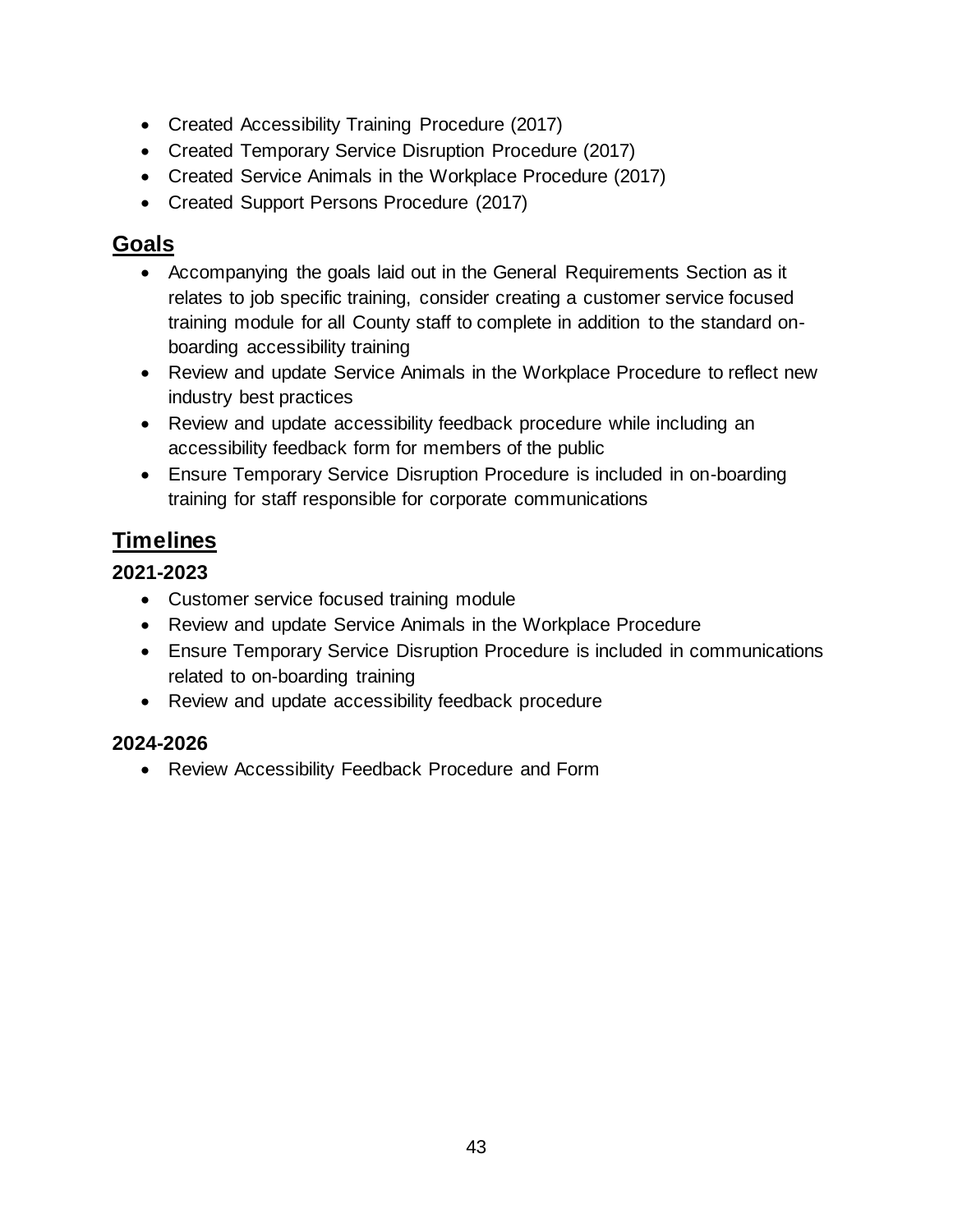# **Township of Southwold Part I – General Requirements**

# <span id="page-43-0"></span>**Progress**

- Accessibility policy updated in 2019 to address Accessible Maintenance procedures relating to any newly constructed or redeveloped elements provided for under the Design of Public Spaces Standard.
- Multi-year Accessibility Plan created in 2016 and expired at the end of 2020
- Accessibility Compliance Reports filed with the Ministry for Seniors and Accessibility (formerly Accessibility Directorate of Ontario) in 2015, 2017 & 2019

# **Goals**

• Review and update Accessibility Policy to reflect industry best practices, continuing to meet AODA and IASR requirements

# **Timelines**

#### **Ongoing**

• Monitoring ongoing and future potential updates to the IASR via Standards Development Committee Recommendations

#### **2021-2023**

• Accessibility Policy review and update

# **Part II – Information and Communications**

# **Progress**

- Website redevelopment in 2021 to WCAG 2.0 Level AA compliance
- Accessibility Feedback Procedure and Feedback Form updated in 2019
- Accommodation Policy updated in 2019

# **Goals**

• Receive accessible document training for document authors/ staff website content uploaders

# **Timelines**

#### **2021-2023**

• Accessible document training

#### **2024-2026**

- Web content to meet success criteria 1.2.4 Captions (Live)
- Web content to meet success criteria 1.2.5 Audio Descriptions (Pre-Recorded)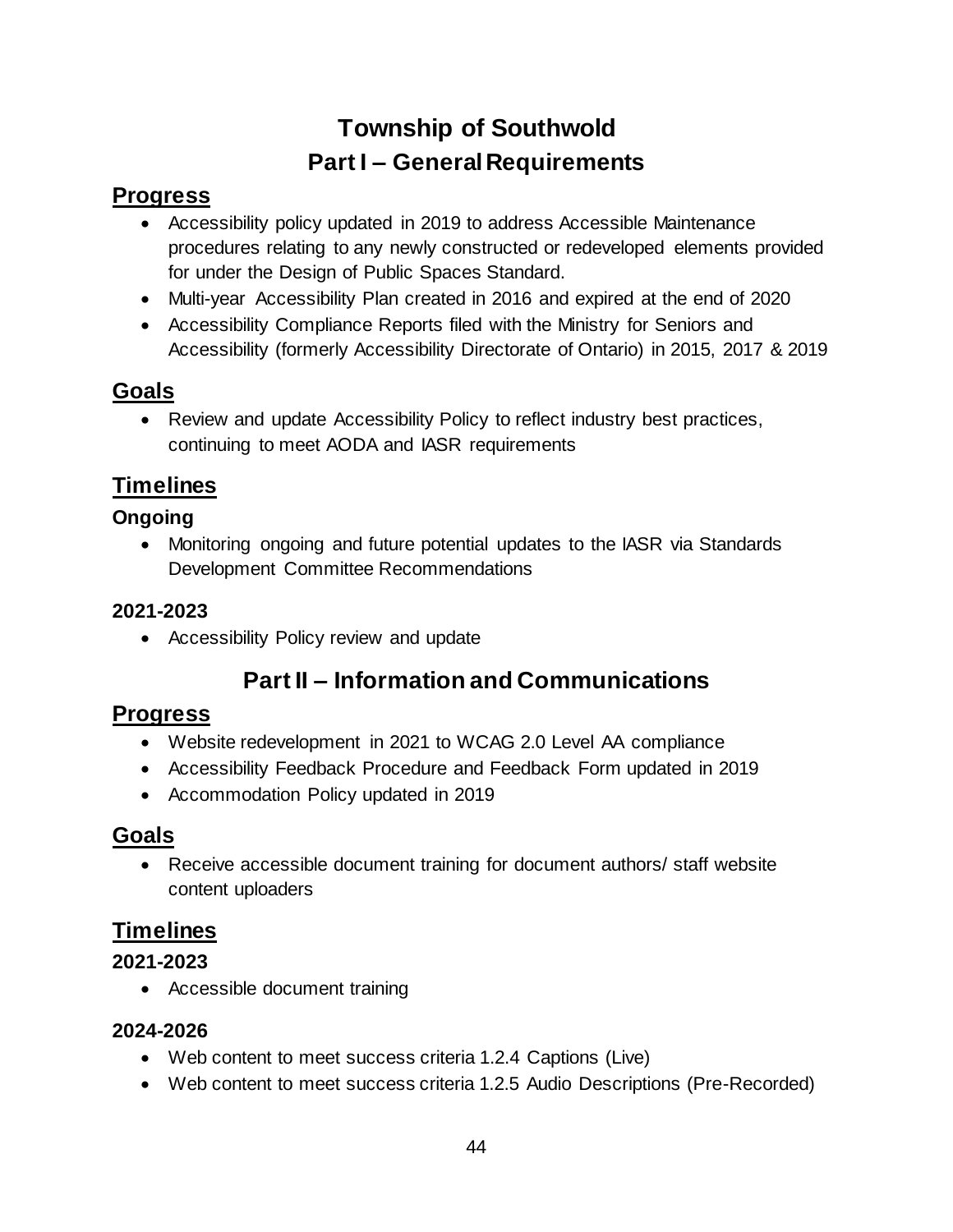# **Part III – Employment**

# **Progress**

- All job postings let the public know that accommodations are available upon request during the recruitment process
- Accommodation Policy updated in 2019

#### **Goals**

- Review and update Emergency Workplace Response for Employees with Disabilities procedure
- Review and update the Return to Work Process and Return to Work Plan

# **Timelines**

#### **2021-2023**

- Review and update the:
	- o Emergency Workplace Response for Employees with Disability procedure
	- o Return to Work Process and Return to Work Plan

# **Part IV.1 – Design of Public Spaces Accessible Built Environment**

#### **Progress**

- In consultation with the County of Elgin and Central Elgin Joint Accessibility Advisory Committee, the Township of Southwold is able to utilize the following documents in place of their respective consultation requirements as outlined above:
	- o Elgin County Accessible Playground Consultation Document
	- o Elgin County Recreational Trails Consultation Document
	- o Elgin County Accessible On-street Parking Standard
	- o Elgin County Rest Areas Consultation Document
- Completion of a new accessible playground at the Talbotville Meadows Subdivision Park
- Completion of accessible walking trails at parks in Shedden, Fingal and **Talbotville**

# **Goals**

- Completion of new accessible playground and pavilion at the Shedden Open Space Park – 2021
- Continue to work with the County Accessibility Coordinator monitoring potential funding opportunities for built environment relating to accessibility under the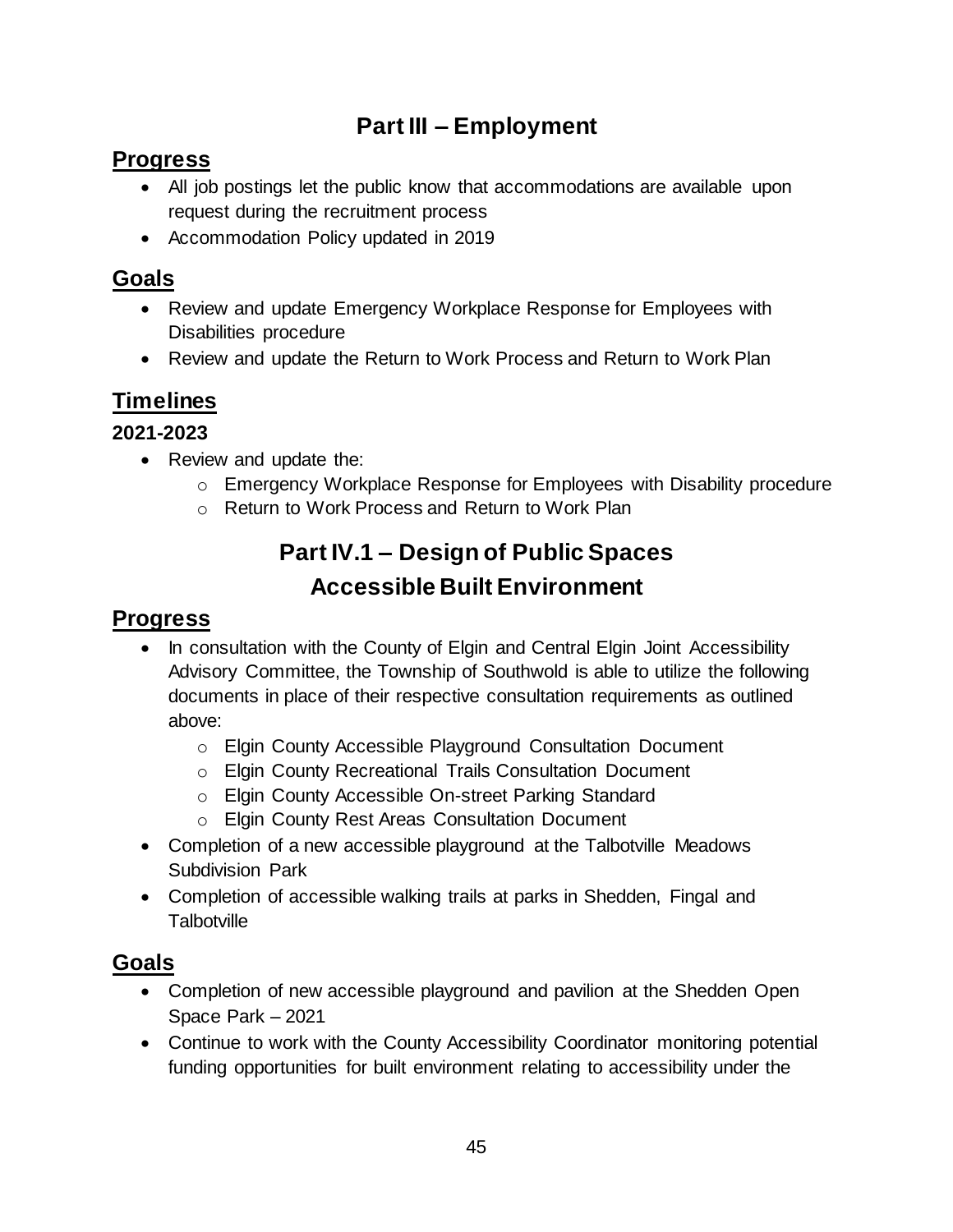Enabling Accessibility Fund, Ontario Trillium Foundation, Canadian Tire Jumpstart, Investing in Canada Infrastructure Program

# **Timelines**

### **Ongoing**

• Monitor funding opportunities

# **Part IV.2 Customer Service**

# **Progress**

- Created Accessibility Feedback Procedure (2019), updated (2019)
- Created Accessibility Training Procedure (2017), updated (2019)
- Created Temporary Service Disruption Procedure (2017)
- Created Service Animals in the Workplace Procedure (2017)
- Created Support Persons Procedure (2017)
- Updated Accommodation Policy (2019)

# **Goals**

- Conduct a thorough review of all customer service policies and procedures (Accessibility Feedback Procedure, Accessibility Training, Temporary Service Disruption Procedure, Service Animals in the Workplace Procedure, Support Persons Procedure, and Accommodation Policy), and update accordingly
- Provide annual training to staff on customer service policies and procedures
- Provide bi-annual training to all Township of Southwold Volunteers and Committee members on customer service policies and procedures

# **Timelines**

#### **2021-2023**

- Conduct a thorough review of all customer service policies and procedures (Accessibility Feedback Procedure, Accessibility Training, Temporary Service Disruption Procedure, Service Animals in the Workplace Procedure, Support Persons Procedure, and Accommodation Policy), and update accordingly.
- Provide annual training to staff on customer service policies and procedures

#### **2024-2026**

• Provide bi-annual training to all Township of Southwold Volunteers and Committee members on customer service policies and procedures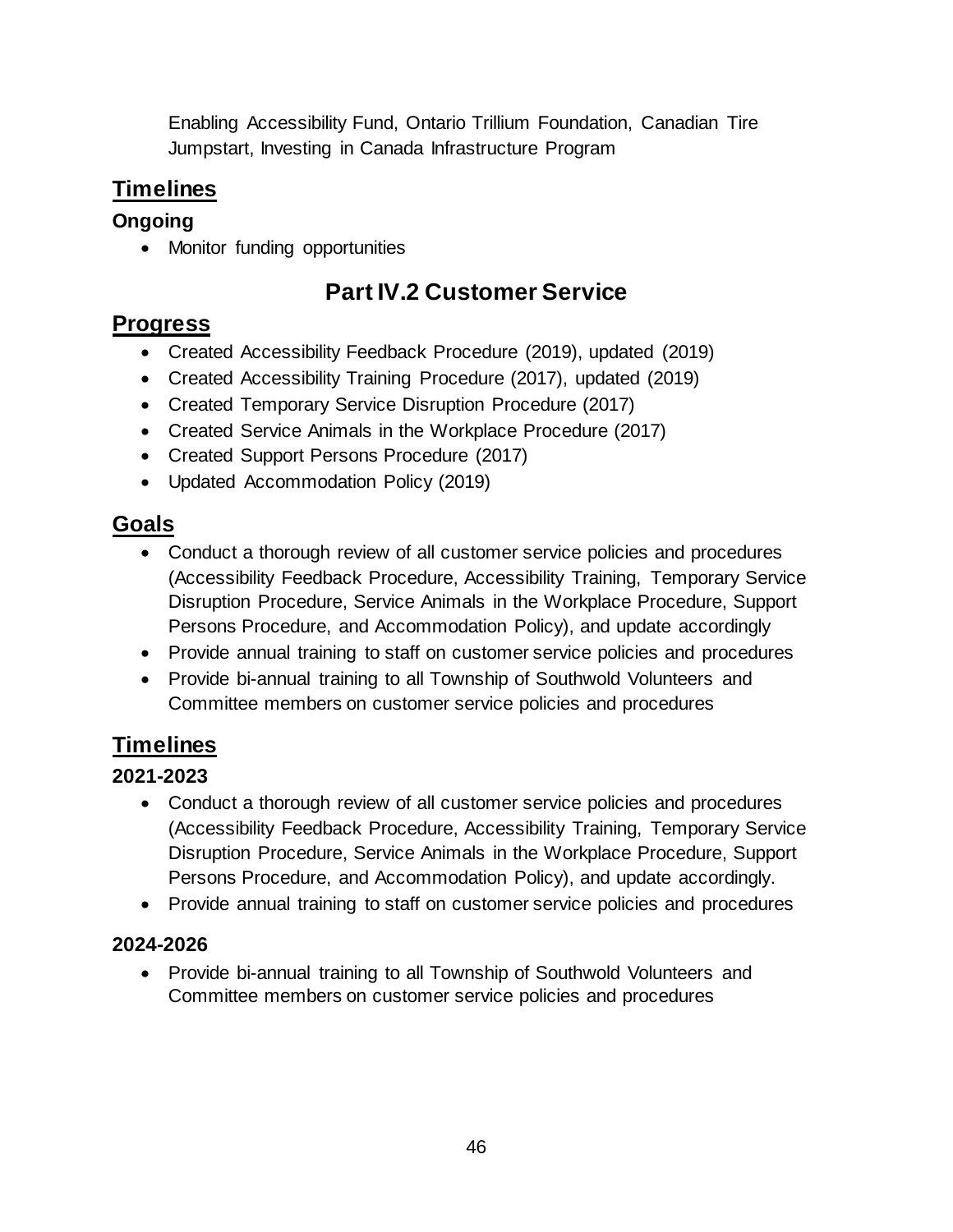# <span id="page-46-0"></span>**Communication**

This plan will be available on Elgin County's website, located at [www.elgincounty.ca](http://www.elgincounty.ca/)**.** A print copy of this plan is also available by contacting the County's Accessibility Coordinator.

# <span id="page-46-1"></span>**Feedback**

The County of Elgin is committed to ensuring accessibility is a reality throughout all facilities and business operations. There is still so much to accomplish, and as we progress, we would like to hear from you!

Do you have any thoughts or feedback on what has been accomplished so far? Please contact us with your questions and ideas.

# <span id="page-46-2"></span>**Contact Information**

**Phone:** 519-631-1460 x 167

**Fax:** 519-633-7785

**Mail:** Sarah Savoie, Accessibility Coordinator Elgin County, Administration Building 450 Sunset Drive, St. Thomas ON N5R 5V1

**Email:** [ssavoie@elgin.ca](mailto:ssavoie@elgin.ca)

#### **This document is available in accessible formats.**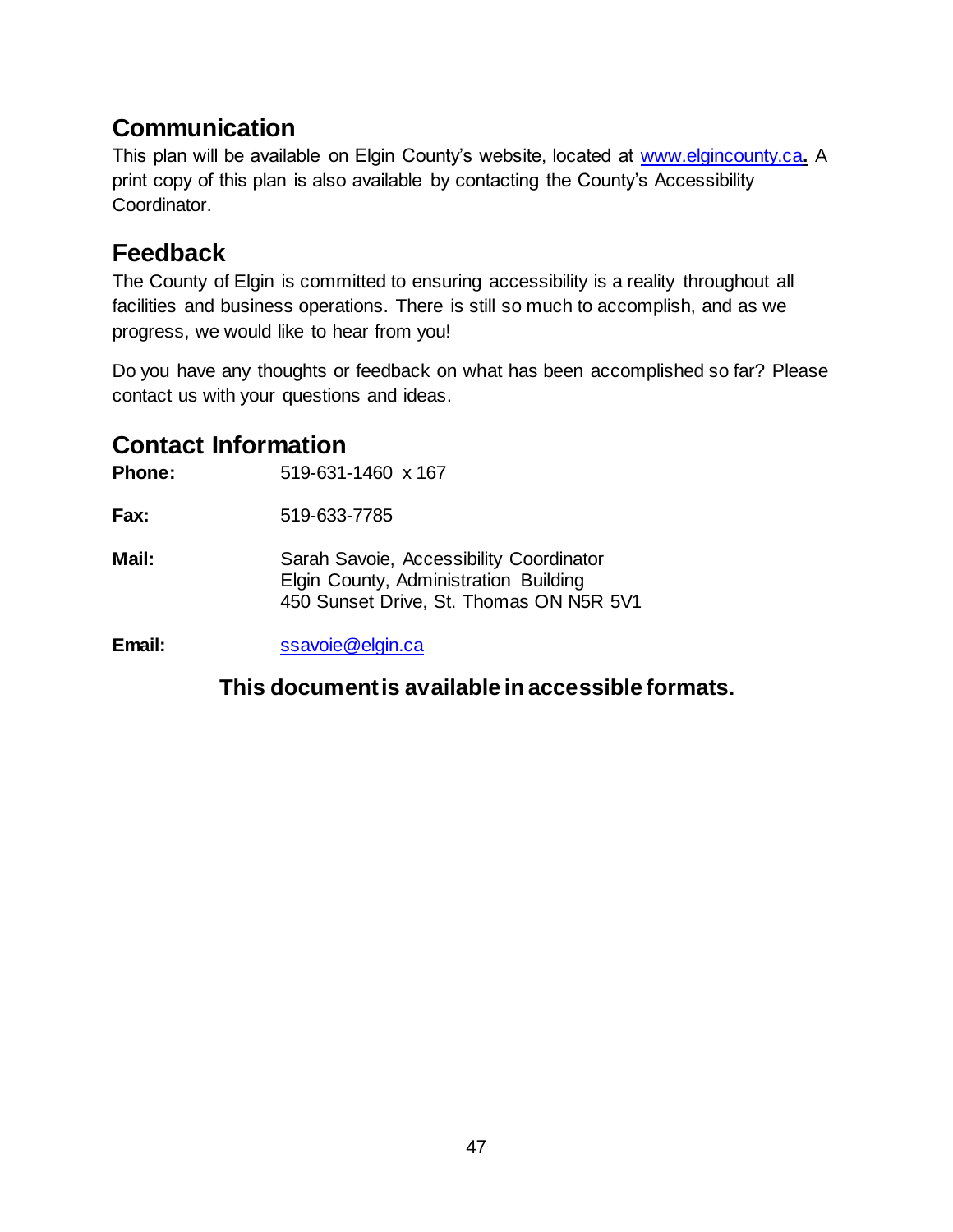# <span id="page-47-0"></span>**Appendix A**

# **Accessible Maintenance Procedures Maintenance of Accessibility Elements Design of Public Spaces Standard**

### **Purpose:**

To meet the requirements under the Integrated Accessibility Standards Regulation (O.Reg 191/11), Design of Public Spaces Standard (Section 80.44) Maintenance of Accessible Elements

#### **Practices**

To ensure that any newly constructed or redeveloped elements provided for under the Design of Public Spaces will have procedures for preventative and emergency maintenance of the accessible elements in public spaces.

#### **Scope**

Organizations shall ensure that their multi-year accessibility plan includes procedures for preventative and emergency maintenance of the accessible elements in public spaces as required under this Part and procedures dealing with temporary disruptions when accessible elements required under this Part are not in working order.

The Design of Public Spaces Standard applies to public spaces that are newly constructed or redeveloped, that include:

- Recreational Trails and Beach Access Routes
- Outdoor Public Use Eating Areas
- Outdoor Play Spaces
- Exterior Paths of Travel
- Accessible Parking

#### **Application**

Departments that maintain elements listed under Scope:

- Shall apply best practices in the preventative maintenance of accessible elements with periodic checks such as;
	- o Annual inspections, or more frequently as per the Minimum Maintenance **Standards**
	- o After storms or events that might affect accessible elements
	- o As part of any reports of vandalism or complaints
- Shall apply best practices in the emergency maintenance of accessible elements with active response once notified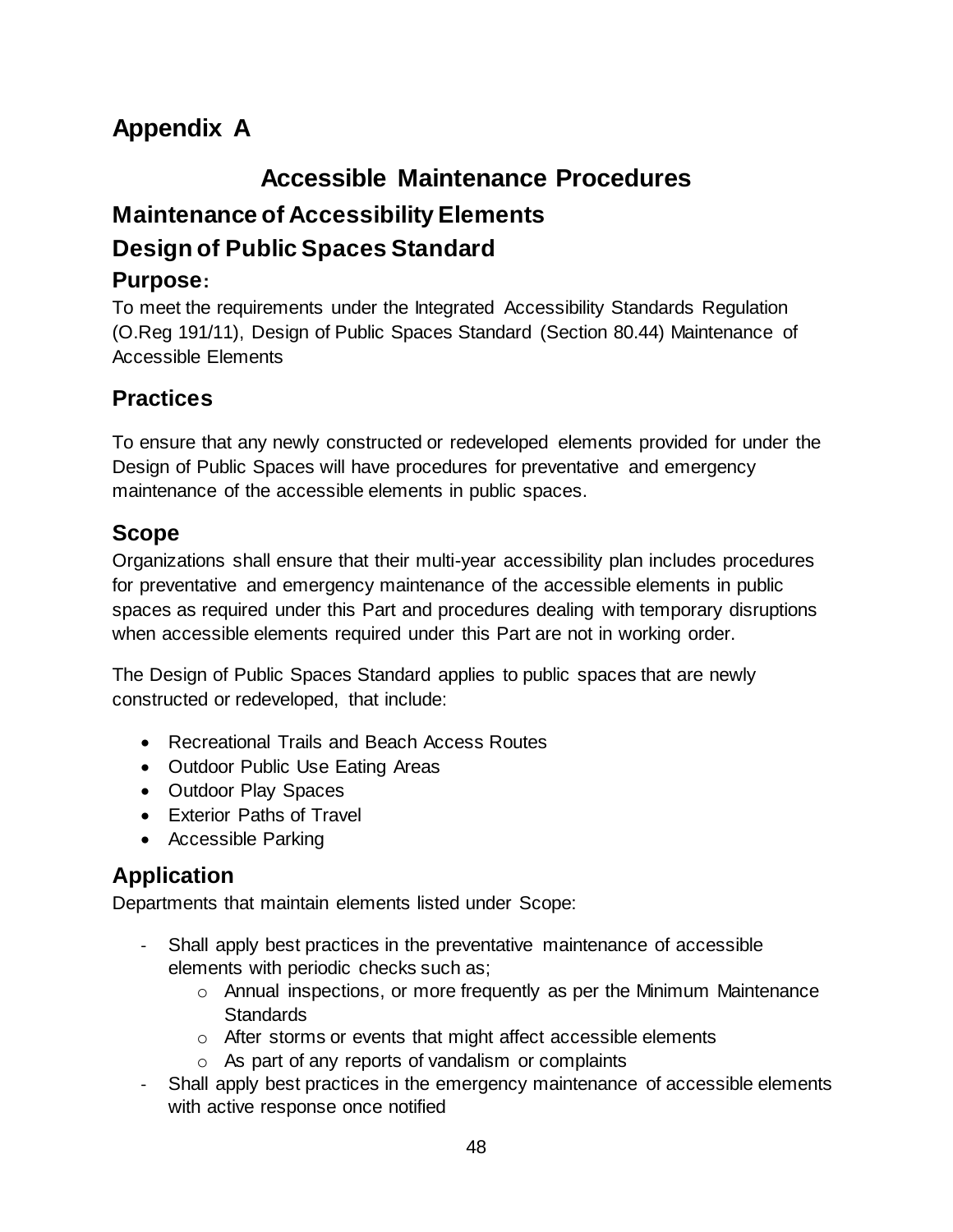- Shall apply best practices in the emergency maintenance of accessible elements with active response once notified
- Shall continue to provide public notification of temporary disruptions in keeping with compliance requirements under the Integrated Accessibility Standard Regulation (O. Reg 191/11) and the Municipality's corresponding policy:
	- o Notice of the disruption will include: the reason for the disruption, its anticipated duration and a description of alternative facilities or services, if any that are available
	- o Notice will be given by posting the information in a conspicuous place as well as by posting the information on the Municipal website
- Notify the Road Supervisor for the affected Municipality (where applicable)
- Repair as soon as practicable